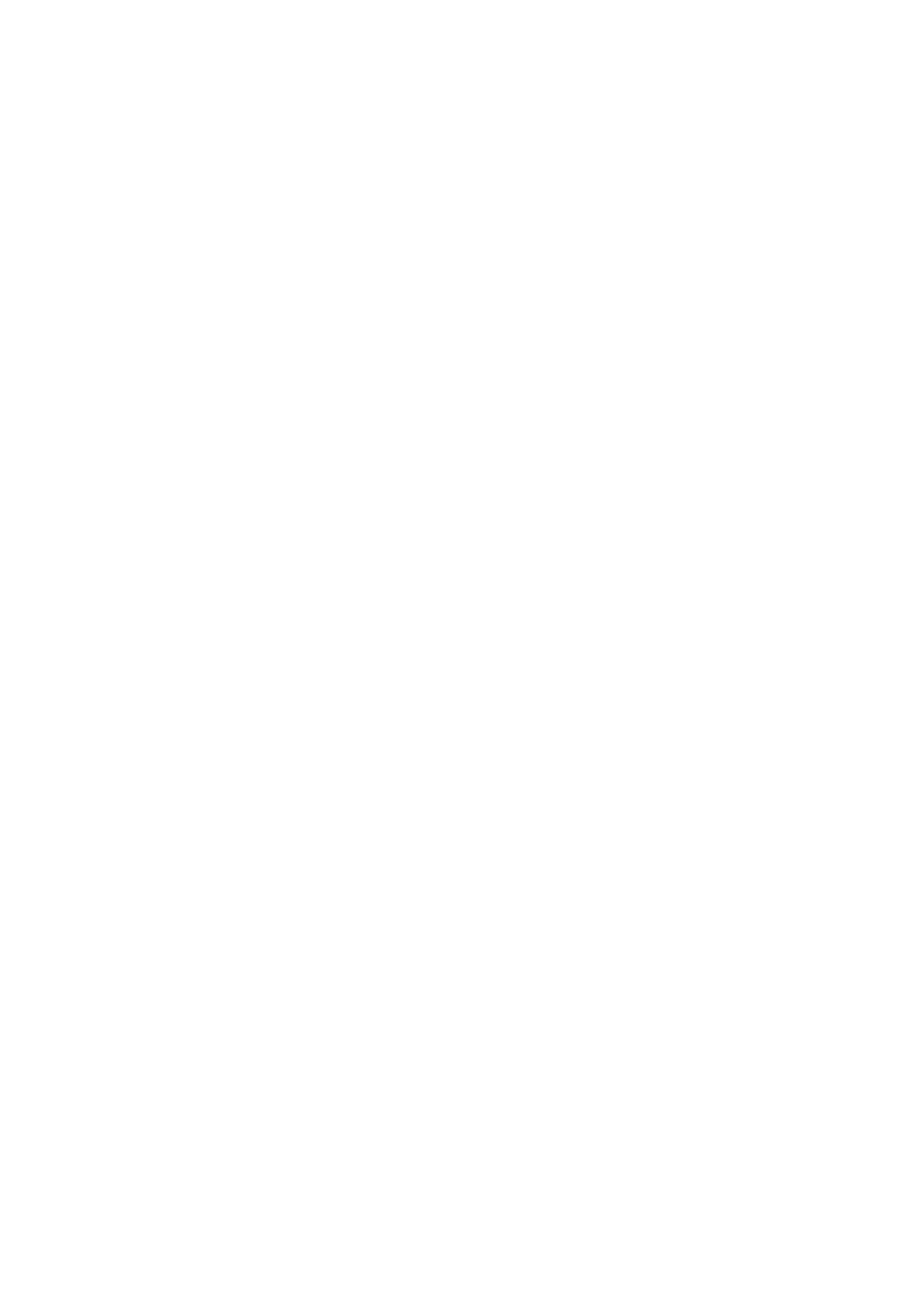Karlsruhe, 29.09.2014

Sebastian Lamm

Hiermit versichere ich, dass ich diese Arbeit selbstständig verfasst und keine anderen, als die angegebenen Quellen und Hilfsmittel benutzt, die wörtlich oder inhaltlich übernommenen Stellen also solche kenntlich gemacht und die Satzung des Karlsruher Instituts für Technologie zur Sicherung guter wissenschaftlicher Praxis in der jeweils gültigen Fassung beachtet habe.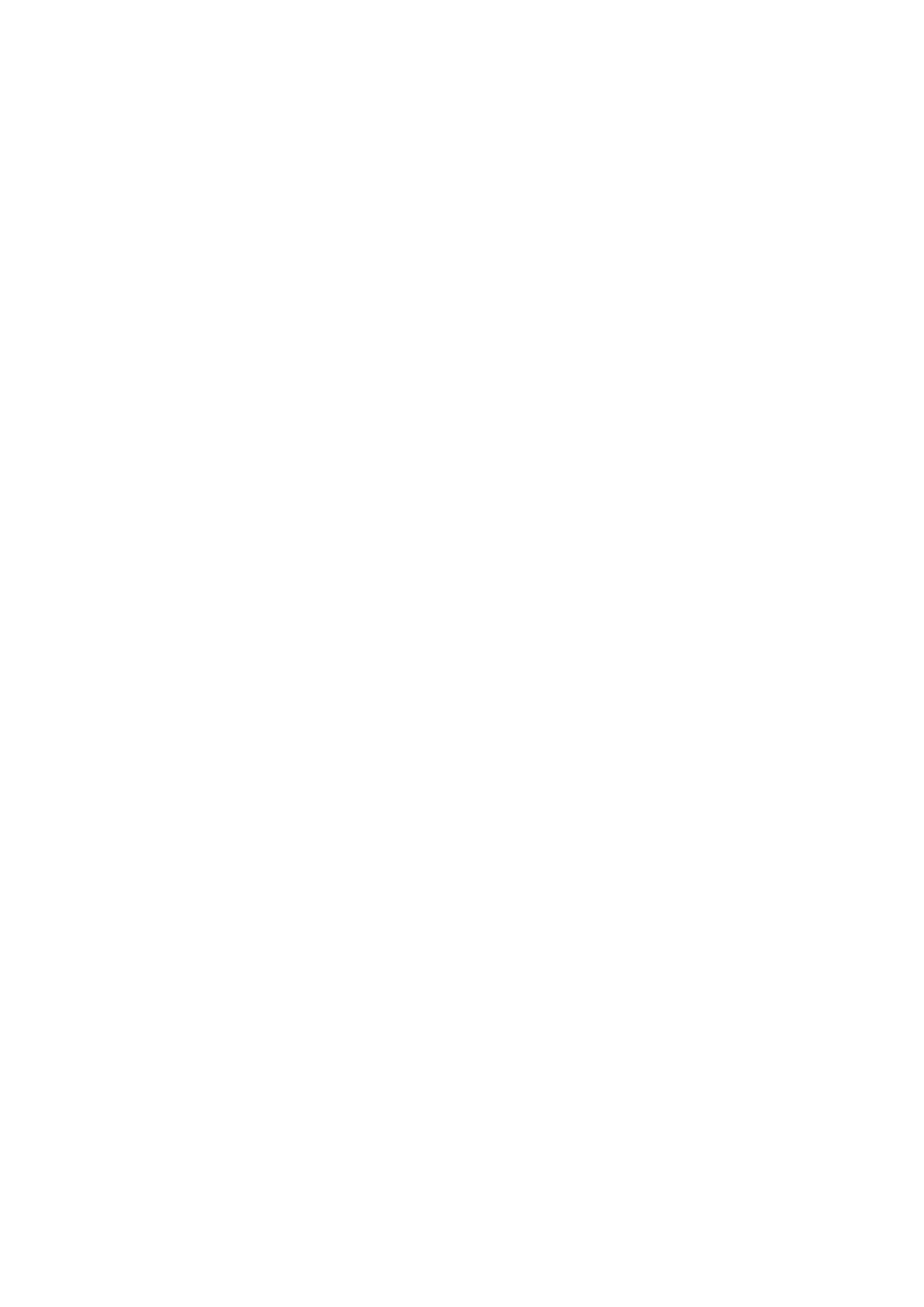#### Abstract

An independent set of a graph  $G = (V, E)$  is a subset  $S \subseteq V$ , such that there are no adjacent nodes in S. The independent set problem is that of finding the maximum cardinality set among all possible independent sets.

We present a novel evolutionary algorithm for this problem. Our algorithm starts by generating a population of individuals by using greedy algorithms to create initial independent sets. We then use tournament selection for picking individuals, called parents, for mating. We introduce four new ways to combine the selected individuals. The first procedure creates new individuals by building the overlap of the parents independent sets. The other schemes make use of graph partitioning to produce new offsprings applying both 2-way and k-way partitions as well as node separators. We use them to quickly exchange whole parts of the given independent sets. For example, we make use of node separators obtained from the partitioner to generate new independent sets in the first of these combine operators. We also provide an indirect approach by using vertex covers and partitions in our third operator. Finally, we use  $k$ -way partitions and node separators to build a multiplepoint combination operator. All newly created sets are afterwards improved by using the fast local search algorithm by Andrade et. al. [\[1\]](#page-74-0).

We present an experimental evaluation of our algorithm using instances from the literature as well as ones proposed by Andrade et. al. [\[1\]](#page-74-0). Our algorithm performs particularly well on social network graphs and the meshes which were introduced by Andrade et. al. [\[1\]](#page-74-0). Notable improvements can also be found on instances from Walshaw's Partition Archive, which are common benchmarks for graph partitioners. In the initial phases of almost all test runs we performed, our algorithm is able to establish better solutions. Additionally, we are able to show that graph partitioners benefit our algorithm when compared to more simplistic methods.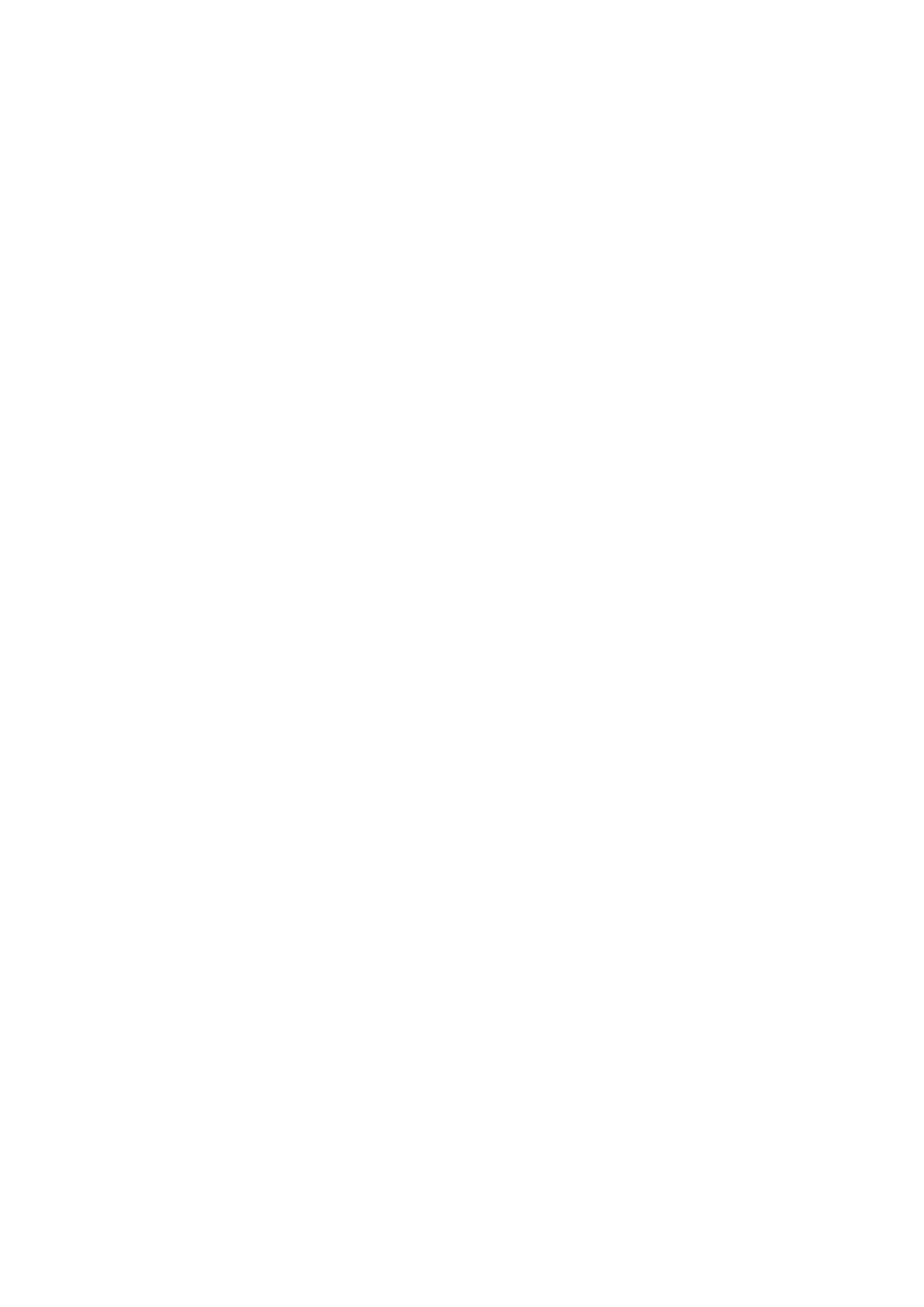#### Zusammenfassung

Eine unabhängige Menge eines Graphen  $G = (V, E)$  ist eine Untermenge  $S \subseteq V$ , so dass sich in S keine adjazenten Knoten befinden. Das Problem maximaler unabhängiger Mengen beschreibt die Suche nach der unabhängigen Menge mit maximaler Mächtigkeit unter allen möglichen unabhängigen Mengen eines Graphen.

Wir präsentieren einen neuen evolutionären Algorithmus für dieses Problem. Unser Algorithms beginnt mit dem Erzeugen einer Population von Individuen, indem er mithilfe von Greedy-Algorithmen erste unabhängige Mengen erzeugt. Wir verwenden anschließend Turnierauswahl, um Individuen, Eltern genannt, zur Paarung auszuwählen. Wir führen vier neue Wege ein, um die ausgewählten Individuen zu kombinieren. Die erste Prozedur erzeugt neue Individuen, indem sie den Schnitt der unabhängigen Mengen der Eltern bildet. Die anderen Schemata nutzen Graphpartitionierung, um neue Nachkommen zu erzeugen. Hierfür machen sie sowohl von 2-wege, als auch von k-wege Partitionen und Knotenseparatoren Gebrauch. Diese dienen uns dazu, schnell ganze Teile der gegebenen unabhängigen Mengen auszutauschen. Beispielsweise nutzen wir im ersten dieser Operatoren Knotenseparatoren, die wir vom Partitionierer erhalten, um neue unabhängige Mengen zu erzeugen. In unserem dritten Operator stellen wir auch einen indirekten Ansatz zur Verfügung, der Knotenüberdeckungen und Partitionen verwendet. Zu guter Letzt setzen wir k-wege Partitionen und Knotenseparatoren ein, um einen Kombinationsoperator zu erzeugen, der in der Lage ist, mehrere Teile von Lösungen aufeinmal auszutauschen. Sämtliche unabhängige Mengen, die wir auf diese Weise neu erzeugen, werden anschließend durch die Anwendung der schnellen lokalen Suche von Andrade et. al. [\[1\]](#page-74-0) verbessert.

Wir präsentieren eine experimentelle Auswertung unseres Algorithms unter Verwendung von Instanzen aus der Literatur. Ebenso testen wir einige der Instanzen, die bereits von Andrade et. al. [\[1\]](#page-74-0) genutzt wurden. Unser Algorithmus liefert vorallem bei den von Andrade et. al. [\[1\]](#page-74-0) verwendeten Meshes und sozialen Netzwerken merkbare Verbesserungen. Auch bei Instanzen aus Walshaw's Partition Archive sind deutliche Steigerungen erkennbar. In den Anfangsphasen der meisten Testdurchläufen hat unser Algorithmus bessere Lösungen erzeugt als unsere Konkurrenz. Zusätzlich werden wir experimentell nachweisen, dass Graph Partitionierer im Vergleich zu einfacheren Vorgehen, unserem Algorithmus einen Nutzen bringen.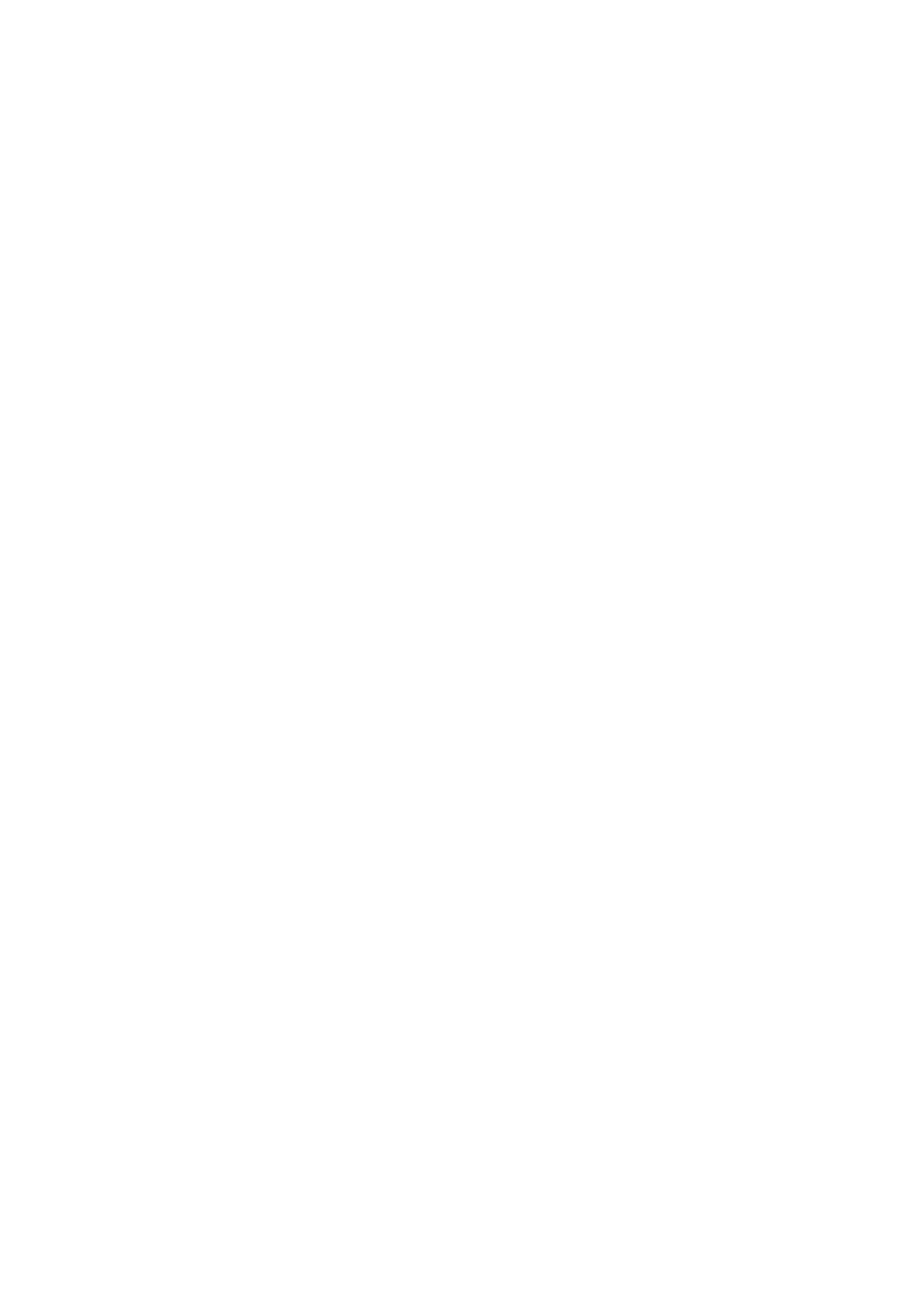# Acknowledgments

I would like to give thanks to everyone who supported and encouraged me during my work on this thesis. Without all the people that cheered me up after the occasional setbacks, I wouldn't have gotten so far.

First of all, I owe special thanks to my supervisors Dr. Christian Schulz and Prof. Dr. Peter Sanders for the chance of doing research on such an interesting topic and a lot of good advice. Furthermore, I would like to thank Renato Werneck for providing me with the source code of their algorithm as well as graph data. Thanks again to my family and girlfriend for their love and comfort. Last but not least, I would like to thank my friends for their support and relief. My sincerest thanks to all of you!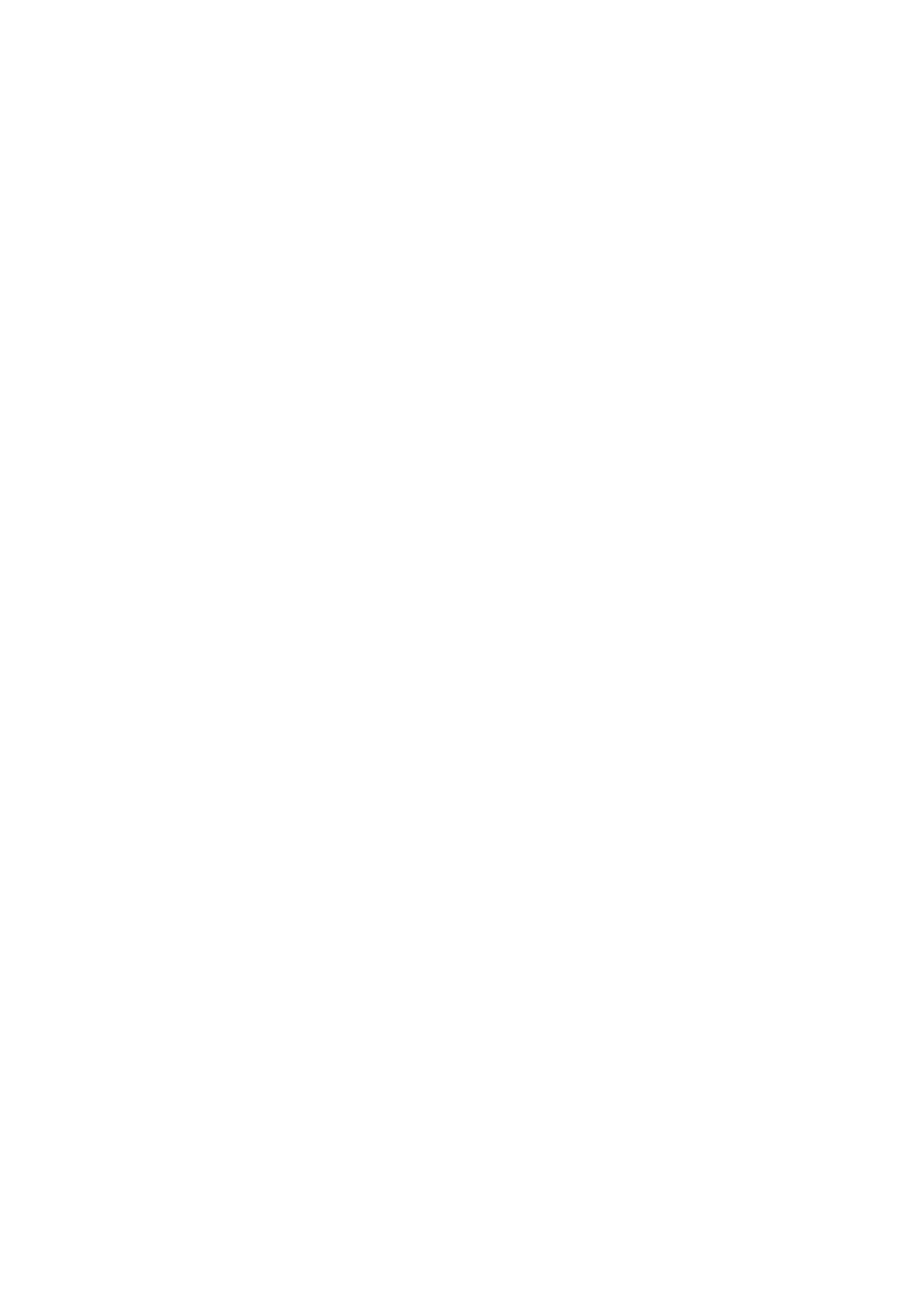# **Contents**

| $\mathbf{1}$   |                    | Introduction<br>$\mathbf{1}$          |  |  |  |
|----------------|--------------------|---------------------------------------|--|--|--|
|                | 1.1                | $\overline{2}$                        |  |  |  |
|                | 1.2                | $\overline{2}$                        |  |  |  |
| $\mathbf{2}$   | Preliminaries<br>3 |                                       |  |  |  |
|                | 2.1                | 3                                     |  |  |  |
|                | 2.2                | $\overline{4}$                        |  |  |  |
|                |                    | $\overline{4}$<br>2.2.1               |  |  |  |
|                |                    | $\overline{5}$<br>2.2.2               |  |  |  |
|                |                    | 2.2.3<br>6                            |  |  |  |
|                |                    | 6<br>2.2.4                            |  |  |  |
|                |                    | 2.2.5<br>6                            |  |  |  |
| 3              |                    | <b>Related Work</b><br>$\overline{7}$ |  |  |  |
|                | 3.1                | $\overline{7}$                        |  |  |  |
|                | 3.2                | 8                                     |  |  |  |
|                |                    | 9<br>3.2.1                            |  |  |  |
|                | 3.3                | 10                                    |  |  |  |
|                |                    | 3.3.1<br>10                           |  |  |  |
| $\overline{4}$ |                    | <b>EvoMIS</b><br>13                   |  |  |  |
|                | 4.1                | 13                                    |  |  |  |
|                | 4.2                | 14                                    |  |  |  |
|                | 4.3                | 15                                    |  |  |  |
|                | 4.4                | 16                                    |  |  |  |
|                |                    | 4.4.1<br>18                           |  |  |  |
|                |                    | 18<br>4.4.2                           |  |  |  |
|                |                    | 4.4.3<br>21                           |  |  |  |
|                |                    | 22<br>4.4.4                           |  |  |  |
|                | 4.5                | 23                                    |  |  |  |
|                | 4.6                | 24                                    |  |  |  |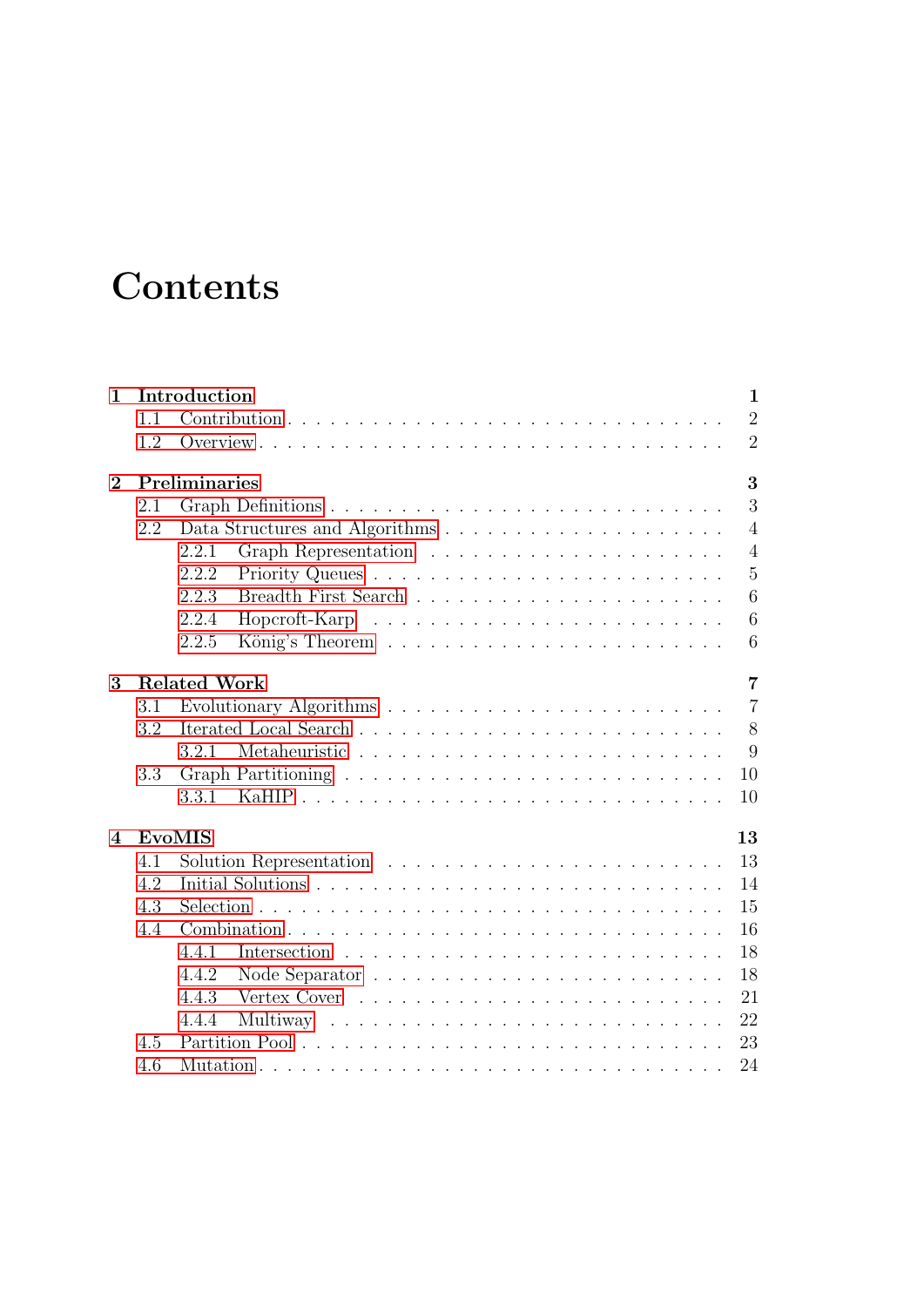|                | 4.7 |                                   |        |
|----------------|-----|-----------------------------------|--------|
|                | 4.8 |                                   |        |
| 5 <sup>5</sup> |     | <b>Experimental Results</b>       | 31     |
|                |     |                                   |        |
|                |     |                                   |        |
|                |     |                                   |        |
|                |     |                                   |        |
| 6              |     | <b>Conclusion and Future Work</b> | $55\,$ |
|                |     |                                   | -55    |
|                | 6.2 |                                   | -55    |
|                |     | A Algorithms                      |        |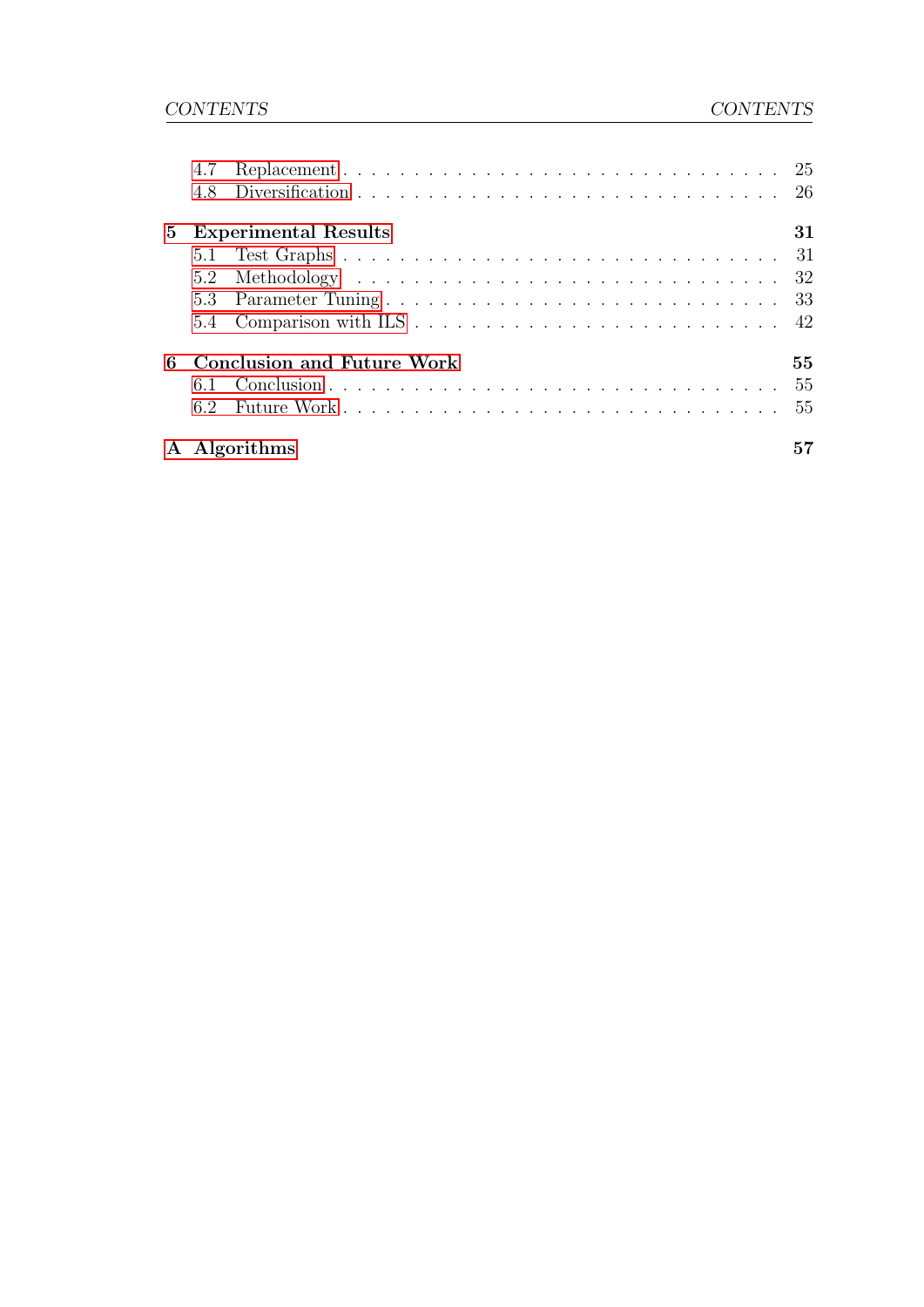# <span id="page-12-0"></span>1. Introduction

Over the last few years evolutionary algorithms have expanded their grasp at a breathtaking rate and our knowledge of the field today is more profound than some people might have ever imagined. Applying the principles of evolution and natural selection inspired by Darwin's theory of evolution has intrigued many researchers for decades to come. Along the rise of interest came a broader field of applications. Ranging from all kinds of problems, evolutionary algorithms are especially prominent in the fields of artificial intelligence and optimization. Even tough the simplicity of evolutionary algorithms can often be surprising at first, it is the combination of simple operations that gives them their strength and robustness.

Another important field of research nowadays are graph algorithms. Especially with the huge impact social networks had on our lives over the last couple of years, the interest for gaining and extracting information about them had a dramatic increase. Since a lot of these structures contain a huge amount of data and are fairly irregular, the room for new optimization methods, that exploit these characteristics, is being made.

One of these graph optimization problems is the search for the maximum independent set (MIS). This problem tries to find a maximum set of nodes in a graph, such that no two of these are connected to each other. Even tough plenty algorithms are dedicated to finding such a set in a given graph, little effort has been put into the application of the natural operators evolutionary algorithms have to offer. The MIS problem deserves our attention, not only because of its numerous direct applications in computer vision [\[2\]](#page-74-1), pattern recognition [\[22\]](#page-76-0), map labeling [\[30\]](#page-76-1) and so forth, but also because it closely related to other optimization problems like finding a maximum clique or a minimum vertex cover. Since all of these problems are NP-hard [\[9\]](#page-74-2), we are not able to solve all instances in polynomial time. Therefore, algorithms, that want to perform well on a broad range of graphs, have to use some sort of heuristic to get good results in a reasonable time. The problem with these algorithms is that they often provide insufficient approximations or are designed for a very specific set of graphs. Again the robustness of evolutionary algorithms sounds like a good match for this kind of problems. Most algorithms dedicated to finding a MIS on general graphs use and maintain a single solution and try to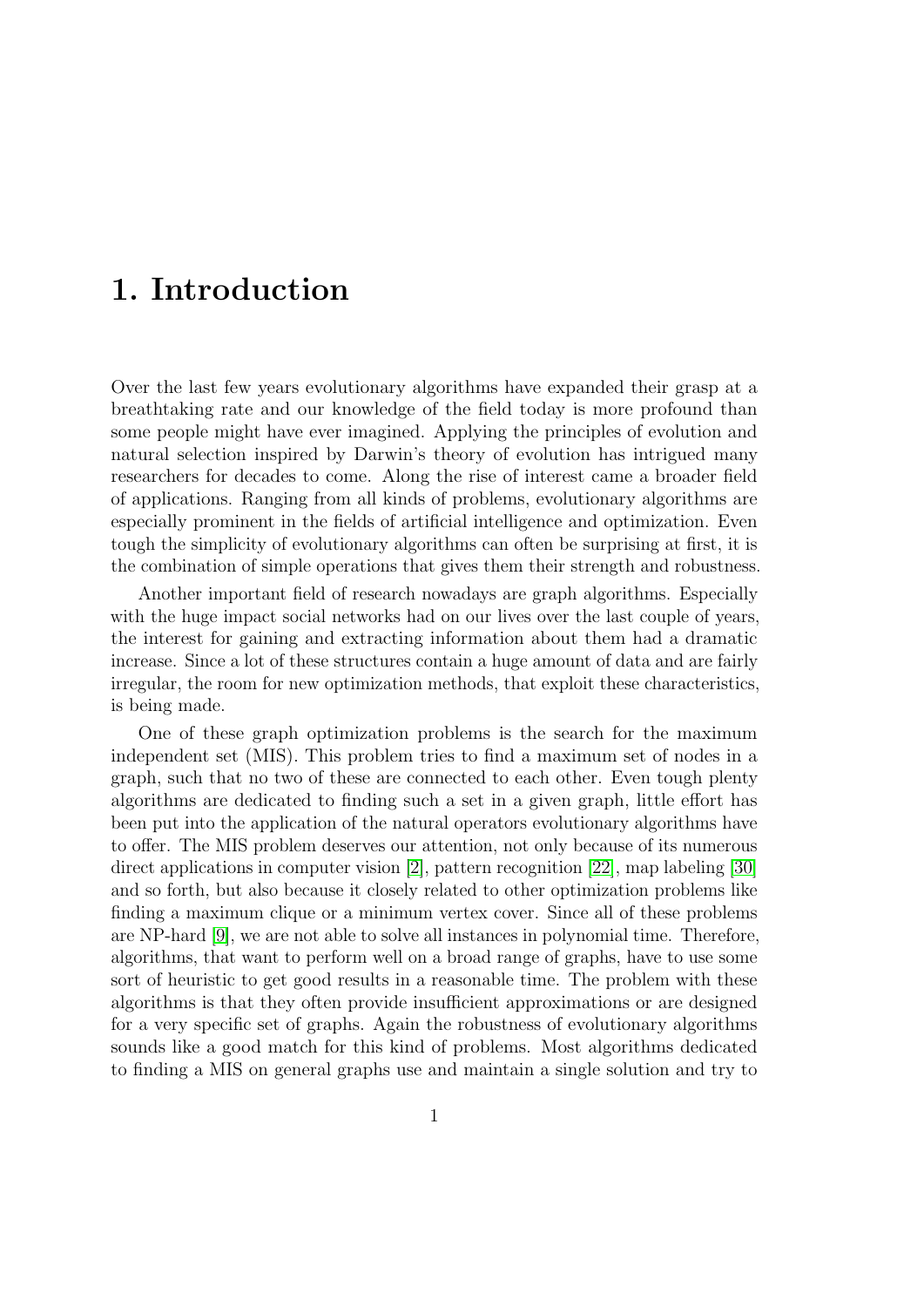improve it by applying a chosen heuristic. One of these algorithms, which forms the basis of the evolutionary algorithm presented in this thesis, is the local search algorithm by Andrade et. al. [\[1\]](#page-74-0). This algorithm tries to improve a single solution by using perturbations and simple 2-improvements. A  $k$ -improvement tries to remove  $k-1$  nodes from the graph in such a way, that k new nodes can be added in turn. A method for using 3-improvements is also presented in their work [\[1\]](#page-74-0), but will not be discussed much further.

# <span id="page-13-0"></span>1.1 Contribution

At first this thesis will define and cover the fast local search algorithm for finding independent sets by Andrade et. al. [\[1\]](#page-74-0). This will lay the foundation for the newly created evolutionary algorithm and help us understand what benefits we get from it. Additionally, we will briefly discuss the basics of evolutionary algorithms like selection and combination. In this context we will see how graph partitioners, in our case the KaHIP-framework (Karlsruhe High Quality Partitioning) by Peter Sanders and Christian Schulz [\[26\]](#page-76-2), can help us build natural combine operators. We then present the evolutionary algorithm in detail ranging from the chosen selectionschemes to the combine operators and replacement techniques. Our algorithm uses partitions and node separators to generate sensitive combine operators that ensure a population of valid independent sets. Since we want to see how the algorithm works in practical applications, and especially how it compares to the iterated local search presented by Andrade et al. [\[1\]](#page-74-0), a large emphasis is put on the experimental evaluation. To assure a fair competition they were performed on families of the original instances presented in [\[14,](#page-75-0) [32,](#page-76-3) [28\]](#page-76-4) and extended by Andrade et al. [\[7,](#page-74-3) [23\]](#page-76-5) as well as on some new instances that we added.

## <span id="page-13-1"></span>1.2 Overview

Section [2](#page-14-0) will introduce the notation and necessary definitions this thesis will be using. Additionally, we present the reoccurring algorithms which are used for certain parts of our implementation. We will then cover the key aspects on which our work is based upon and give suggestions for further readings for each of these topics in Section [3.](#page-18-0) The main algorithm in all its details will be presented in Section [4.](#page-24-0) Section [5](#page-42-0) concerns itself with the results of the experimental evaluation of our work in contrast to the iterated local search algorithm. Finally, we will conclude this thesis in Section [6](#page-66-0) and present some possibilities for future work.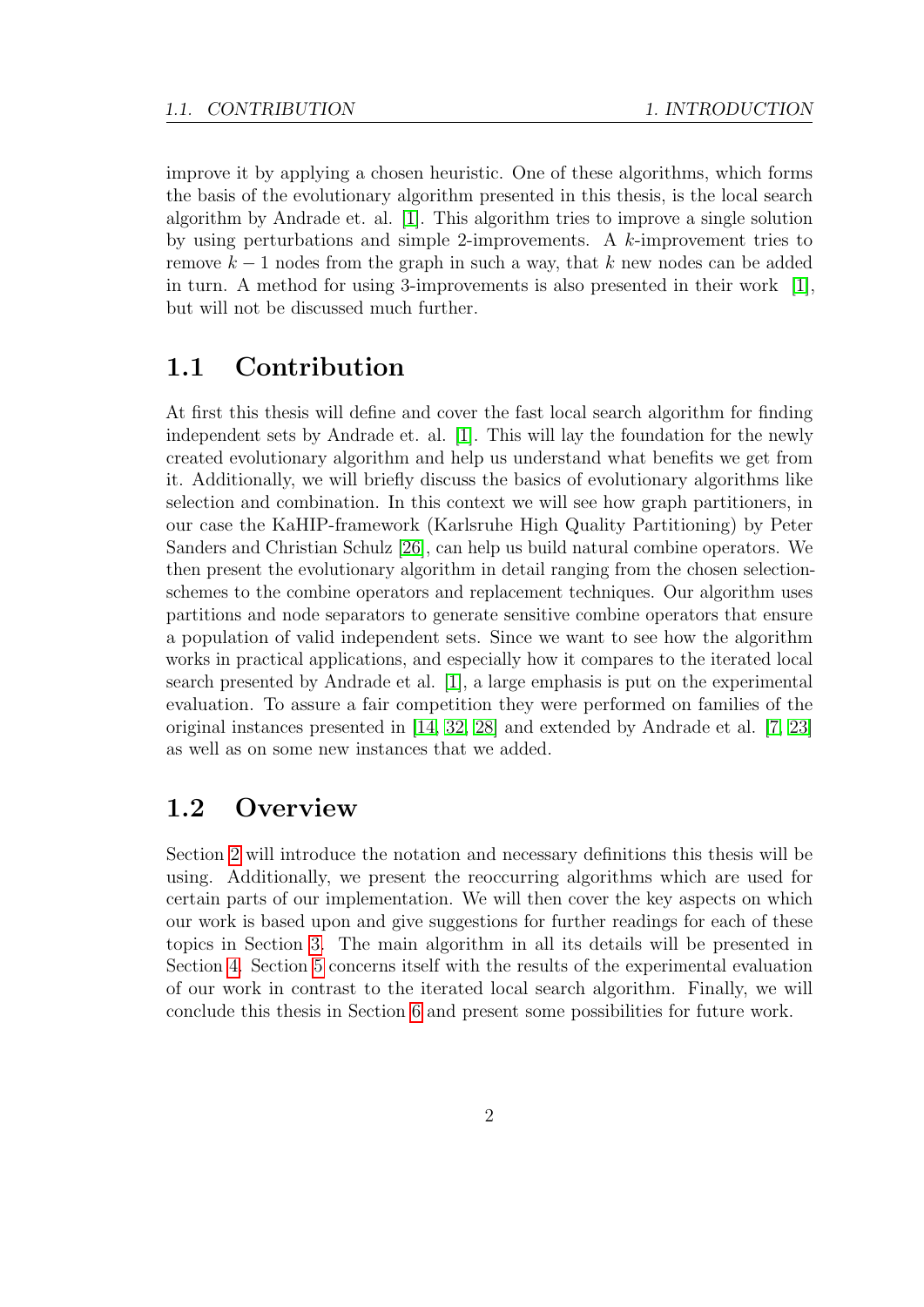# <span id="page-14-0"></span>2. Preliminaries

<span id="page-14-1"></span>This section introduces the basic algorithms, data structures and notation on which our evolutionary algorithm is build upon.

## 2.1 Graph Definitions

A graph G is a set of objects, called nodes (vertices), that are connected via edges. We define  $V(G) = \{1, \ldots, n\}$  as the set of nodes belonging to a graph G and  $E(G) \subseteq V(G) \times V(G)$  as its edges. Therefore, a graph can be written as a tuple  $G = (V, E)$ . We denote the number of nodes as  $n = |V|$  and  $m = |E|$  as the number of edges. Two nodes  $u, v \in V$  are connected if there exists an edge  $e \in E$  with  $e = (u, v)$ . Such an edge is called *directed*. Since our main focus is on undirected graphs, we denote edges as sets  $e = \{u, v\}$ , meaning that u is connected to v and vice versa. The set of neighbours for any node  $v \in V(G)$  is defined as  $N(v) = \{u \in V(G) \mid \exists e \in E(G) : e = \{u, v\}\}.$  The *degree* of a node is denoted as  $\Delta(v) = |N(v)|$  and the maximum degree of G as  $\Delta$  or  $\Delta(G)$ . Furthermore, an undirected graph is called connected, if for any given nodes  $u, v \in V$  there exists a path of edges from one node to the other. Throughout this thesis we limit ourselves to simple graphs, thereby leaving self-loops and parallel edges between nodes aside. The complement of a graph G is defined as  $\overline{G} = (V, \overline{E})$  with  $\overline{E}$  being the complement of E.

Given a simple undirected and connected graph  $G = (V, E)$ , an *independent set* is a subset of vertices  $S \subseteq V$ , such that there are no two adjacent nodes in S. An equivalent definition would be that no edge contains more than one start-/endpoint in S. An independent set is maximal, if it is not a subset of any larger independent set. Finally, the maximum independent set (MIS) problem is the search for the independent set that is the largest of these subsets in terms of cardinality. This problem is NP-hard [\[9\]](#page-74-2) and therefore finding an optimal solution can take an exponential amount of time.

As mentioned before, the maximum independent set problem is also closely related to other common (NP-hard) graph problems like the maximum clique problem, which is also mentioned in [\[1\]](#page-74-0). Among these problems the minimum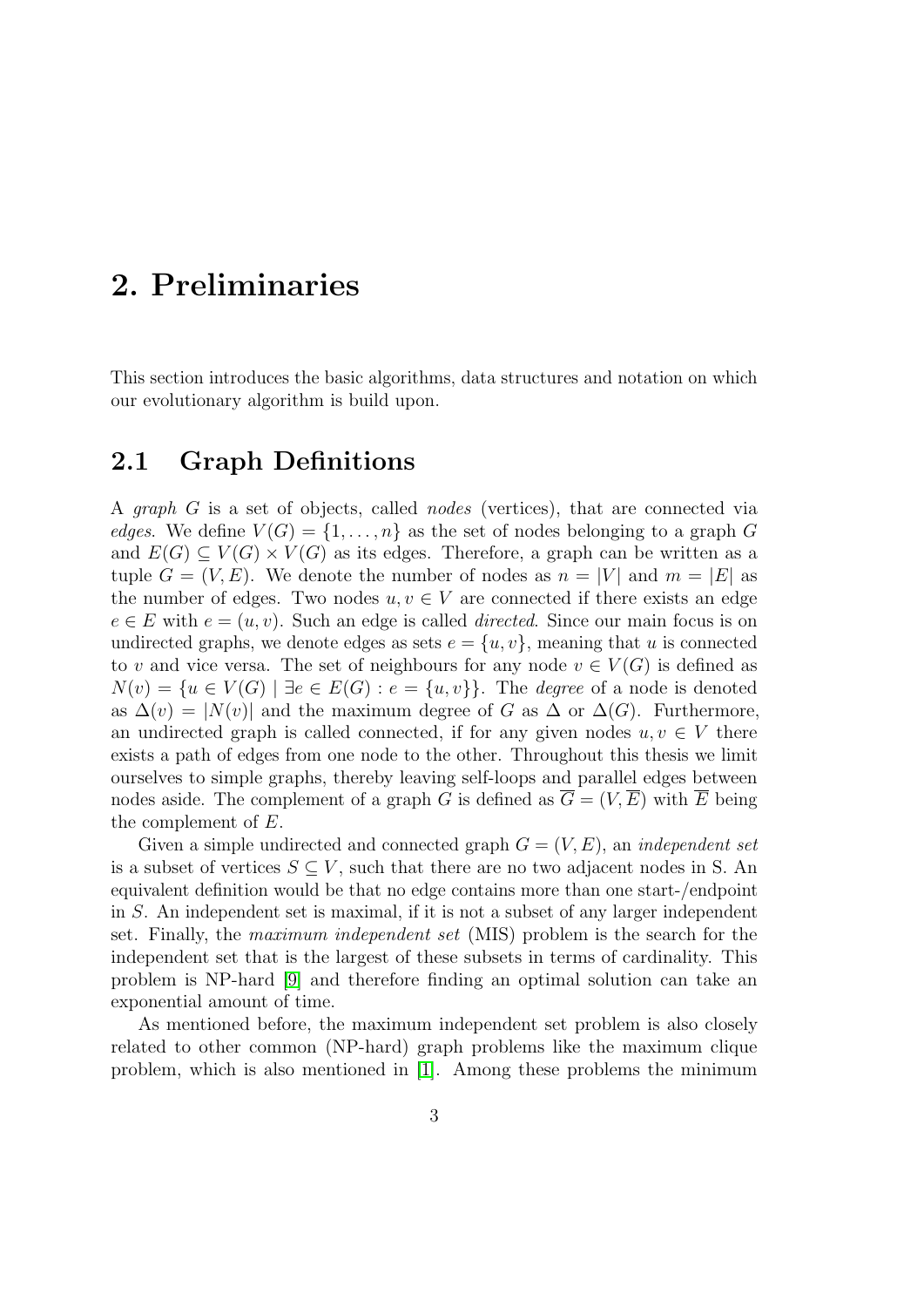vertex cover problem is the one which will be influencing our algorithm the most. A vertex cover is a subset of nodes  $C \subseteq V(G)$ , such that every edge  $e \in E$  is at least incident to one node within the set. The minimum vertex cover problem, analogues to the MIS problem, searches for the vertex cover with the least amount of nodes. The interesting part about the vertex cover problem for our purposes is the fact that the complement of a vertex cover  $V \setminus C$  always is an independent set by definition. Furthermore, complementing a minimum vertex cover results in a maximum independent set.

Another type of graphs that will be used in our algorithm are *bipartite graphs*. A bipartite graph consists of two disjoint sets, usually called  $U$  and  $V$ , which are independent sets on their own. Therefore, every edge in such a graph connects a node  $u \in U$  to a node  $v \in V$ . Our main point of interest concerning bipartite graphs are bipartite matchings. A matching is a subset of edges  $M \subseteq E$ , such that no two edges share a common start-/endpoint. A node is called *matched*, if it is an start-/endpoint of an edge  $e \in M$  and unmatched otherwise. A maximum matching is a matching of maximum cardinality, meaning that it contains the largest number of edges possible. In addition to that, a matching is called perfect, if it matches all nodes in a given bipartite graph.

# <span id="page-15-0"></span>2.2 Data Structures and Algorithms

<span id="page-15-1"></span>This section describes the data structures and algorithms that are used throughout this thesis.

#### 2.2.1 Graph Representation

The graph data structure we used in our work is an adjacency structure of the graph. This structure is a compressed sparse row format, which is a widely used scheme for storing graphs. Within this data structure nodes are numbered from 0 to  $n-1$ , as opposed to our previous definition.

Given a graph  $G$ , that consists of n nodes and m edges, we store its adjacency structure in two arrays *xadj* and *adjncy*. The *adjncy* array is used to store the neighbours of every node. It therefore has to contain  $2m$  elements, because we have to count edges from both directions. The *xadj* array is used to indicate where in the  $adjncy$  array the neighbours for a certain node are located. For example, the adjacency list of a node v starts at index  $xadj[v]$  and ends at (but not includes) index  $\text{rad}_l[v+1]$ . This means that all neighbouring nodes for v can be found by starting at *adjncy*[xadj[v]] and continuing until *adjncy*[xadj[v + 1] – 1]. Since xadj stores the start and end index for each node it has to be of size  $n + 1$ .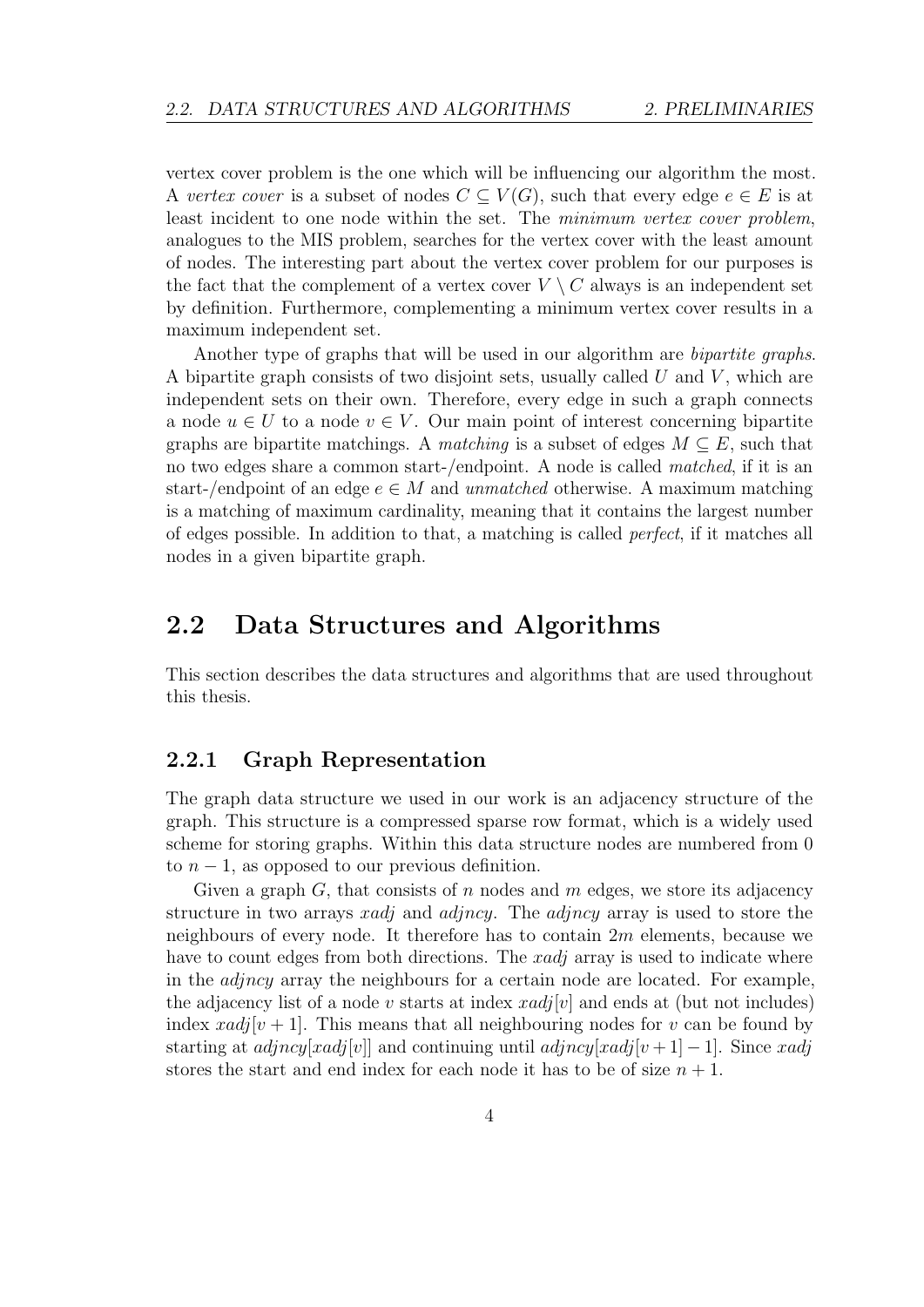The file format we used for reading graphs is a simplification from the one used by Metis [\[16\]](#page-75-1), Chaco [\[11\]](#page-75-2), KaHIP [\[25\]](#page-76-6) and during the 10th DIMACS Implementation Challenge. An example for a simple graph and its representation can be seen in Figure [2.1.](#page-16-1)



<span id="page-16-1"></span>Figure 2.1: Example of a simple graph and its representation.

#### <span id="page-16-0"></span>2.2.2 Priority Queues

A Priority Queue is an abstract data type that acts similar to a regular queue, but where each elements contains an additional priority. Priority queues are designed in such a way, that the element with the highest priority is always at the front. In general, the elements of the queue are sorted according to some strict weak ordering. The basic operations of a priority queue are:

- push(element, priority) Insert an element with an associated priority to the queue.
- pop highest priority() Returns the element with the highest priority and removes it from the queue.

In addition to this, most priority queues offer a peek operation, that allows to look at the element with the highest priority without removing it. The most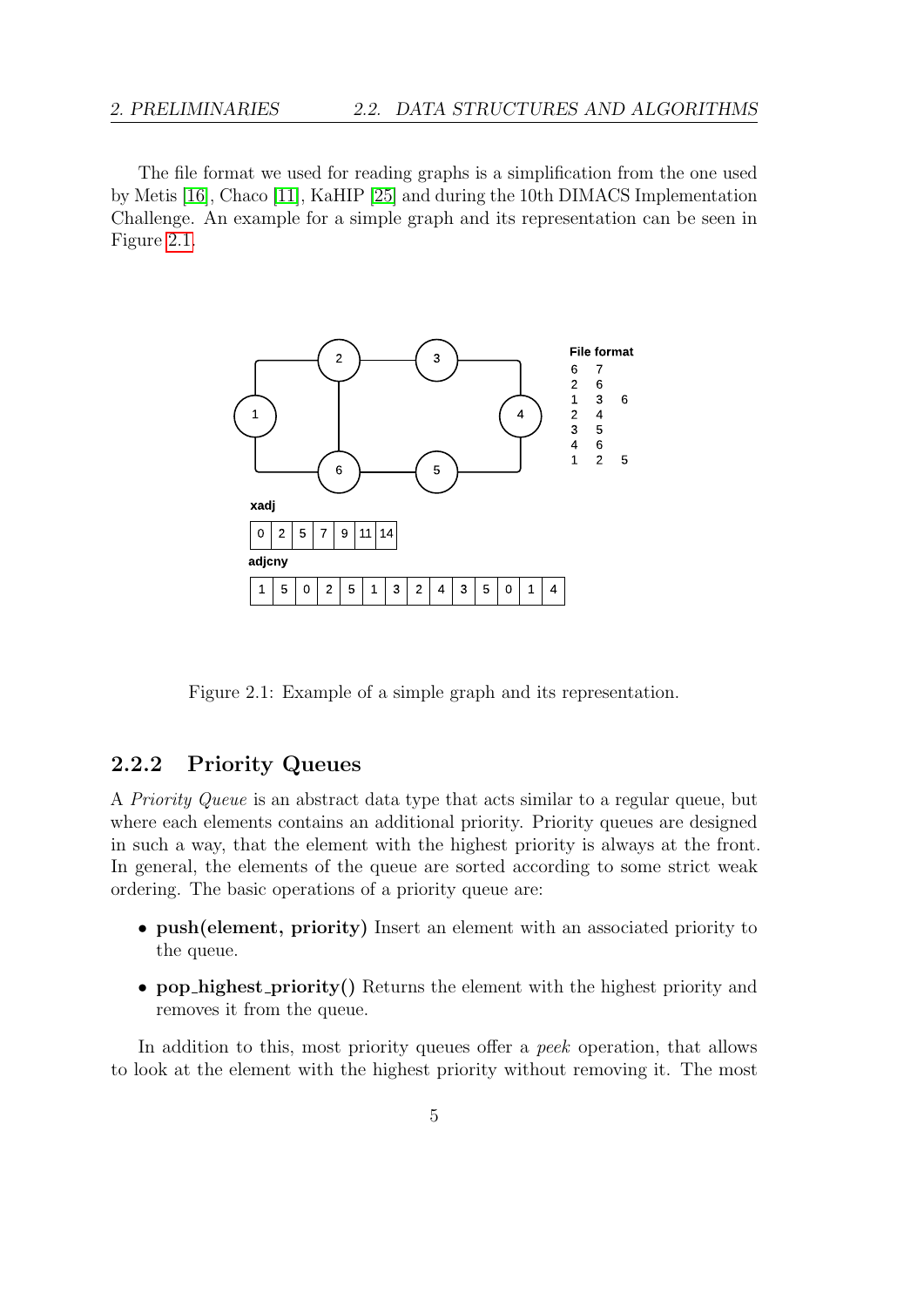common implementation of a priority queue is using a heap data structure. However, we decided to use *bucket priority queue*, which maintains a number of buckets associated with each priority. This data structure is also used in the original work by Andrade et. al. [\[1\]](#page-74-0). It allows us to easily and efficiently pick a random element from a number of equally prioritized elements. For more information on priority queues the reader is referred to [\[4\]](#page-74-4).

#### <span id="page-17-0"></span>2.2.3 Breadth First Search

Breadth First Search or BFS is a graph search algorithm that starts at a root node and traverses the graph in a layered manner. BFS is usually implemented using a FIFO queue. The main algorithm removes the first node  $s \in V(G)$  from the queue and then checks if any of the neighbouring nodes has already been looked at. If this is not the case it is added to the queue and marked as visited. This process is repeated until the target node has been found or no nodes are left to be added.

#### <span id="page-17-1"></span>2.2.4 Hopcroft-Karp

The Hopcroft-Karp algorithm introduced in [\[13\]](#page-75-3) is used to find a maximum matching in a bipartite graph. It uses augmenting paths to procedurally improve an initially empty matching. The main advantage of the Hopcroft-Karp algorithm to other augmenting path techniques is that, instead of searching for paths one by one, it simultaneously looks for several paths at once. This algorithm has the best known worst-case runtime  $\mathcal{O}(|E|\sqrt{|V|})$  for the bipartite matching problem.

#### <span id="page-17-2"></span>2.2.5 König's Theorem

König's Bipartite Matching Theorem states that for any bipartite graph  $G$  the cardinality of a maximum matching is equal to the cardinality of a minimum vertex cover. For a proof of this theorem the reader is referred to [\[17\]](#page-75-4). This theorem, combined with the Hopcroft-Karp algorithm, can be very helpful when building independent sets. We will discuss this aspect further in Section [4.4.3.](#page-31-0)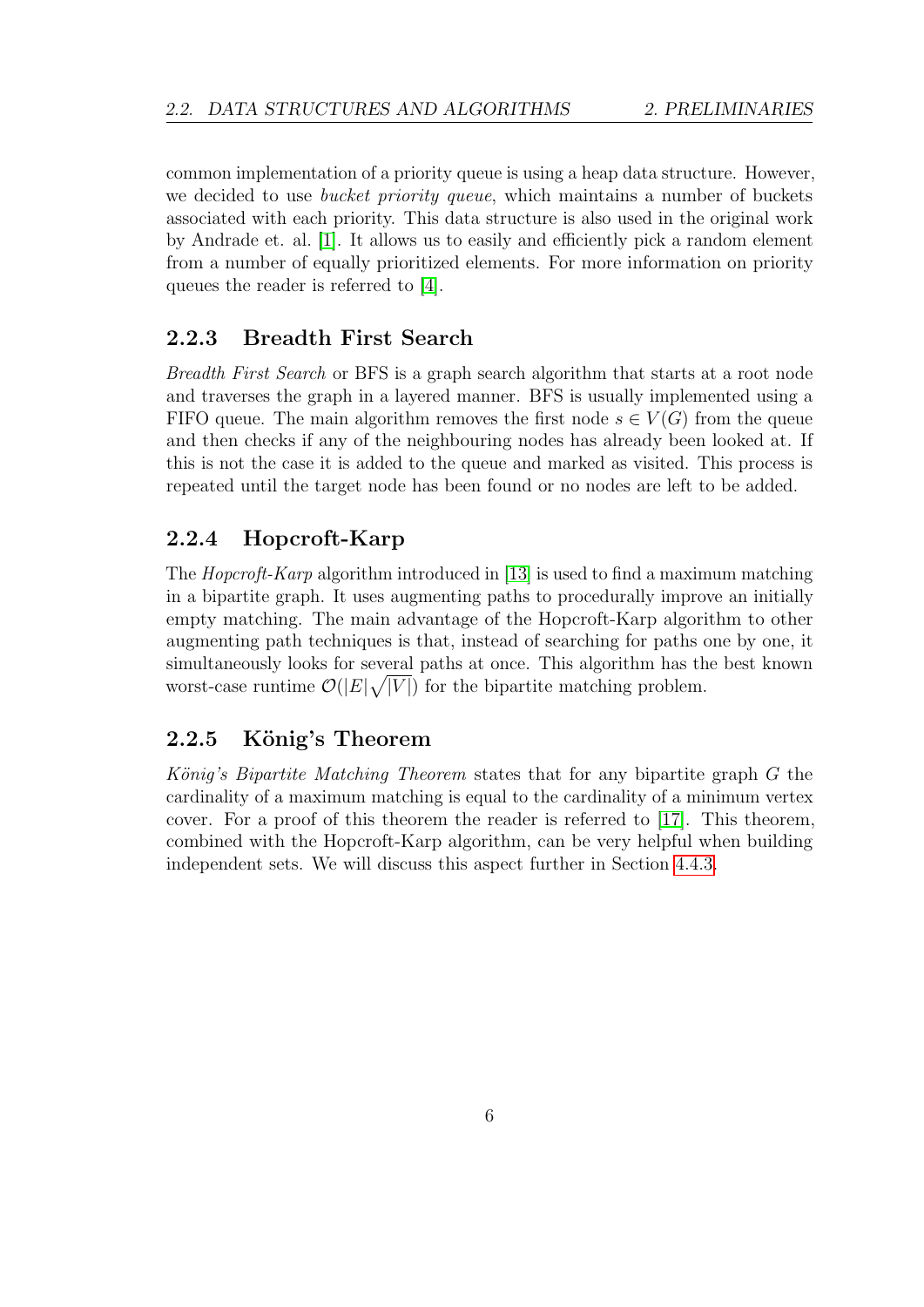# <span id="page-18-0"></span>3. Related Work

# <span id="page-18-1"></span>3.1 Evolutionary Algorithms

An evolutionary algorithm can be classified as a generic optimization algorithm that tries to mimic the biological mechanisms of evolution and natural selection. They are praised for their robustness and universal applicability on different problems and search spaces alike [\[10\]](#page-75-5). Another thing that differentiates them from traditional optimization methods is that they work with a whole set of solutions as opposed to a single current solution. Each solution is encapsulated in a so called individual. The set of individuals on which every evolutionary algorithm is based upon is called the population.

To reproduce the effects of evolution, these algorithms use a combination of simple operations, which basically consist of selection, mating or reproduction and mutation. Newly generated individuals, called *offsprings*, are then inserted into the population based on certain criteria. If a certain number of iterations has passed, the resulting population is usually called a generation. A simple overview over the main steps of an evolutionary algorithm can be seen in Figure [3.1.](#page-19-0)

The selection of individuals for reproduction is based on a so-called *fitness* function  $f: P \mapsto \mathbb{N}_0$ , which returns a numeric value for each individual. After the best-fit individuals are chosen as parents, they create one or more new offsprings based on crossover operations. Additionally, the new offsprings are then able to undergo mutation with a certain probability. Mutation adds some additional diversity or perturbation to the mating process. The probability for mutation in evolutionary algorithms is generally very low to reduce the amount of randomness introduced.

<span id="page-18-2"></span>Using these operations evolutionary algorithms enforce strong (well-fit) individuals to contribute their genetic material and weak individuals to slowly fade out of existence. The algorithm ends when a certain termination criterion is met. This criterion can be anything from a fixed number of iterations to a time limit. For more information about evolutionary algorithms and how they work the reader is referred to [\[10\]](#page-75-5).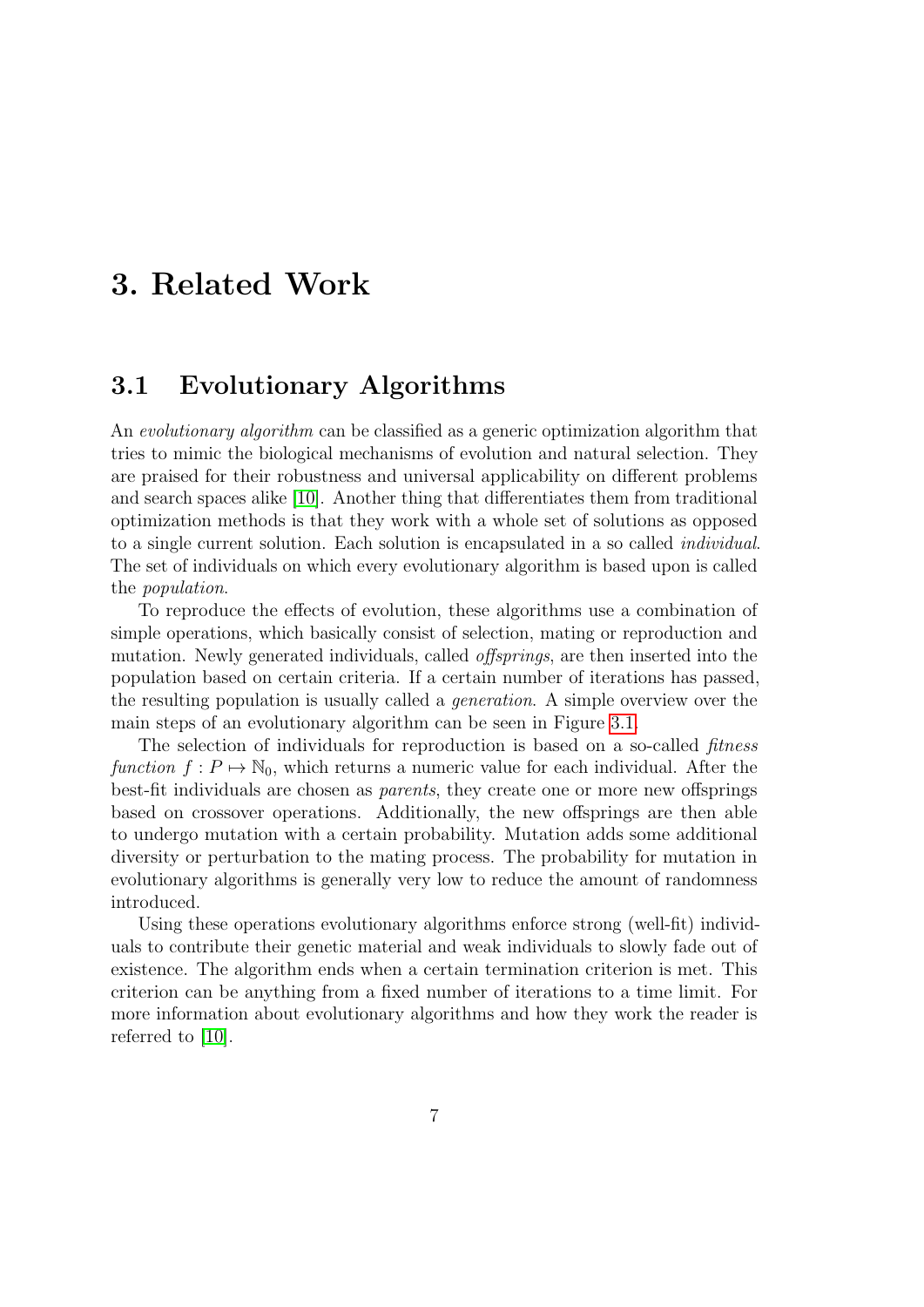

<span id="page-19-0"></span>Figure 3.1: Overview over a simple evolutionary algorithm.

# 3.2 Iterated Local Search

One of the foundations of our evolutionary algorithm and our main competitor is the fast local search for maximum independent sets presented by Andrade et. al. [\[1\]](#page-74-0). This natural local search algorithm uses simple 2-improvements or  $(1, 2)$ -swaps to gradually improve a single current solution. The intention of a  $(j, k)$ -swap is to remove j nodes from the solution and then insert k new nodes into it. A  $(1, 2)$ -swap in particular tries to remove a single node from the solution in hopes of adding two other free nodes instead. A node is called free, if none of its neighbouring nodes can be found the current solution. We can also define freeness in terms of tightness. The tightness of a node  $t(v)$  is the number of neighbouring solution nodes. Hence, free nodes can be described as nodes with a tightness of zero. Local search then basically iterates over all nodes  $v \in V(G)$  and looks for such a swap. A simplified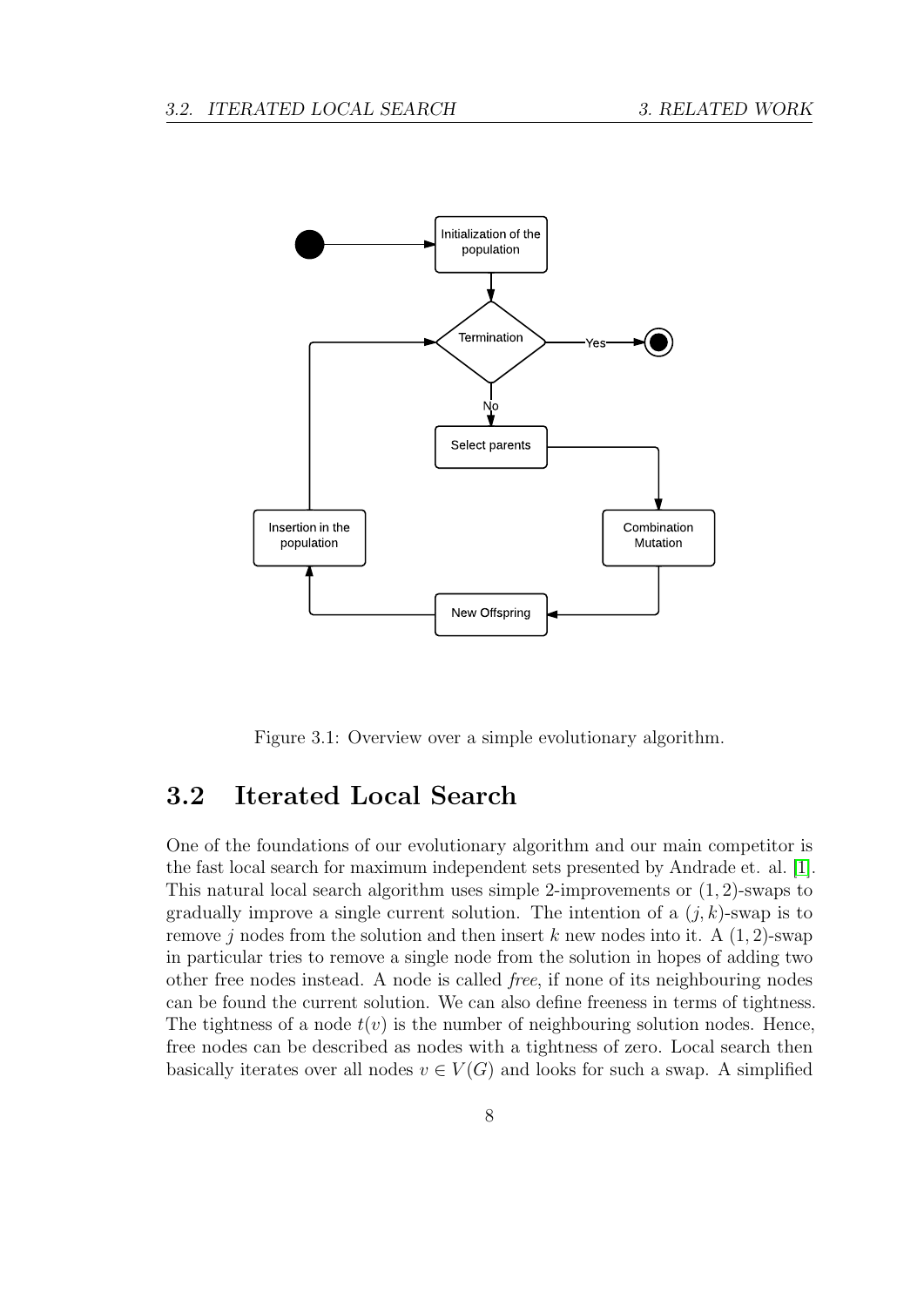pseudocode representation of the local search can be seen in Algorithm [1.](#page-68-1)

The data structure that is used to maintain the current solution consists of an array that is split into three different blocks. The array is a permutation of all nodes in our graph. The first block contains the vertices of the solution, whereas the second block stores any remaining free nodes. Finally, the third block contains all non-free nodes, that are not in the solution. We explicitly store the position and tightness of each node. In addition to that, we also store the sizes of the first two blocks. This data structure allows a node to be moved between blocks in constant time as well as the insertion and removal of new nodes in time proportional to their degree.

It is shown, that the local search procedure can find a valid  $(1, 2)$ -swap in linear time  $\mathcal{O}(m)$ , if it exists. We can explain this runtime by looking at the number of nodes that are processed by the algorithm. A solution node  $x \in V$  is only examined if it is a candidate for a 2-improvement. This includes removing and possibly reinserting it into the solution, which can be done in  $deg(x)$  time. A non-solution node on the other hand is only processed if it becomes free during the algorithm, which only happens when its unique solution neighbour is examined. This way, each node is looked at  $\mathcal{O}(1)$  times. In turn, every edge is also visited  $\mathcal{O}(1)$  times, which results in the aforementioned runtime. Different implementations of this procedure are presented by Andrade et. al. [\[1\]](#page-74-0). One of these is an incremental version, which maintains a list of candidates that is extended and reduced depending on the swaps made. This version of the local search is also used in this thesis and is known to run in sublinear time. Furthermore, other methods for improving the solution using (2, 3)-swaps are also proposed but we limit ourself to the simpler version with (1, 2)-swaps. This is because the use of 3-improvements is too slow, since there is no incremental algorithm for this version.

#### <span id="page-20-0"></span>3.2.1 Metaheuristic

The fast local search is tested in a heuristic which is based on a metaheuristic called the Iterated Local Search (ILS) [\[8\]](#page-74-5). This heuristic starts from a random solution S and repeatedly applies a number of steps until a termination criterion is met. An overview over the single steps that are used can be seen in Algorithm [2.](#page-68-2)

The perturbation step is represented by the  $force(k)$  routine, which inserts k nodes to the solution and removes any conflicting neighbouring nodes. Additional mechanisms are implemented to maintain a certain diversity. The first of these is soft tabu, which keeps track of the iteration in which each node was inserted into the solution. If there is more than one possible node to insert, the force routine basically chooses the one that has not been in the solution for the longest time. The second mechanism is directly attributed with the local search algorithm. If the *force* procedure selected a single node for insertion  $(k = 1)$ , that node is not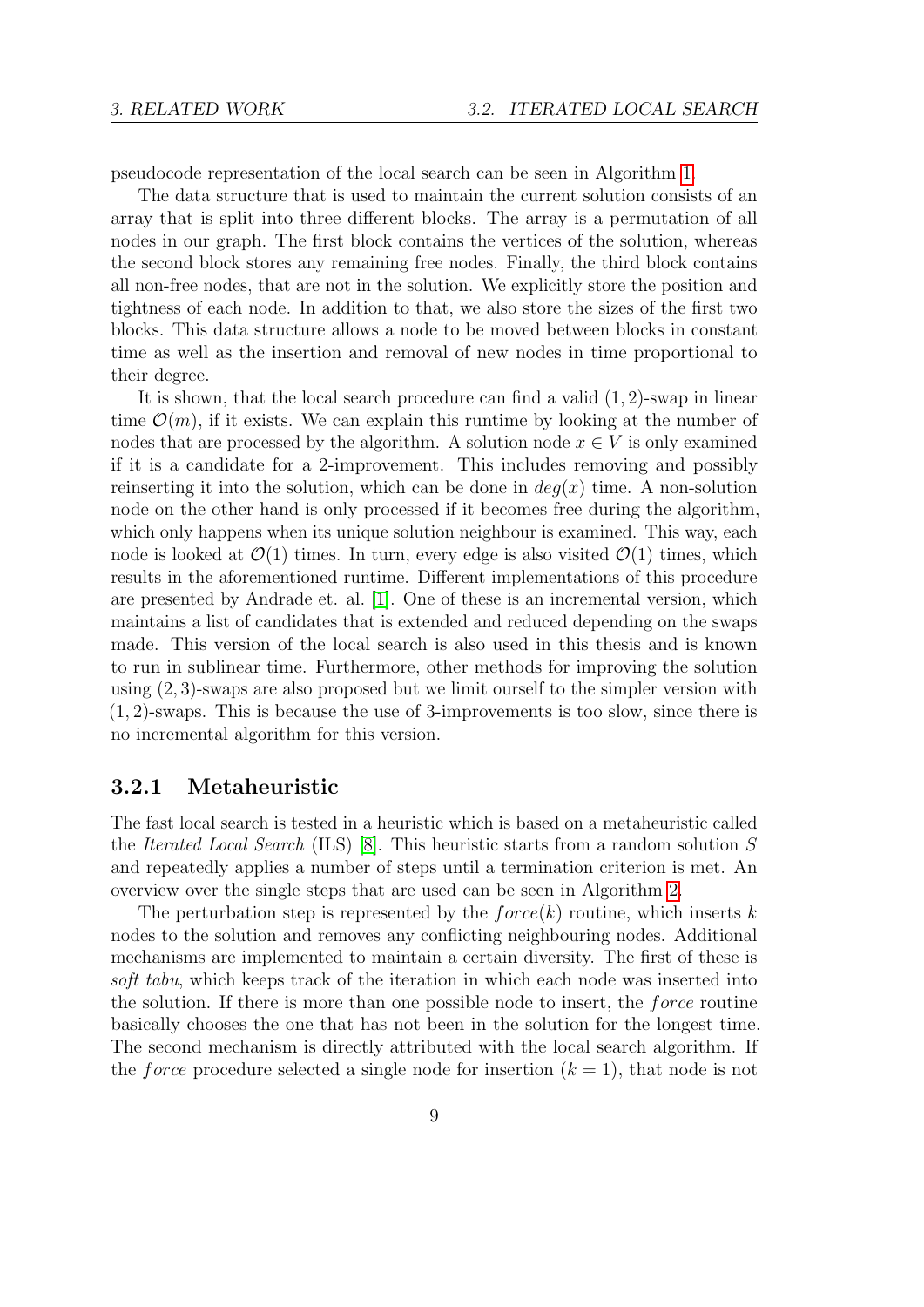allowed to be removed by the following local search iteration. The node can only be removed if all other possible nodes have already been checked without success. The ILS then proceeds by applying the local search algorithm. The final step consists of deciding whether or not to keep the new solution  $S'$ . To avoid straying from any optimal solutions found so far, the number of times the algorithm is allowed to go to a worse solution is limited by the current solution size. Interested readers are referred to the original paper [\[1\]](#page-74-0) for more detailed explanations.

# <span id="page-21-0"></span>3.3 Graph Partitioning

The graph partitioning problem takes a graph G and a number  $k > 1$  and tries to divide the nodes of the graph  $V(G)$  into k subsets  $V_1, V_2, \ldots, V_k$ , called blocks. This is done in such a way, that an objective function is minimized. The most common form of graph partitioning is balanced partitioning, where the blocks should be of roughly equal size and the number of edges that runs between the individual blocks is the minimization criterion. A more thorough explanation on graph partitioning can be found in [\[27\]](#page-76-7). Graph partitioning proofed to have many applications ranging from route planning [\[6\]](#page-74-6) to VLSI design [\[15\]](#page-75-6). In later sections, we will also see how it can help us find good cuts for the reproduction step of our evolutionary algorithm. Not only do graph partitioners benefit evolutionary algorithms, they are also subjects of evolutionary algorithms themselves [\[24\]](#page-76-8). Another important aspect for our work is that graph partitions allow the efficient generation of node separators. For more information on graph partitioning and its application, we refer the reader to [\[3\]](#page-74-7).

#### <span id="page-21-1"></span>3.3.1 KaHIP

The Karlsruhe High Quality Partitioning Framework (KaHIP) is a family of graph partitioning programs described in [\[27\]](#page-76-7). Its main components are:

- KaFFPa, a multilevel graph partitioning framework
- KaFFPaE, a distributed evolutionary algorithm for solving the graph partitioning problem
- KaBaPE, which provides balancing variants for the aforementioned techniques.

It also includes programs that output node separators for a given partition. For a more detailed explanation the reader is referred to [\[25\]](#page-76-6). An overview over the techniques of the framework can be found in Figure [3.2.](#page-22-0)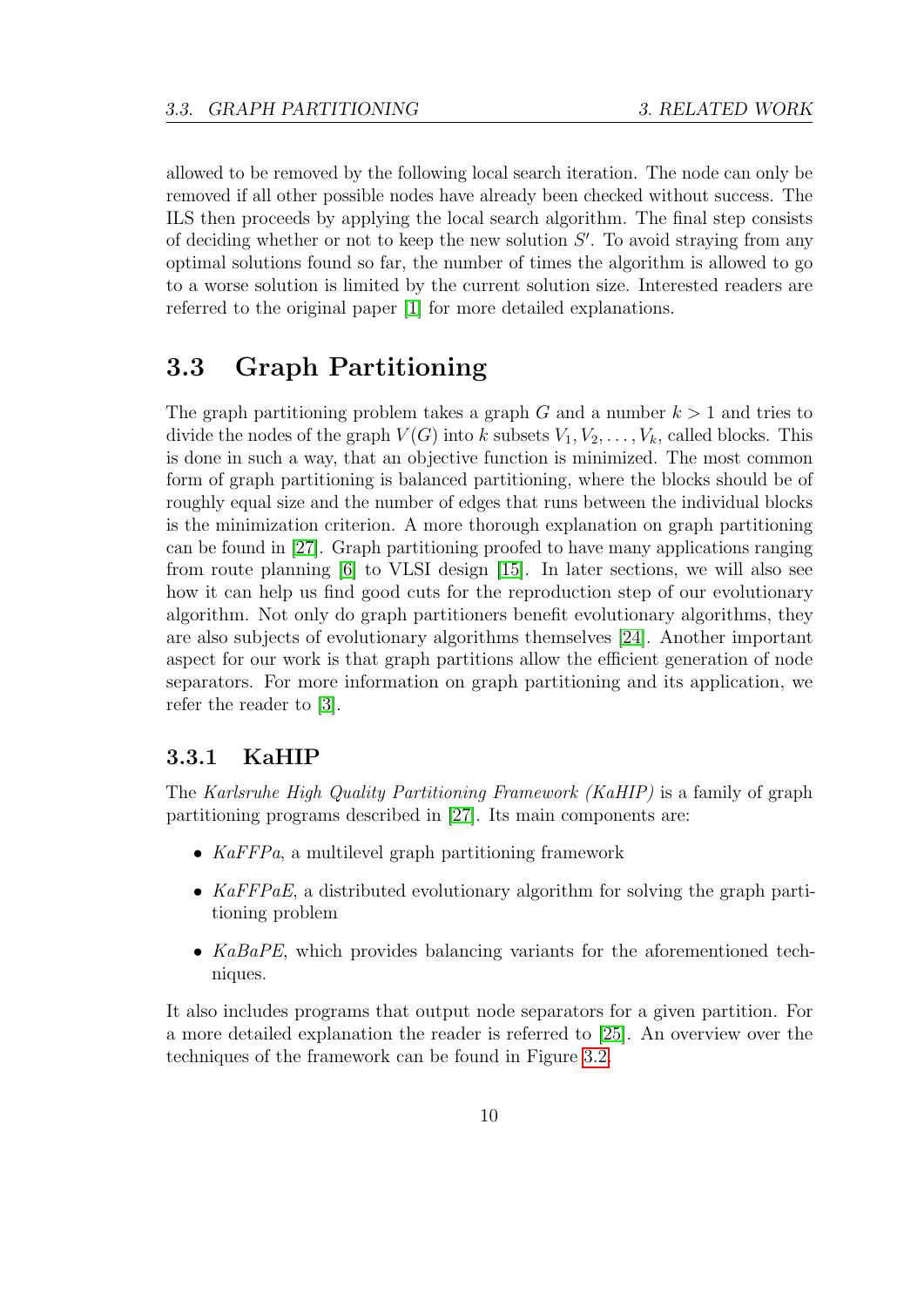

<span id="page-22-0"></span>Figure 3.2: Overview over the techniques used in the KaHIP framework [\[26\]](#page-76-2).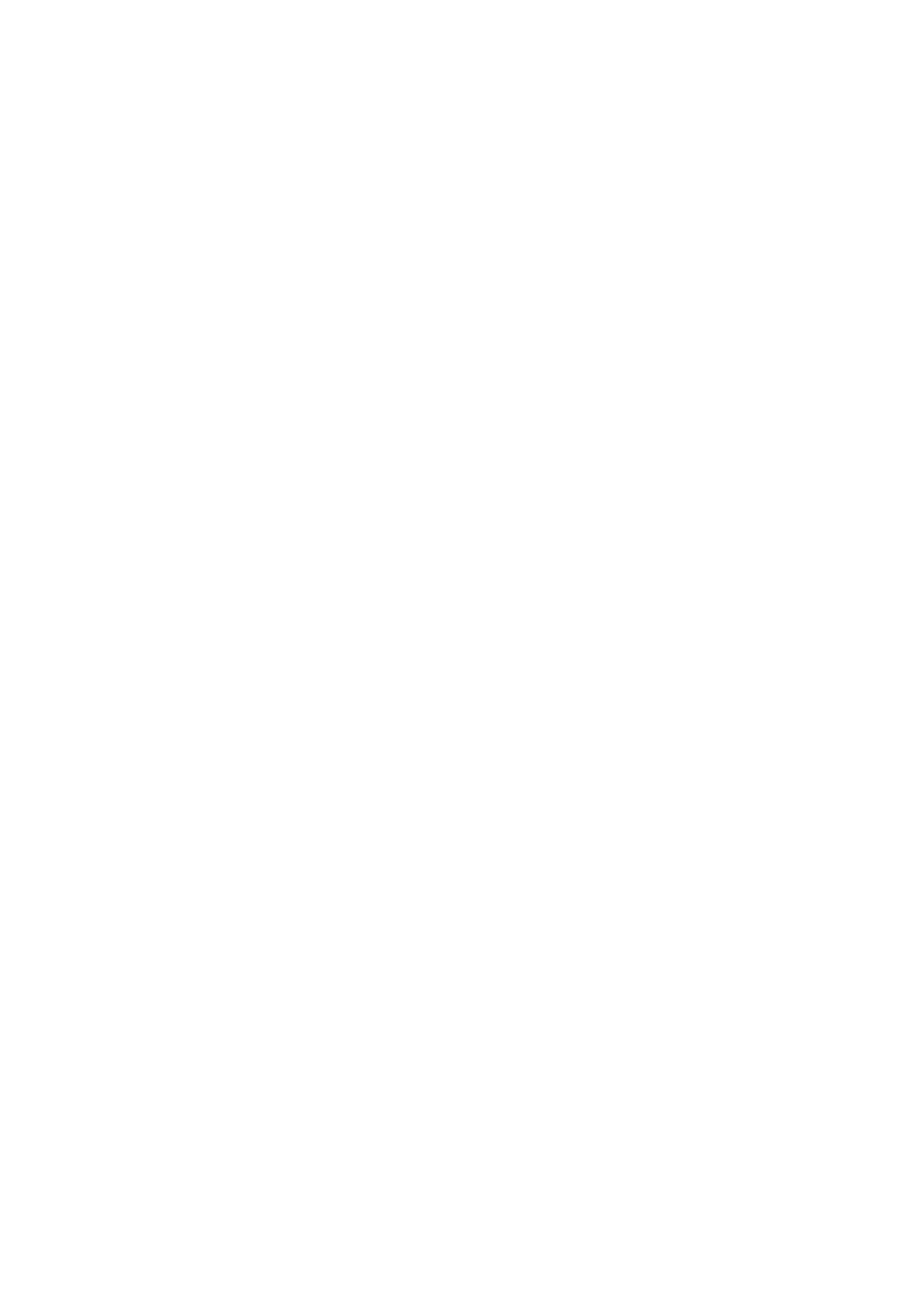# <span id="page-24-0"></span>4. EvoMIS

This section will present our novel evolutionary algorithm (EA) for independent sets in all its details. We will see, how the previously discussed topics such as graph partitioning and the fast local search can help us build good combination operators for our particular problem domain. Following the general scheme depicted in Figure [3.1](#page-19-0) step by step, we explain our choices of algorithms for each stage. Our population is denoted as P and consists of individuals  $\mathcal{I}_1, \ldots, \mathcal{I}_p$ , with  $p = |P|$  being the total population size. The notation for an individual and its solution representation, which is presented in the next section, are used interchangeably throughout this thesis. When using partitions or node separators for our combination operators we define  $B = \{V_1, \ldots, V_k\}$  as the set of blocks created by a k-way partitioning and S as the resulting separator of size  $s = |S|$ . As a stopping criterion for our algorithm we choose a simple timer, that can be set to an arbitrary time limit.

## <span id="page-24-1"></span>4.1 Solution Representation

<span id="page-24-2"></span>Since we count nodes from 1 to  $n (V(G) = \{1 \dots n\})$ , the most natural representation of our problem is a string  $s = \{0, 1\}^n$ . In this format a 1 at position j  $(1 \leq j \leq n)$  means that node j is part of the independent set and a 0 means it is not. An example for this representation is shown in Figure [4.1.](#page-25-0) Another possible way of storing a solution would be a (sorted) list of all the nodes that represent the independent set. We decided to go with the more natural representation because of its underlying simplicity, which really benefits us when building advanced combine operators. Additionally, when using actual bit-vectors to store an independent set, efficient bitwise operations can be performed on these solutions. An example of this would be applying the AND operator on two solution representations to get their intersection.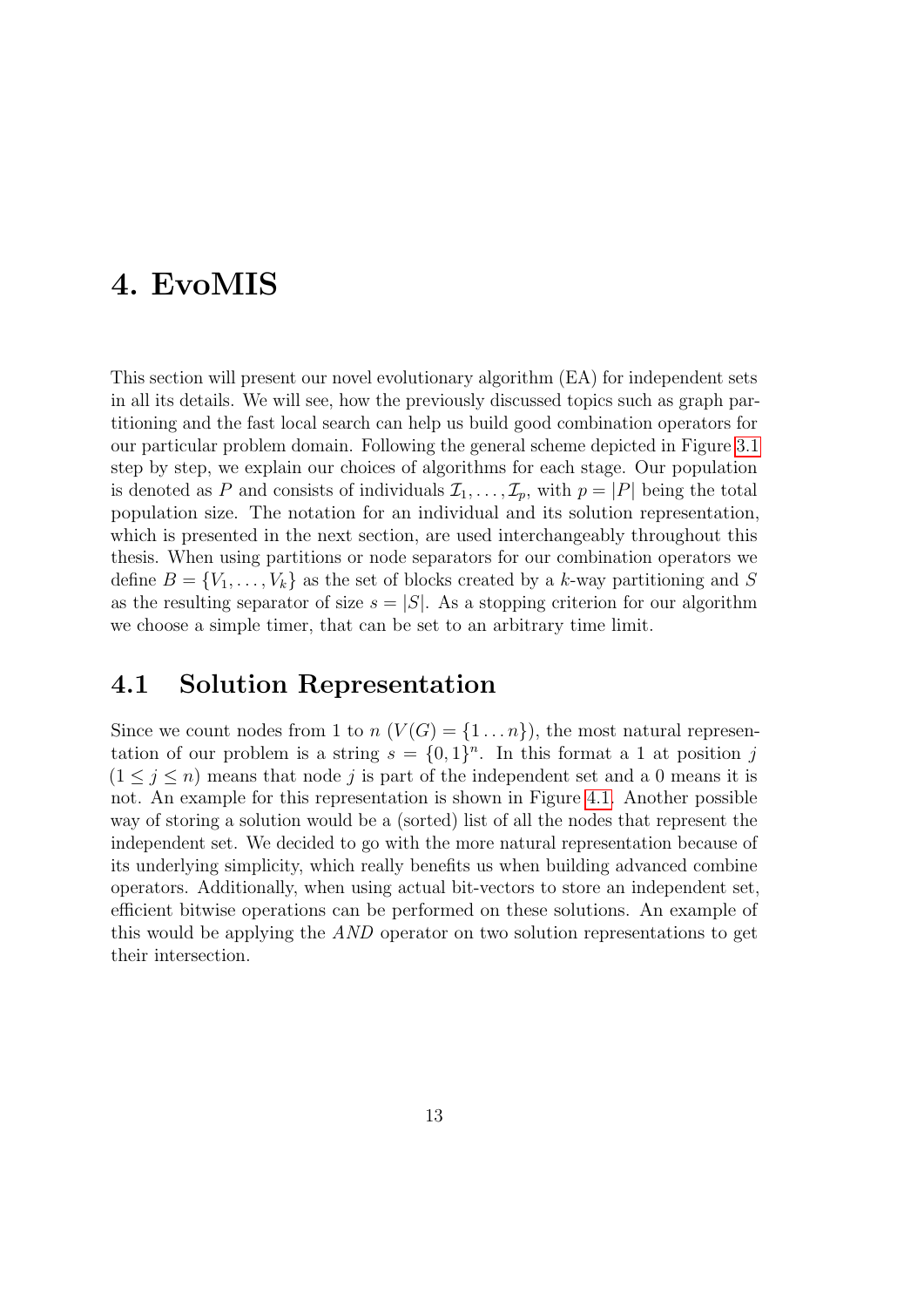<span id="page-25-0"></span>

Figure 4.1: Example for the solution representation based on our simple graph from Section [2.2.1.](#page-15-1)

## 4.2 Initial Solutions

The process of creating initial solutions for the independent set problem can be done in a number of different ways. The three methods we used in our work are presented in the following.

The first and most simplistic way is to start from an empty (independent) set and add nodes at random until no further nodes can be added. Before a node can be added to the solution, we need to make sure it results in a valid independent set. We do this by simply checking if any of the surrounding nodes have already been added to the solution. This is essentially the same as checking if the node is not free. If this is not the case and the node is free, we are able to add the node to the solution. Despite the straightforwardness of this method, it adds a decent amount of diversity into the initial stages of the EA, which over an extended period of time can lead to good solutions. The pseudocode for this procedure can be seen in Algorithm [3.](#page-69-0)

The other two options we provide in our EA are taking a greedy approach to the independent set problem. The first of these two is principally the same as the one used by Andrade et al. [\[1\]](#page-74-0). Starting from an empty solution, we always add the node with the least residual degree. Given a subgraph  $G' = (V', E') \subseteq G$  the residual degree of a node  $v \in V'$  can be defined as  $deg_{G'}(v) = |\{u \mid u \in V' \land \{u, v\} \in E'\}|$ . The node that gets added to the independent set therefore is  $x = \min_{v \in V'} deg_{G'}(v)$ . We do this by using a bucket priority queue which groups the nodes into buckets based on their residual degree in the graph. The bucket queue allows us to pick a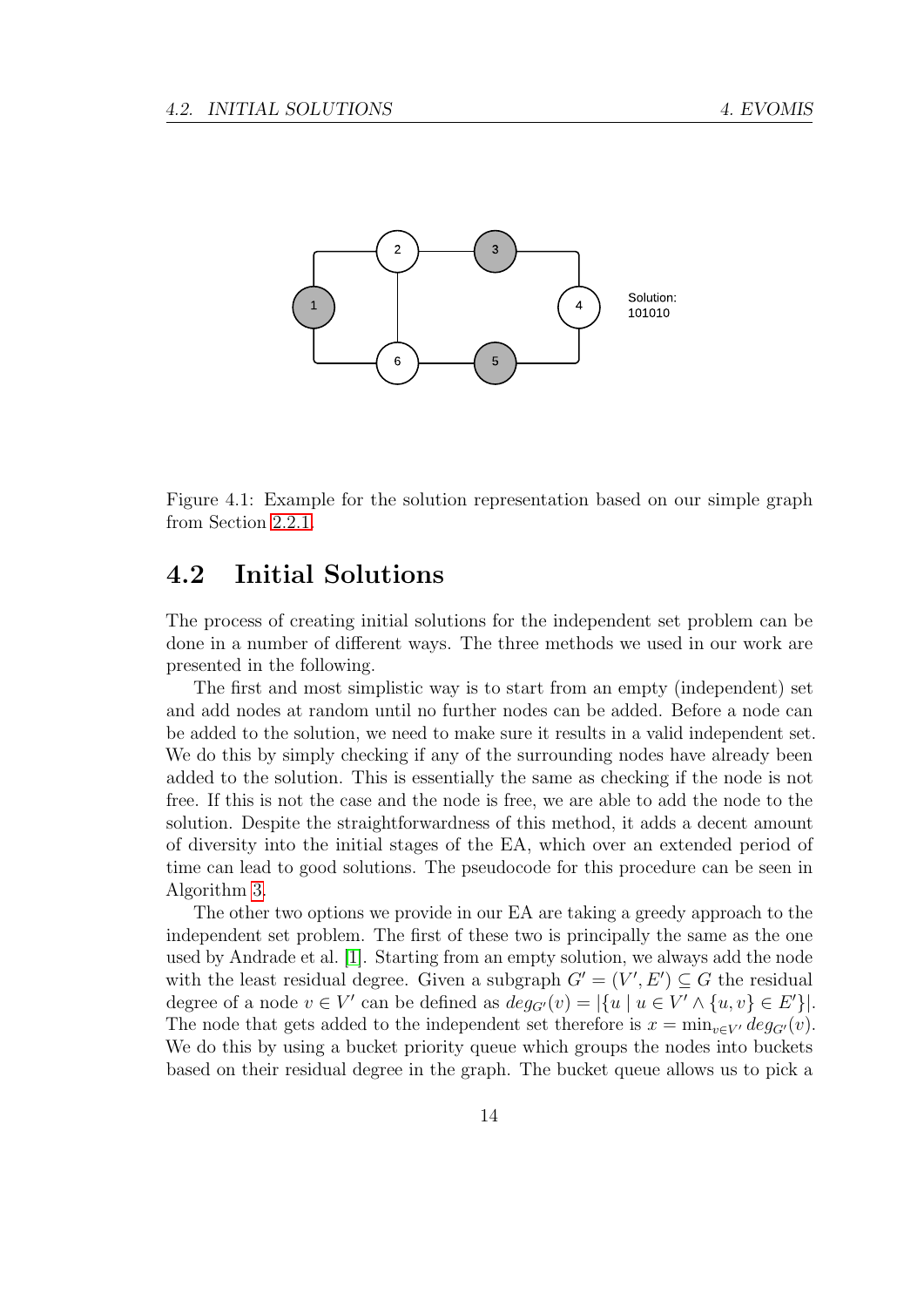random candidate each time multiple nodes share the same residual degree. After a node has been chosen and added to the solution, we remove all its neighbouring nodes from our graph G, since they can no longer be part of the independent set. As a final step we need to decrement the residual degrees of all next neighbours to leave us with a reduced graph. We then repeat the procedure using this graph, until our bucket queue is ultimately empty. The pseudocode for this method can be seen in Algorithm [4.](#page-69-1)

The second greedy algorithm tries to generate a maximum independent set by using the detour across vertex covers. We first create a solution  $C$  to the minimum vertex cover problem and then calculate the complement  $V \setminus C$  to reach our goal of an independent set. By definition of the minimum vertex cover problem this complement is a valid maximum independent set. The rest of the procedure is very similar to our first greedy algorithm. The only real difference is that we now group the nodes in order of the maximum residual degree instead of the minimum residual degree. The pseudocode for this procedure can be seen in Algorithm [5.](#page-69-2)

Once we now know how to generate the initial solutions for our individuals, we can simply repeat the creation process a certain number of times until we have a population that fits our needs. Each of these methods can also be further extended by applying the iterated local search algorithm to the resulting solutions. A comparison between the individual methods can be found in Section [5.](#page-42-0)

## <span id="page-26-0"></span>4.3 Selection

After we have established the initial generation of individuals, we focus our attention on the selection schemes. This step is essential in any EA and can be tackled in many different ways. We now present the selection scheme we decided to use for our work.

Deterministic tournament selection selects parents for mating based on a number of so called tournaments, that are held between the individuals of the current generation. Each tournament selects a certain number  $k$  of random individuals, who then "fight" for a mating spot using their fitness function as a weapon. Even tough the selection of participants is strictly random, the tournament format itself allows for some variation. Either the amount of desired parents q determines the number of tournaments or we only schedule one tournament and return  $q$  individuals from it. In the first case, each winner from one of the tournaments is selected as a mating candidate. In the second case, the  $q$  best-placed individuals are selected. Even tough these two versions follow the same principle, the selection pressure introduced in the first one is greater than in the second one. Selection pressure describes any causes that might have an effect on the success of reproduction for a certain population or individual. An example of the second method is demonstrated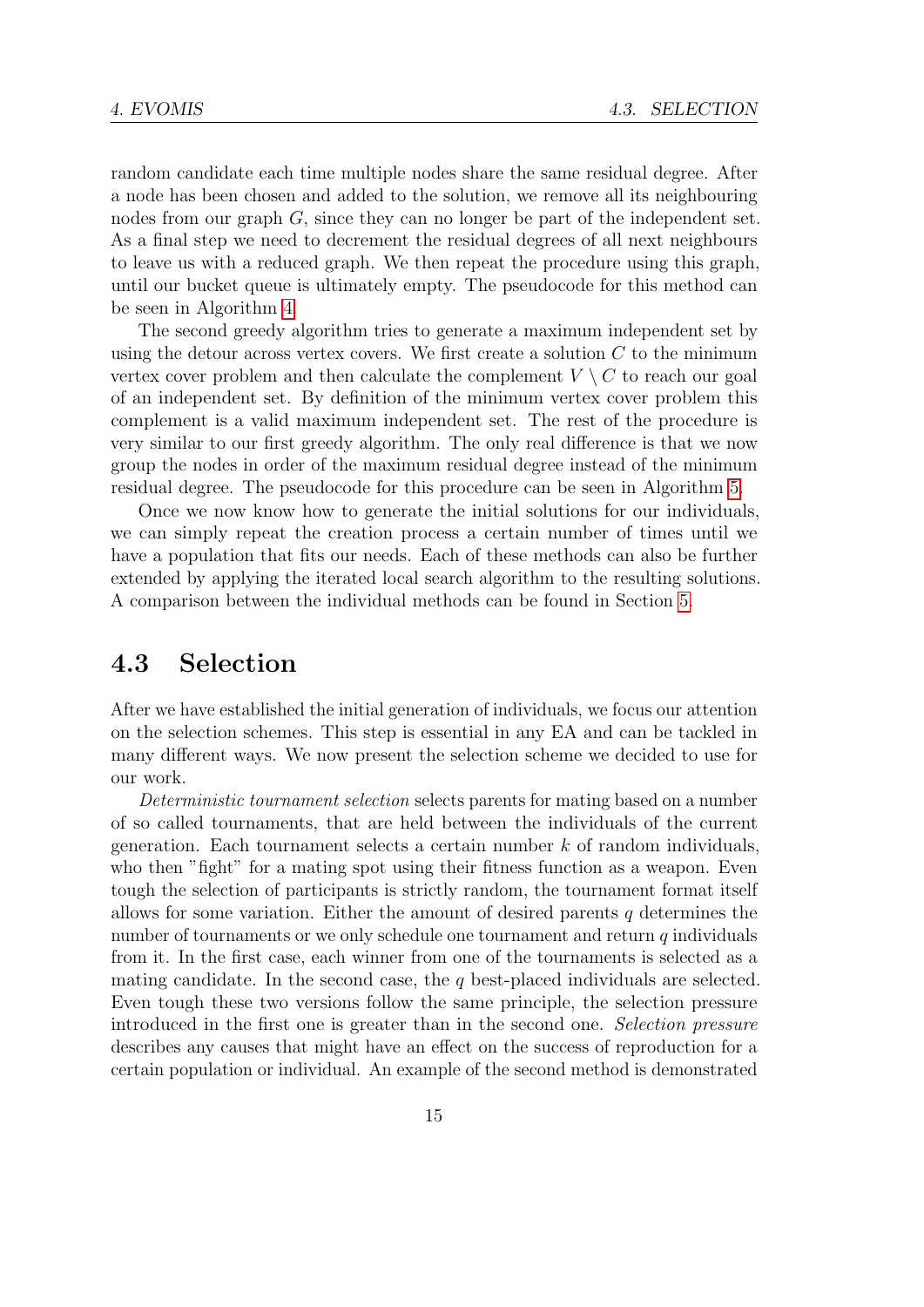in Figure [4.2.](#page-28-0) In our work we decided to go for the first version. In general, the tournament selection scheme has several benefits for EAs. For example, the selection pressure can easily be adjusted by choosing different tournament sizes k. More precisely, bigger tournaments tend to increase the selection pressure, since unfit individuals are almost certain to lose in the early rounds of the tournament. On the other hand, smaller tournament sizes reduce the selection pressure. It is notable that a tournament size of 1 results in a simple random selection. Tournament selection can also be easily adjusted for the use on parallel architectures and ensures a certain degree of convergence when used in conjunction with diversification methods. Additional information on this selection scheme can be found in [\[21\]](#page-76-9). Other selection schemes, like linebreeding and random selection, were also tested during our work, but did not generate a distinct advantage over tournament selection. For more information about selection schemes in general the reader is referred to [\[10\]](#page-75-5).

## <span id="page-27-0"></span>4.4 Combination

Combination tries to implement the notion of natural reproduction in EAs and takes the selected parents from the previous section to generate one or more new offsprings. These offsprings in turn try to spread the genetic material of their parents throughout the next generations. The operators we use in this stage are the following:

- Intersection combine, based on the overlap of two parents
- Node separator combine, which uses 2-way node separators
- Vertex cover combine, which uses 2-way partitions and vertex covers
- Multiway combine, which uses  $k$ -way partitions or  $k$ -way node separators.

We define the set of  $q$  parents, that are returned from our selection scheme, as a subset  $\{\mathcal{P}_1,\ldots,\mathcal{P}_q\}\subseteq P$ . Besides the multiway combine operator, which can take an arbitrary number of parents, all other operators require exactly two parents for combination. The resulting offsprings from this step are a set  $\{\mathcal{O}_1, \ldots, \mathcal{O}_r\}$  based on the number of created offsprings r.

Most traditional EAs use a simple crossover operator to combine two parents. Simple crossover takes the solution representations of the parents, which are in most cases bit-strings, and selects an arbitrary cutting point. At the selected point the bit-strings of the parents are swapped and the resulting strings are the encoded representations of the offsprings [\[10\]](#page-75-5). An example of this process can be seen in Figure [4.3.](#page-29-2) Since our representation of independent sets underlies certain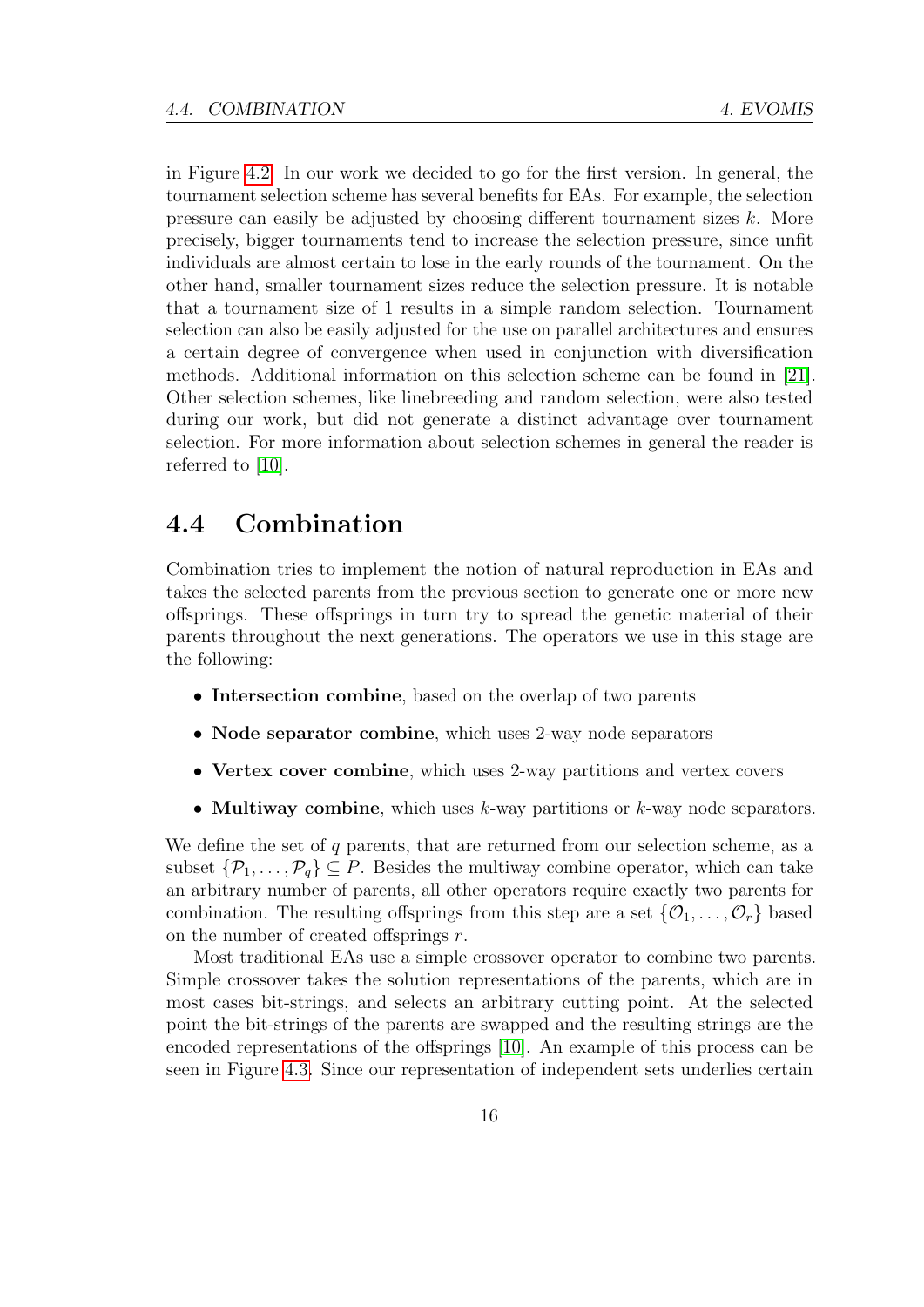

<span id="page-28-0"></span>Figure 4.2: Example for tournament selection with one tournament and the selection of the top candidates.

restrictions, we are not allowed to use such an arbitrary operator on our individuals. In more detail, neighbouring nodes are not allowed to be in a valid solution and therefore these nodes cannot be set in the solution representation at the same time. This could possibly occur when using simple crossover. We therefore need to make sure that such representations cannot be generated. This can be done in one of two ways: either through arbitrary crossover and the addition of penalties, which are placed on invalid individuals, or through more sensitive combination operators. We decided to go with the second way, because we want to ensure that only valid solutions are present in our population at any given time.

The general scheme, which all of our combination operators follow, tries to generate new, not particularly maximal, independent sets, which then undergo a number of post-processing steps. The first of these is a maximization step, that tries to add any free nodes that are left in the graph. Afterwards, we apply a single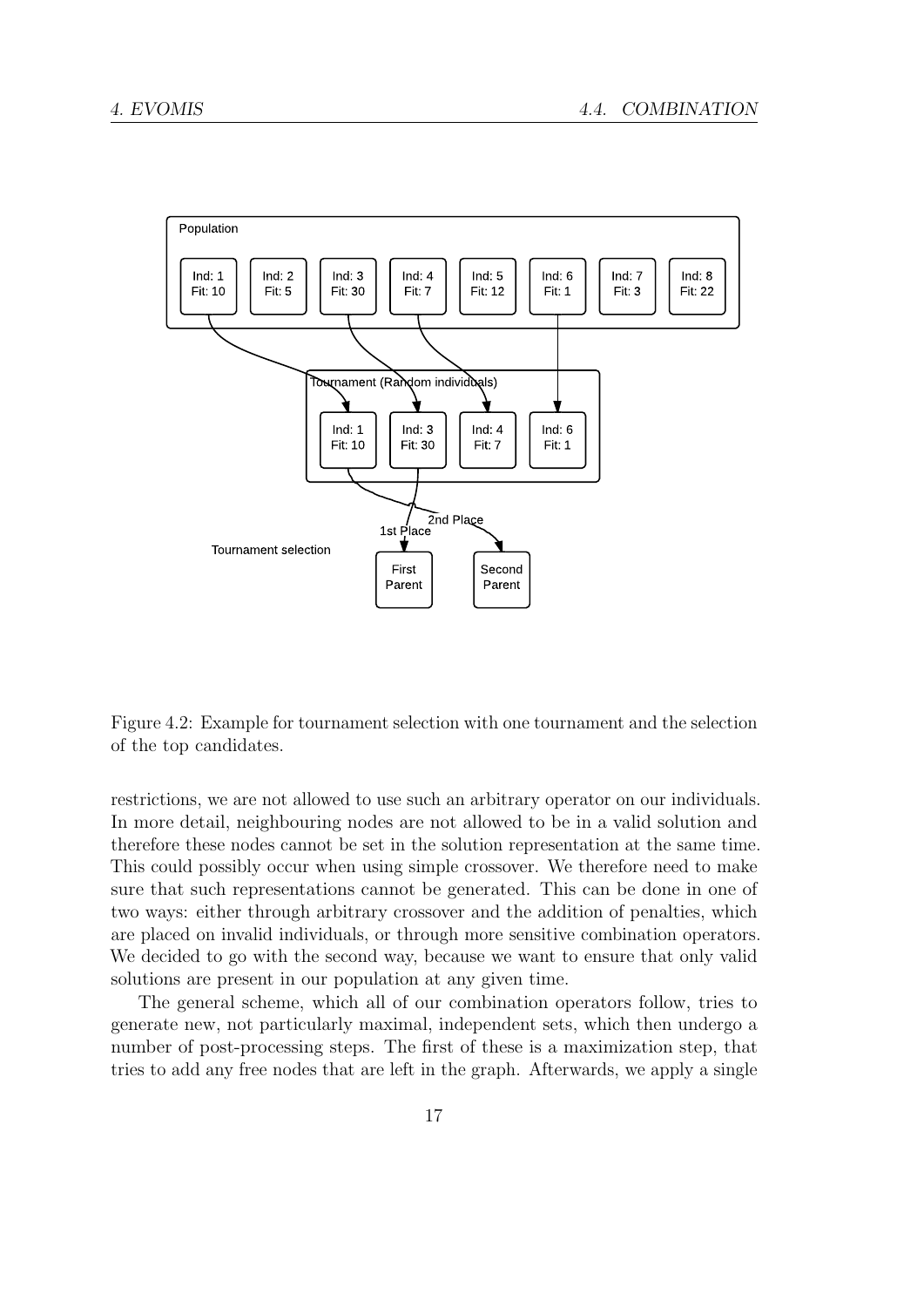

<span id="page-29-2"></span>Figure 4.3: Example of the simple crossover.

iteration of the fast local search to our solutions to ensure that they reach local optima [\[1\]](#page-74-0). As a final step we encode this newly created solution in an offspring, which can subsequently be inserted in the population. An overview of this scheme can be seen in Figure [4.4.](#page-30-0) The next sections will be concerned with describing all of the combination operators in detail. Each of these operators is equiprobable to be chosen for combination.

#### <span id="page-29-0"></span>4.4.1 Intersection

Our first combination operator takes the solution nodes of the two parents  $P_1, P_2$ and builds their intersection  $\mathcal{P}_1 \cap \mathcal{P}_2$ . When using actual bit-vectors for the solution representation, this operation can be performed in linear time. Building the intersection of the nodes from two independent sets is guaranteed to return another valid independent set by definition of the independent set problem. The major drawback of this method is that the resulting independent set is in most cases smaller than the ones of the parents, except when  $P_1 = P_2$ . To compensate for this fact we use our aforementioned post-processing steps. We first maximize our solution and then apply the fast local search algorithm to make sure we reach a local optimum. Finally, a new offspring carrying this solution is generated, as depicted in our general scheme. The pseudocode for this algorithm can be seen in Algorithm [6.](#page-70-0) Additionally, an example for the procedure is shown in Figure [4.5.](#page-31-1)

#### <span id="page-29-1"></span>4.4.2 Node Separator

The next combine operator will show us why graph partitioning is especially useful when working with context-sensitive (restricted) combine operators on graphs. Like its name implies, this operator uses node separators, that are obtained from a graph partitioner or via a simpler BFS, to generate new offsprings. In Section [5](#page-42-0) we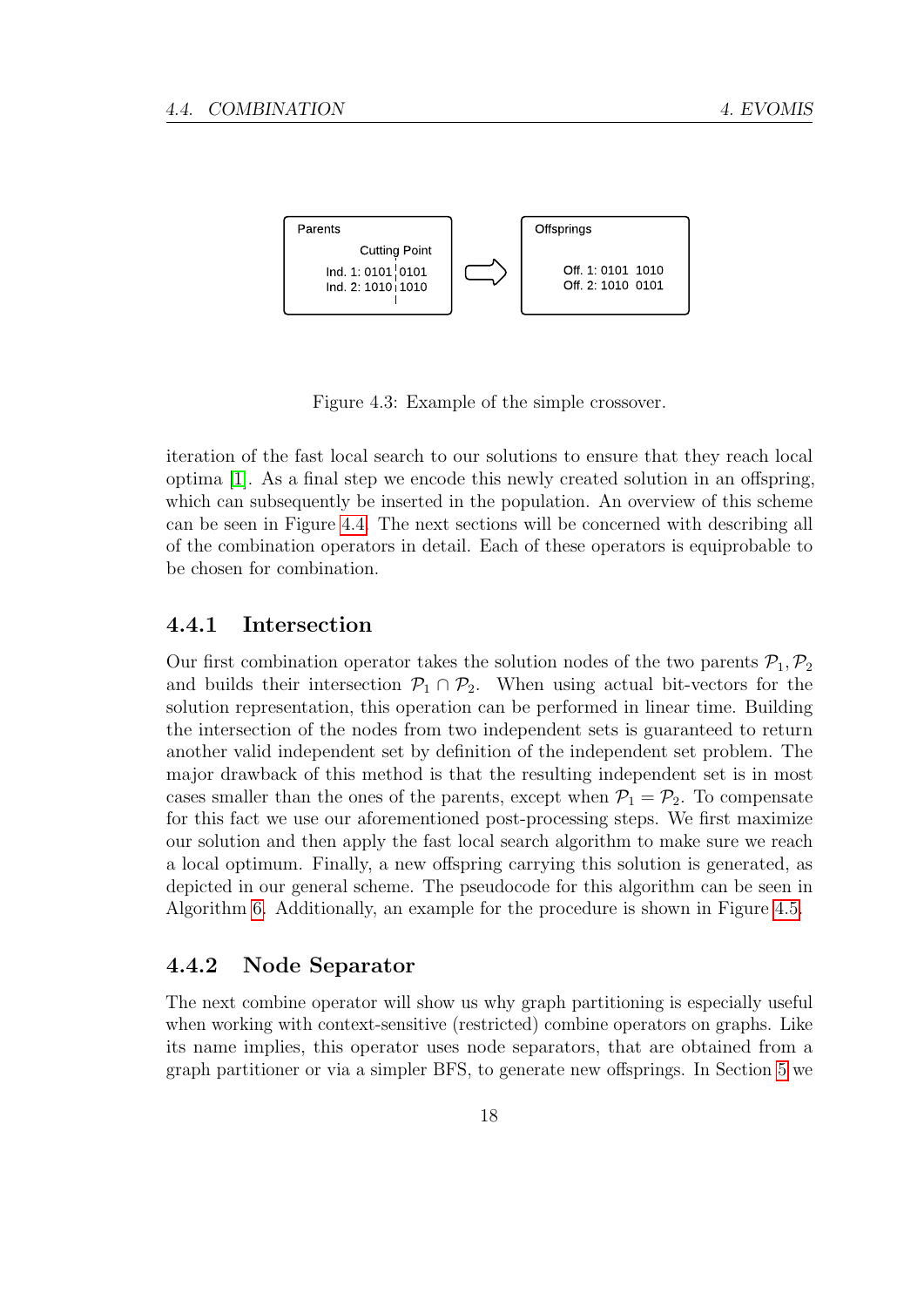

<span id="page-30-0"></span>Figure 4.4: Overview of the general combination scheme.

will study what differences result from using each of these methods. For now, we are primarily concerned on how to generate new and possibly improved solutions using node separators.

We do this by first creating a node separator  $S$  that divides our graph  $G$  into two subsets A and B ( $V = A \cup B \cup S$ ). This is done in such a way, that there are no edges running from  $A$  to  $B$  or vice versa.  $S$  can therefore serve as a crossover point for our operation. An example of a node separator can be seen in Figure [4.6.](#page-32-0) We then generate several new independent sets using S and our two parents  $\mathcal{P}_1, \mathcal{P}_2$ . The first of these sets results from using the independent set nodes of our first parent that are also present in A. We call this set  $S_1$ . Analogues, we get the second set  $S_2$ by using the independent set nodes of  $\mathcal{P}_2$  that are available in B. We then combine  $S_1$  and  $S_2$  by building their union  $S_1 \cup S_2$  to get a combined independent set, which forms the basis of our first offspring  $\mathcal{O}_1$ . Again, this unification can be done in linear time when using bit-vectors for the solution representation. The validity of this independent set is directly implied by the definition of a node separator. Since  $S_1$  and  $S_2$  are separated by S, there is no possibility of solution nodes interfering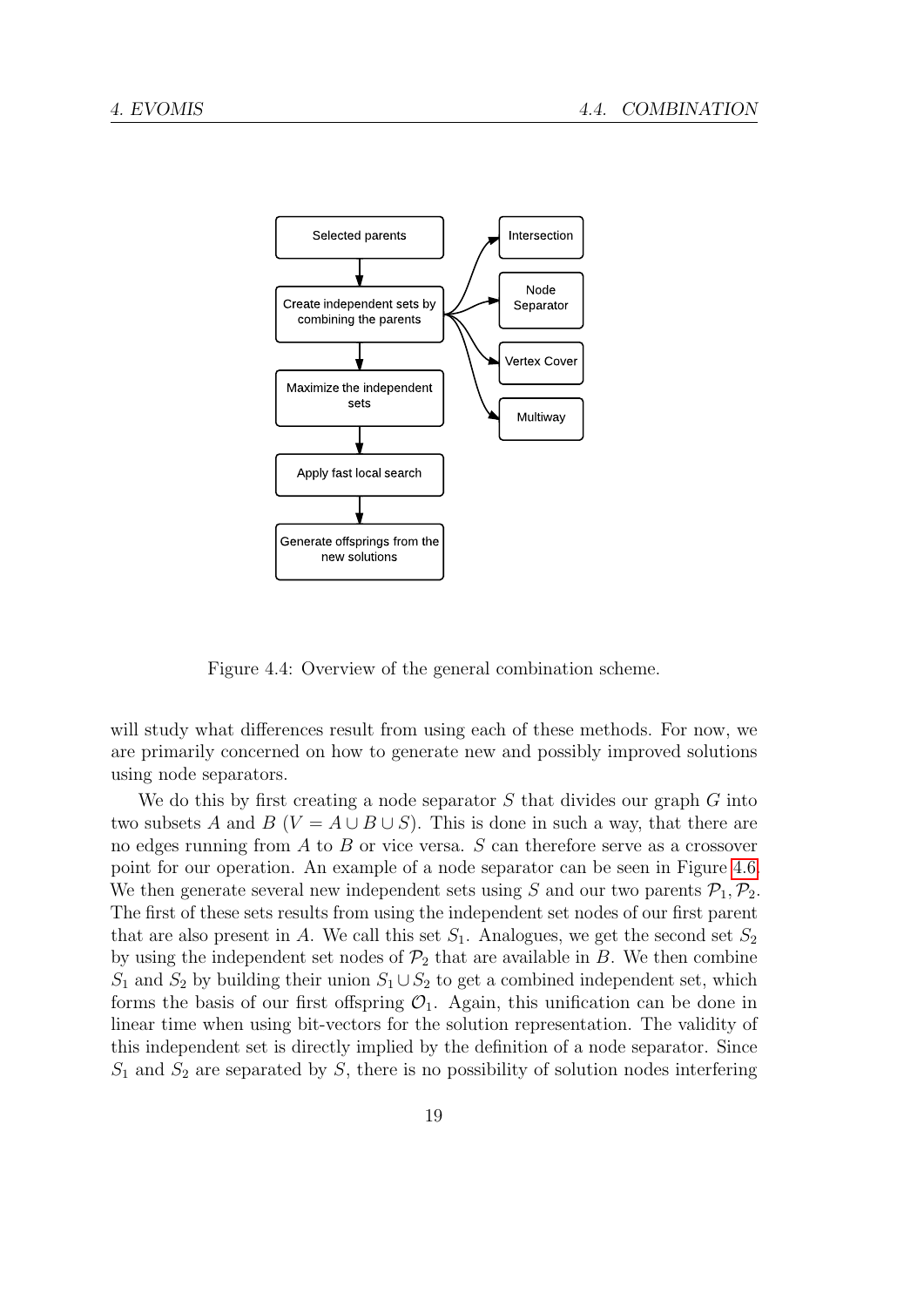

<span id="page-31-1"></span>Figure 4.5: Combination of parents using the intersection combine operator.

<span id="page-31-0"></span>with each other. The implied validity is one of the major advantages when working with this operator to create constrained solutions. The only nodes which are now left to be added are the nodes of S, because we did not include them in our creation process. As a result, our offspring is definitely an independent set, but might not be maximal. To make it so, we use a greedy algorithm similar to one of those discussed in Section [4.2.](#page-24-2) We simply put the nodes of  $S$  in a priority bucket queue, that is sorted in order of decreasing residual degree. By always adding the node with the least residual degree within S, we are able to create our new solution. Following our general scheme, we then add any free nodes that are left and afterwards perform a single iteration of the fast local search algorithm. In tandem to the first offsprings, we create a second offspring  $\mathcal{O}_2$ . This one spawns from the overlap of the first parents independent set nodes and B as well as the overlap of the second parents independent set nodes and A. This leaves us with two new offsprings  $\mathcal{O}_1$  and  $\mathcal{O}_2$ that can be added to the population. The pseudocode for the whole procedure can be seen in Algorithm [7.](#page-70-1) Figure [4.7](#page-39-0) shows an example of this combine operator.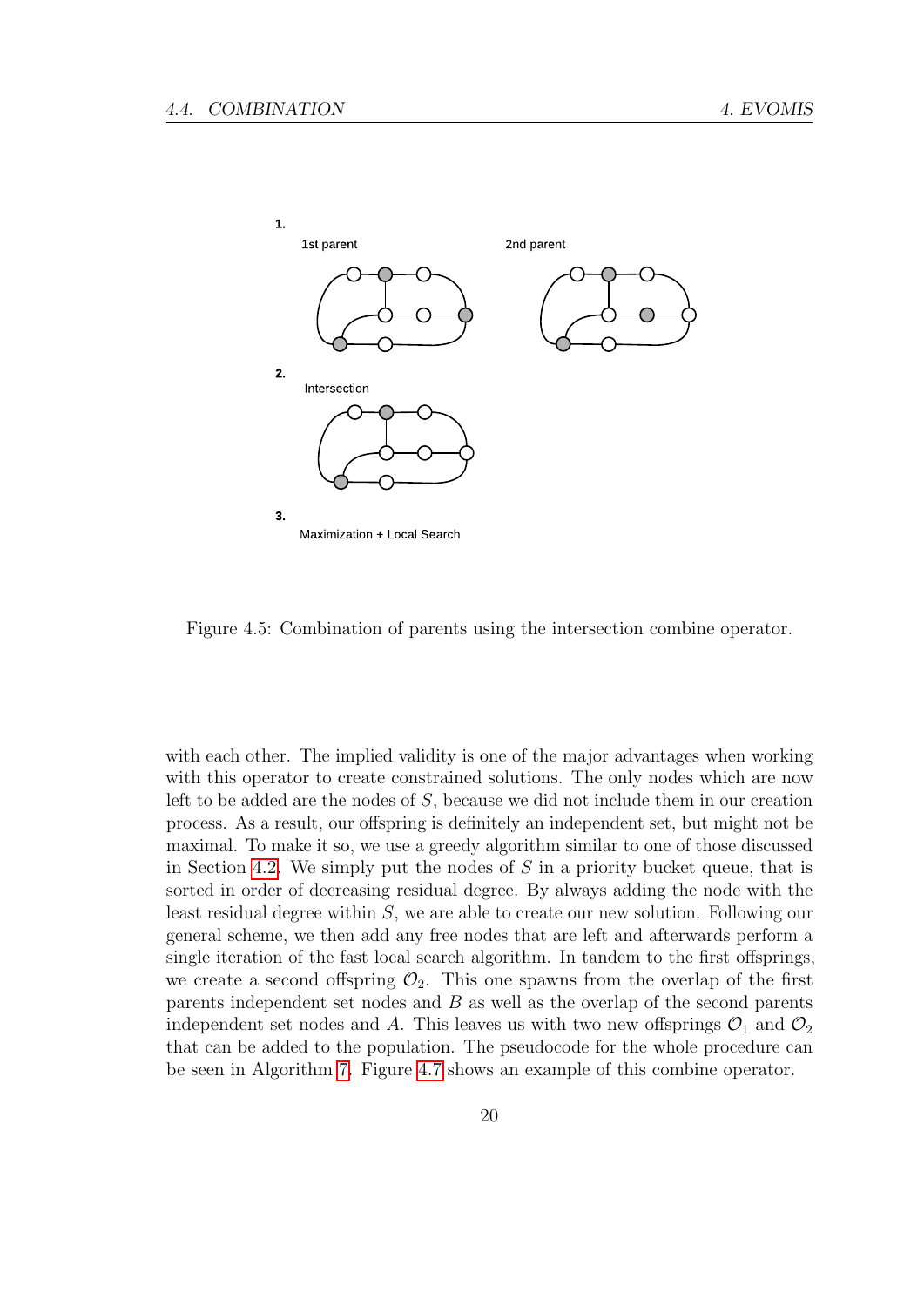

<span id="page-32-0"></span>Figure 4.6: Example of a simple node separator.

### 4.4.3 Vertex Cover

The third combine operators tries to tackle the MIS problem using an indirect approach. It does so by taking advantage of the fact that the complement of a maximal independent set is a minimal vertex cover and vice versa [\[17\]](#page-75-4). Thus, by complementing our solutions, we are able to obtain minimal vertex covers, which in turn can be combined in different ways to produce new vertex covers. One of these ways will be discussed in the following. The newly created vertex covers can then be transformed into new independent sets by building their complements once again. The combination operator also uses partitions  $(V = A \cup B)$  to acquire its crossover points. The necessary partitions can once more be generated either by a graph partitioner or via a simple BFS.

Starting from the usual pair of parents  $P_1, P_2$  and a graph partitioning  $V =$  $A \cup B$ , we first generate the parents complements  $\overline{P}_1$ ,  $\overline{P}_2$ . The complement of an individual is a new individual that contains the complemented solution representation of the original one. The bitwise complement of the solution representation allows us to easily build vertex covers from existing independent sets. We then use these vertex covers  $\overline{P}_1$  and  $\overline{P}_2$  in a similar fashion as presented in the previous section to obtain new solutions. These can then be extended to result in valid minimal vertex covers.

The first offspring is generated by taking the vertex cover nodes of  $\overline{P}_1$ , that are present in A, as well as the vertex cover nodes of  $\overline{P}_2$ , that are present in B. The second offspring is created the other way round using the overlap of  $\overline{P}_1$ and B in combination with the overlap of  $\overline{P}_2$  and A. Unlike the previous section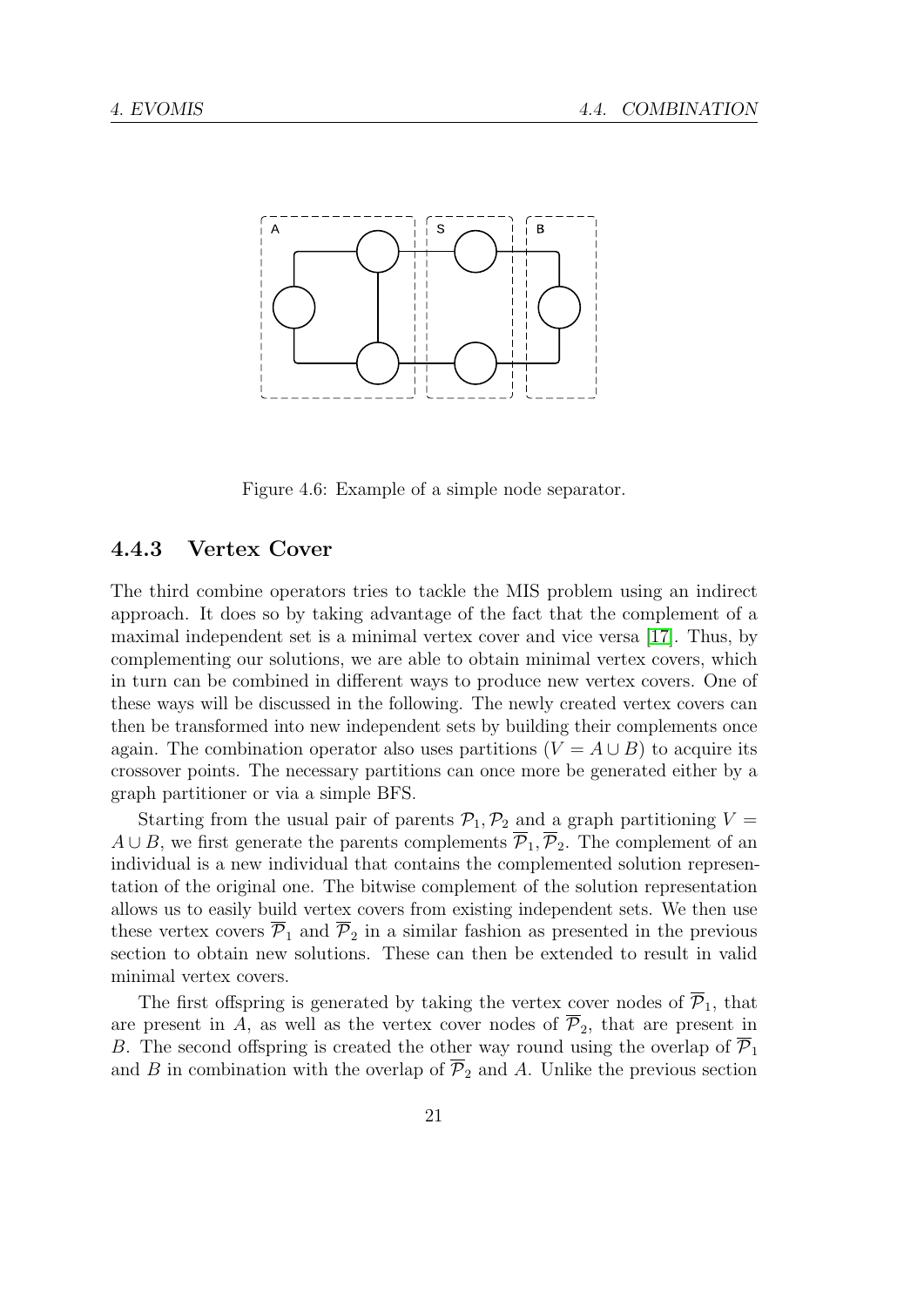where we used a node separator, that separates the blocks  $A$  and  $B$ , we now use a partitioning, meaning  $A$  and  $B$  are connected. This fact can lead to issues at the partitioning cut. More precisely, the resulting set might consist of too little nodes to be a valid vertex cover, because some edges between the partitions are not covered after crossover. To fix this problem, we want to add as little as possible nodes from the cuts boundary to our newly created sets. We do this by extracting the bipartite graph that represents the boundary of the cut and then using the Hopcroft-Karp algorithm to get a minimum vertex cover of it. After fixing the boundary of the partition cut, we can once again complement our now valid vertex covers to get a fresh set of independent sets. To continue as before, we then follow our general scheme by going through the maximization phase and applying the fast local search to reach a local optimum. Finally, we put our maximum independent sets in two new offsprings  $\mathcal{O}_1$  and  $\mathcal{O}_2$ . The pseudocode for this combine operator can be seen in Algorithm [8.](#page-71-0) Additionally, an example of this method can be found in Figure [4.8.](#page-40-0)

#### <span id="page-33-0"></span>4.4.4 Multiway

Our last and probably most sophisticated operator extends the repertoire of available combination mechanism by  $k$ -way partitions and  $k$ -way node separators. In contrast to the operators discussed so far, which used 2-way partitions and node separators, it divides the given graph in an arbitrary number of blocks k. This kind of operator closely resembles the multiple-point crossover or generalized crossover model [\[10,](#page-75-5) [5\]](#page-74-8). More precisely, instead of selecting only a single crossing point, like in simple crossover, it can select a number of different crossing points at once. In distinction from to the traditional multiple-point crossover, which often only combines two parents, we are also able to select an arbitrary number of parents  $2 \leq p \leq |P|$ . We will see in Section [4.8,](#page-37-0) how this positively affects the diversity of our population. The k-way partitions and separators used for this procedure are obtained from a graph partitioner as usual. Generating k-way partitions and separators  $(k > 2)$  via BFS is possible, but requires a more sophisticated procedure than the simple BFS used so far.

Before the actual combination step, we first have to select a certain number of parents q. We then take a (random) k-way partition or separator from our pool of partitions and calculate the score for every possible pair  $(\mathcal{P}_i, V_j)$  of a parent  $\mathcal{P}_i$  and a block  $V_j$ . The score of a pair  $(\mathcal{P}_i, V_j)$  is calculated by counting the number of the parents solution nodes inside the given block. We then select the parent with the highest score for each of the blocks. An example of this can be seen in Figure [4.9.](#page-41-0)

The subsequent procedure is dependent on whether a partition or separator was selected. Each of these variants is very similar to their respective 2-way combine operators. If a k-way node separator was chosen, we start by simply taking the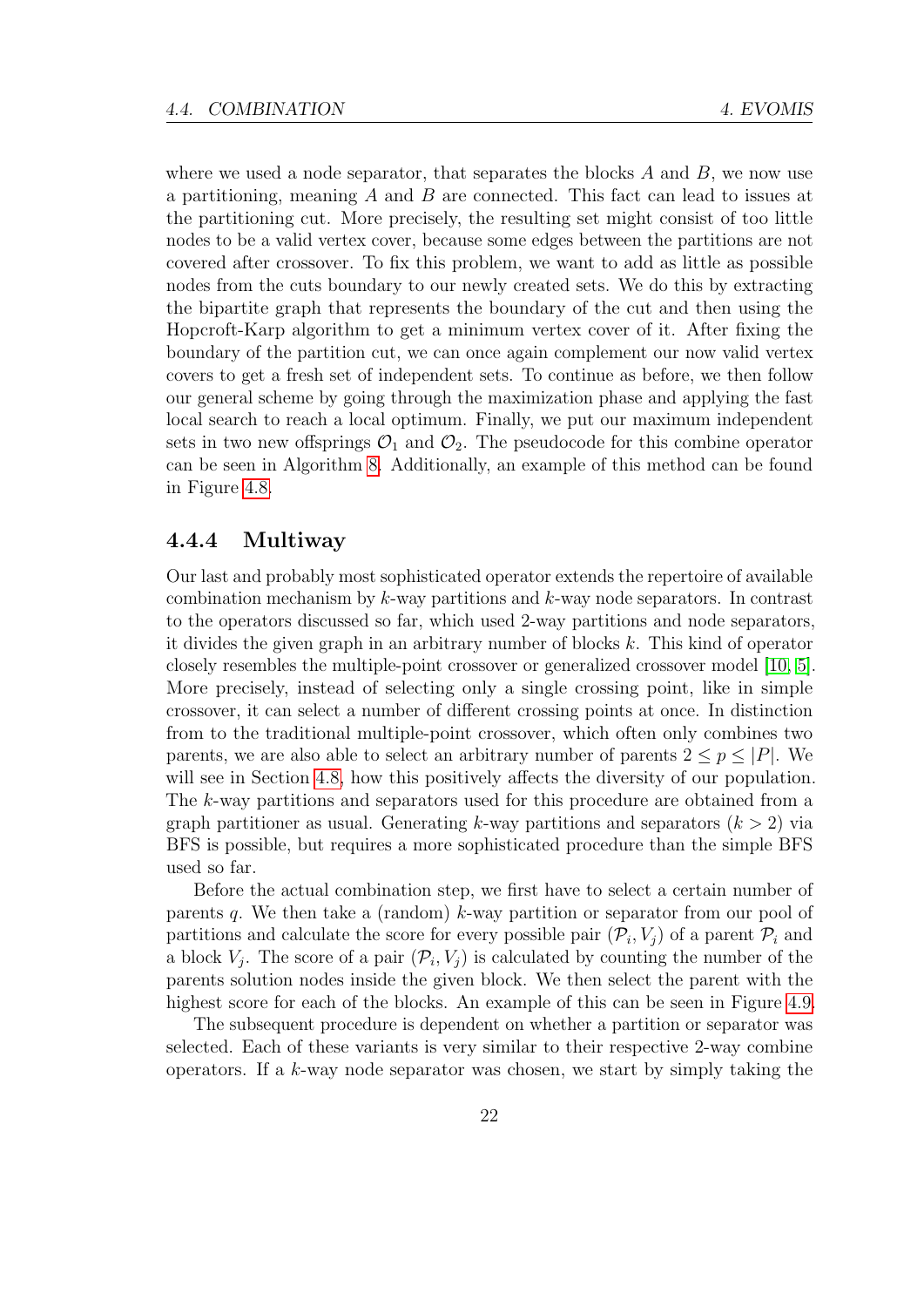highest scoring parents for each block, like mentioned before, but exclude the separator itself. We then take their respective solutions nodes and create a new solution by combining the nodes for each block. Since we left out the separators nodes, this solution will not be maximal in most cases and we are able to improve it even further. This can be done by using a bucket queue and the same greedy algorithm we already used in the node separator combine operator.

Secondly, if a partition was chosen, we start by repeating the same selection process for the parents that we used for the previous variant. Afterwards, instead of fixing our solution right away, we complement our newly created solution to get a set of nodes, that can be transformed into a valid vertex cover. Once again, we utilize the more or less same greedy algorithm, that helped us to create the initial solutions based on vertex covers, for fixing the solution. We cannot use the Hopcroft-Karp algorithm that we mentioned in the vertex cover combine operator. This is due to the fact, that we cannot be sure that the boundary of the partitioning cut is a bipartite graph. This reduces the quality of the vertex cover we obtain by a meager amount, which is comparably small to the overall solution size. We then once again complement our vertex cover to get a new independent set.

After either of the two methods has finished, we reiterate the usual postprocessing steps. This includes the maximization of our solution and the application of the local search algorithm. This way we receive our final solution, which can be forged into an offspring. The pseudocode for these procedures can be found in Algorithm [9](#page-72-0) and Algorithm [10.](#page-72-1) The differences of the two methods in terms of performance and solution quality, as well as good choices for the number of parents and blocks, will be discussed in Section [5.](#page-42-0)

# <span id="page-34-0"></span>4.5 Partition Pool

It can be quite costly to generate a new partition/node separator with the graph partitioner every single time a combination operation is performed. To alleviate this effect, we can build a number of partitions/node separators in advance and maintain or refresh them while the evolutionary algorithm takes place. The data structures that realizes this idea is called the separator pool.

The separator pool generates a number of arrays, that contain all the necessary partitions and separators for use by the combination operators, including:

- (2-way) partitions for the vertex cover combine,
- (2-way) separators for the node separator combine and
- $\bullet$  k-way partitions and separators for the multiway combine.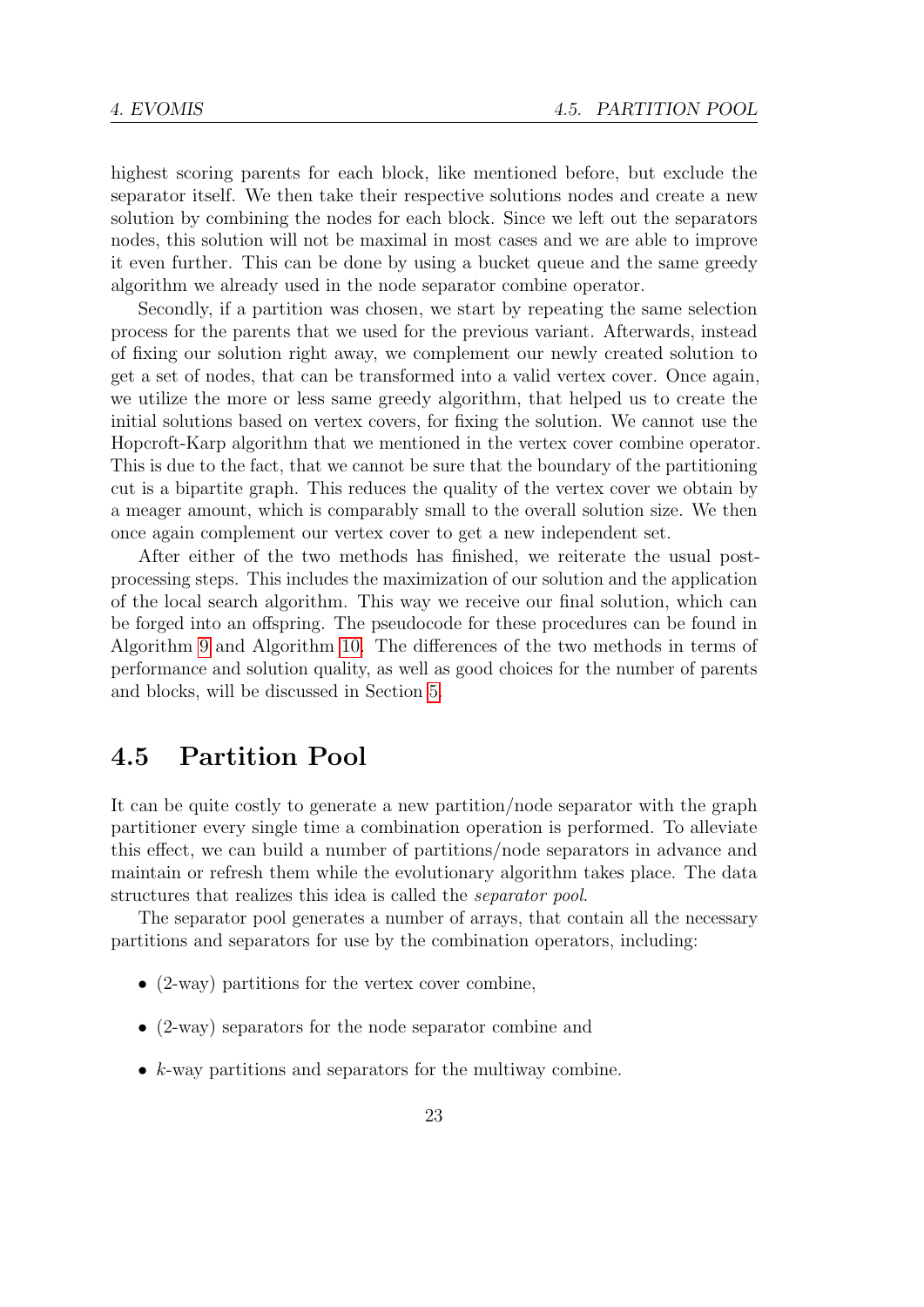Each of these arrays can store an individual amount of partitions/separators. A single partition is represented by an  $id$ , the number of blocks k and the actual partition map of size  $n = |G|$ . Analogues, a single separator consists of an *id*, the number of blocks k (excluding the separator block itself) and a separator map of size n. In addition to that, the size of the separator block is also stored explicitly. The partitions/separators are generated using the KaHIP framework [\[26\]](#page-76-2) and can be obtained from the separator pool at random. The pool also offers the possibility to apply any given partition or separator to the underlying graph data structure. These methods can be used to quickly prepare the graph for the individual needs of each combination operator.

A feature that is especially useful for the multiway combine operator is that the pool is also able to keep track of the scores for every possible combination of an individual and a block  $(\mathcal{I}_i, V_j)$   $(1 \leq i \leq |P|, 1 \leq j \leq |B|)$ . This allows us to quickly retrieve the best candidates within a given set of parents. The scores are calculated as soon as the pool is initialized in the beginning of the EA and recalculated every time the pool gets renewed. Additionally, if a new individual is inserted in the population after combination, it suffices to only calculate the respective scores. This way we do not have to recompute all scores for every chosen parent if the multiway combine operator was selected during the evolutionary algorithm, which benefits its runtime.

The renewal of the pool is dependent on two different aspects. The first is a threshold, which triggers the replacement of the current  $(k$ -way) partitions and separators. This threshold limits the number of iterations that can pass without resulting in a new best solution. The second one is a timer, that measures the time taken for building the pool time<sub>build</sub> as well as the time taken for combination operations after the pools creation time<sub>combination</sub>. Based on a arbitrary factor  $r$ , we refresh the pool if the combination timer exceeds the building timer  $(\text{time}_{combination} > r \cdot \text{time}_{build}).$ 

## <span id="page-35-0"></span>4.6 Mutation

The next stage we have to examine is the mutation operator. As described in Section [3.1,](#page-18-1) this operator is able to make changes to an offspring after the combine operators. It therefore is able to add additional perturbation and diversity to the population. Since often times bit-vectors are used for the solution representation in EAs, the usual mutation operator works as follows: The solution is processed from front to back and every bit has a certain probability of being flipped. The probability for flipping a bit is usually very small to limit the effects of randomness introduced by mutation. For more information on mutation, we refer the reader to [\[10\]](#page-75-5). Since our representation underlies certain restrictions and we want to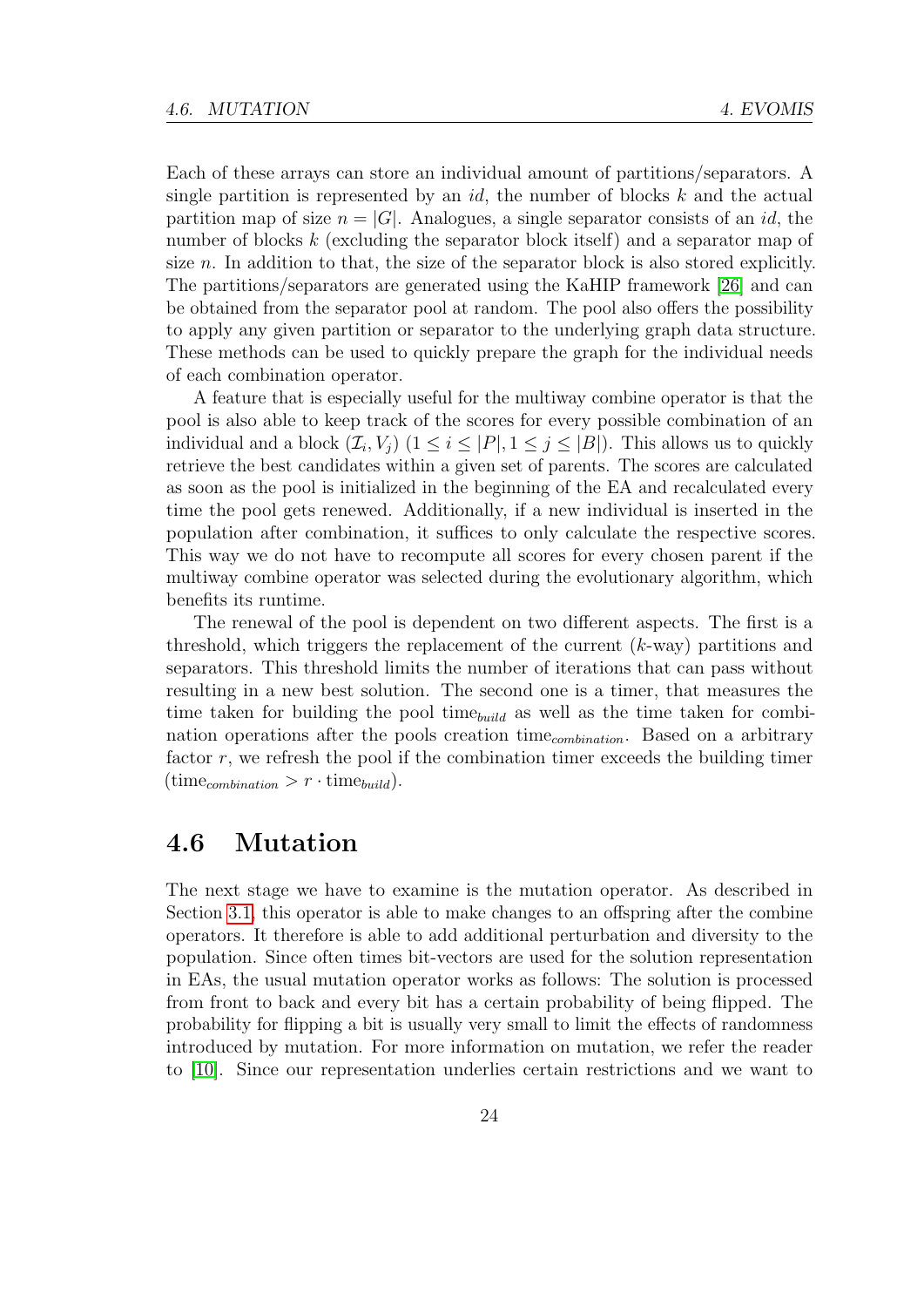have a valid maximum independent set at all stages during our algorithm, we cannot perform mutation using this simple procedure. Instead we have to design an operator, that allows the mutation of offsprings and still generates valid maximum independent sets. The mutation operator we used in our algorithm to facilitate these characteristics is pretty straightforward. We take our unmutated offspring and apply another round (or several rounds) of the iterated local search algorithm to its solution representation. Since a big part of the ILS is the forceful insertion of new nodes into the solution, this operator generates enough diversion from the original solution to serve as a good mutation operator. We will later see how different mutation probabilities effect our algorithm in Section [5.](#page-42-0)

#### <span id="page-36-0"></span>4.7 Replacement

We now explain the criteria under which an offspring is allowed to contribute its genetic material to the population. In addition to that, we will be discussing our strategy for removing individuals from the population, in case an offspring is successfully selected for insertion.

Traditional EAs often use two overlapping populations as a strategy for establishing new generations [\[10\]](#page-75-0). Overlapping populations work in the following way: all new offsprings are inserted in one of the two populations. If this first population is full, we use its individuals to generate new offsprings, which are then put in the second one. If the second population is full, the first one is emptied, the populations are swapped and the process repeats. The main advantage of this strategy is that it removes the necessity for complex replacement methods which can be seen in single population variants. On the downside, maintaining diversity using overlapping populations usually needs complex selection schemes. We implemented an option that allows us to use overlapping populations, but finally decided to go with a single population and variable replacement schemes. Before we discuss these in detail, we will explain when an offspring is added to the population anyway.

We start by looking at the currently worst individual, in terms of solution size, within our population. If our new offsprings solution is greater than this minimum it is allowed to enter the population for the time being. Depending on the results of the replacement scheme, the offspring might still be excluded from sharing its genetic material. The one exception to this, is a threshold on the number of insertions, that do not result in any new offspring entering the population. If this threshold is exceeded, the individual is inserted under all circumstances, even if it is smaller than the current minimum. In this case the minimum will be replaced by it.

After an offspring is allowed to enter the population, we apply another round of the ILS to its solution to enforce a stronger convergence of our algorithm. We then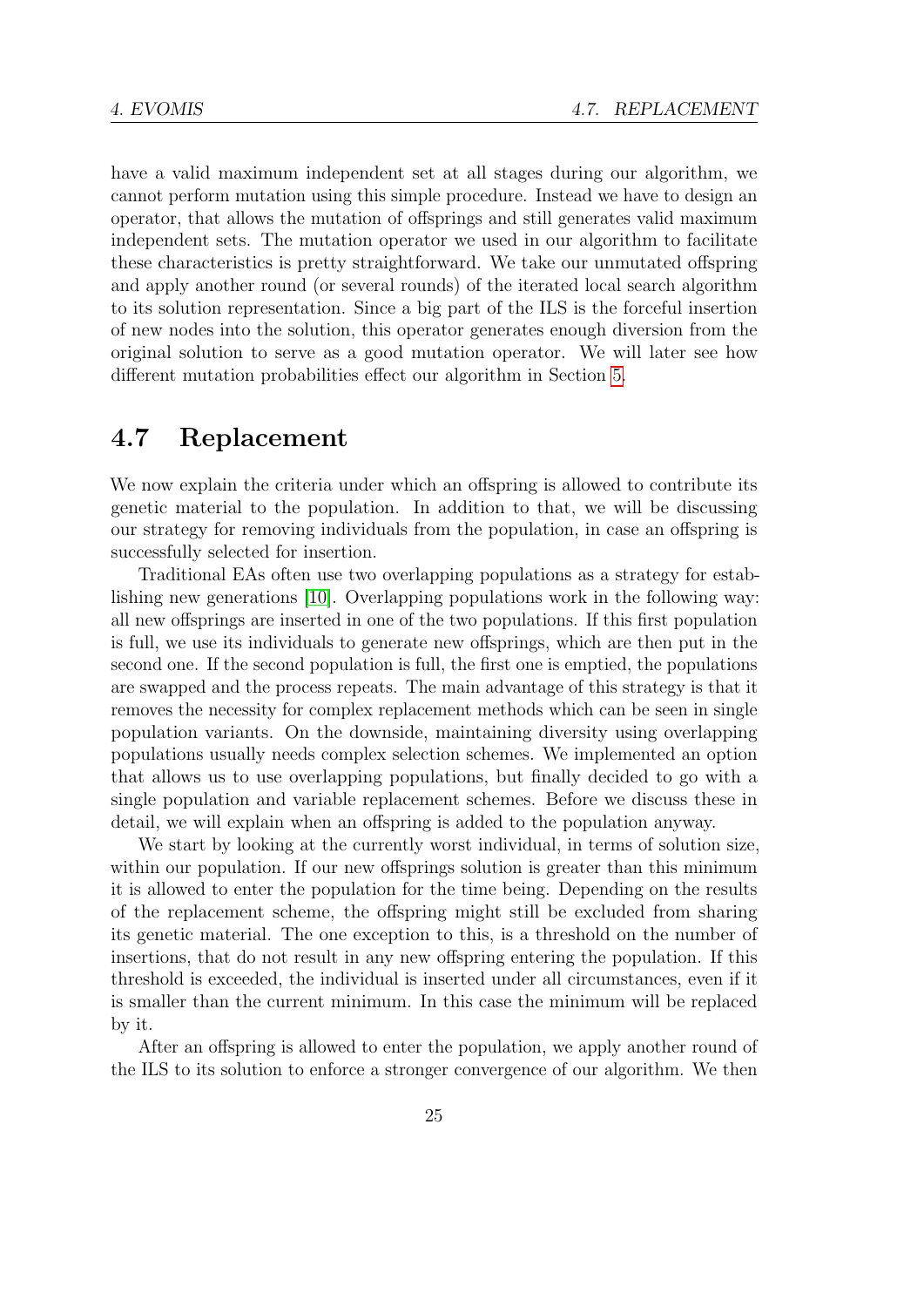concern ourselves with finding an appropriate replacement for our new offspring. Our first and generally used replacement scheme tries to find the most similar individual to our offspring in terms of overlapping solution nodes. We achieve this, by calculating the number of differences between our offspring  $\mathcal O$  and each individual in our population. This can be done using the Hamming distance. We then select the individual with the least differences for removal, which is also the most similar one. The one exception to this procedure is the currently best solution. The best solution is not allowed to be selected for replacement, because we want to ensure that our overall solution quality does not degrade over time. After we are done selecting an individual, we remove it from the population and simply put the offspring in its place. An pseudocode algorithm for this process is presented in Algorithm [11.](#page-73-0) The other two schemes try to maintain a certain level of diversity in addition to selecting a suitable replacement and will be discussed in the next section.

#### 4.8 Diversification

Like mentioned before, evolutionary algorithms work by enforcing strong individuals (in terms of fitness) to share their genetic material and weak individuals to vanish over time. Strictly following this approach can lead our population to strife in a certain direction that might lacks distinct traits of weak individuals. However, these traits could come in handy in a later stage of the algorithm. To attribute this aspect, we should try to keep a certain portion of weak individuals, if their solution representation differs distinctly from the stronger ones. The size of this subpopulation is crucial, since it should be big enough to carry enough diverse traits, but not to big to disrupt the convergence of the EA. In literature this process is often denoted as niching and speciation [\[10\]](#page-75-0). There are a wide number of methods for incorporating this concept in practical algorithms, some of which can also be found in our work.

Crowding is a replacement scheme proposed by De Jong [\[5\]](#page-74-0) and a generalization of the similarity based replacement method we described in Section [4.7.](#page-36-0) Using this scheme, instead of outright taking the most similar individual, we first selected a random subpopulation consisting of a certain of number of individuals, called the crowding factor. We then choose the most similar individual from that subpopulation. Our strict version resembles crowding with a crowding factor of the population size  $p$ . Smaller crowding factors might help a certain species of weak individuals to occupy a larger portion of the population than they would have otherwise.

Another well established method of maintaining diversity is to use sharing. Sharing allows us to form and stabilize different subpopulations over time. To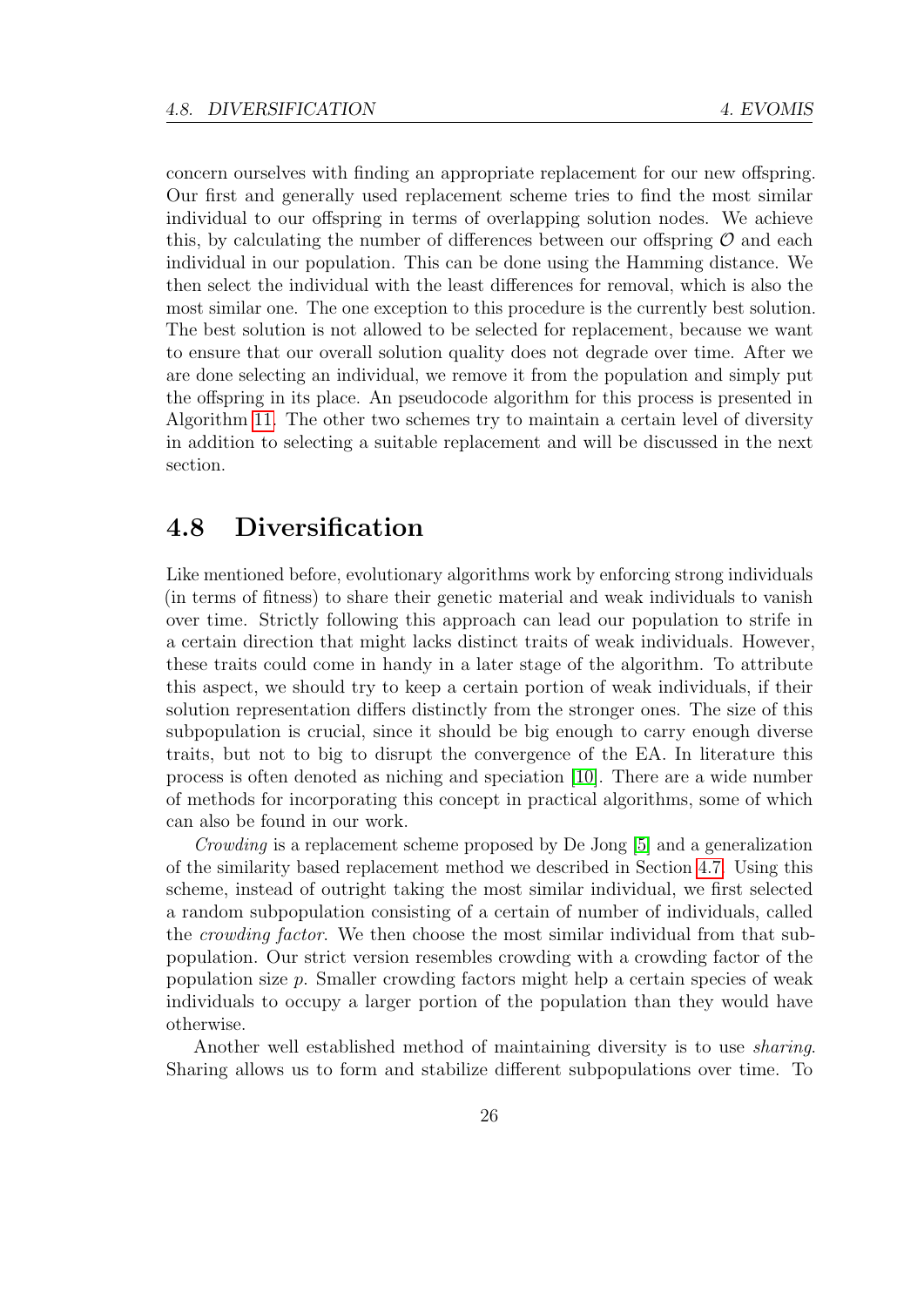implement this approach in our algorithm, we introduce a sharing function that calculates the degree of similarity for each individual in our population. The similarity is measured by calculating the Hamming distance of an individual with all the others and then summing up these values. Individuals with a high degree of similarity should then be given a higher chance of being replaced than individuals with high variousness and lower similarity. To attribute this fact, we simply divide the fitness value of each individual by its normalized degree of sharing  $f_{sharing}(\mathcal{I}_i) = \frac{f(\mathcal{I}_i)}{\frac{1}{p} \sum_{j=1}^p d(\mathcal{I}_i, \mathcal{I}_j)}$ . Our modified fitness function is then used in a new replacement scheme that always chooses the individual with the smallest shared fitness value for removal. The exception to this is again the currently best individual, which should not be removed in any case. Besides the increased diversity and speciation, the major drawback of using sharing mechanisms is that the calculation of the shared fitness function is rather costly and has to be performed whenever a new individual is inserted in the population

In addition to the aforementioned two approaches, we added a third replacement scheme for maintaining diversity. Our scheme creates a subpopulation by selecting individuals that are in certain range of similarity to our offspring based on an arbitrary percentage. We again measure similarity using the Hamming distance of the individuals. From this subpopulation, we then choose an individual for replacement at random. One issue using this method is that in the beginning the similarity of individuals might still be too small for a percentage based subpopulation to form, in which case we simply select the most similar individual.

A more implicit way of generating variousness is the multiway combine operator. Since the operator can take an arbitrary number of parents and picks the best parent for each block, overall weak individuals, that still have distinct strong traits in some regions, are able to be selected to contribute their genetic material for certain blocks. Instead of having to maintain a niche for weak individuals, which could be helpful in a later phase of the algorithm, this allows us to select important traits early on. This way, these individuals can still contribute their genetic material and be removed as usual, without focusing on keeping them a longer time. This especially holds true, when selecting a great number of parents for combination. For further reading on diversification techniques the reader is referred to [\[10\]](#page-75-0). The effects of the different diversification techniques will be discussed in the following section.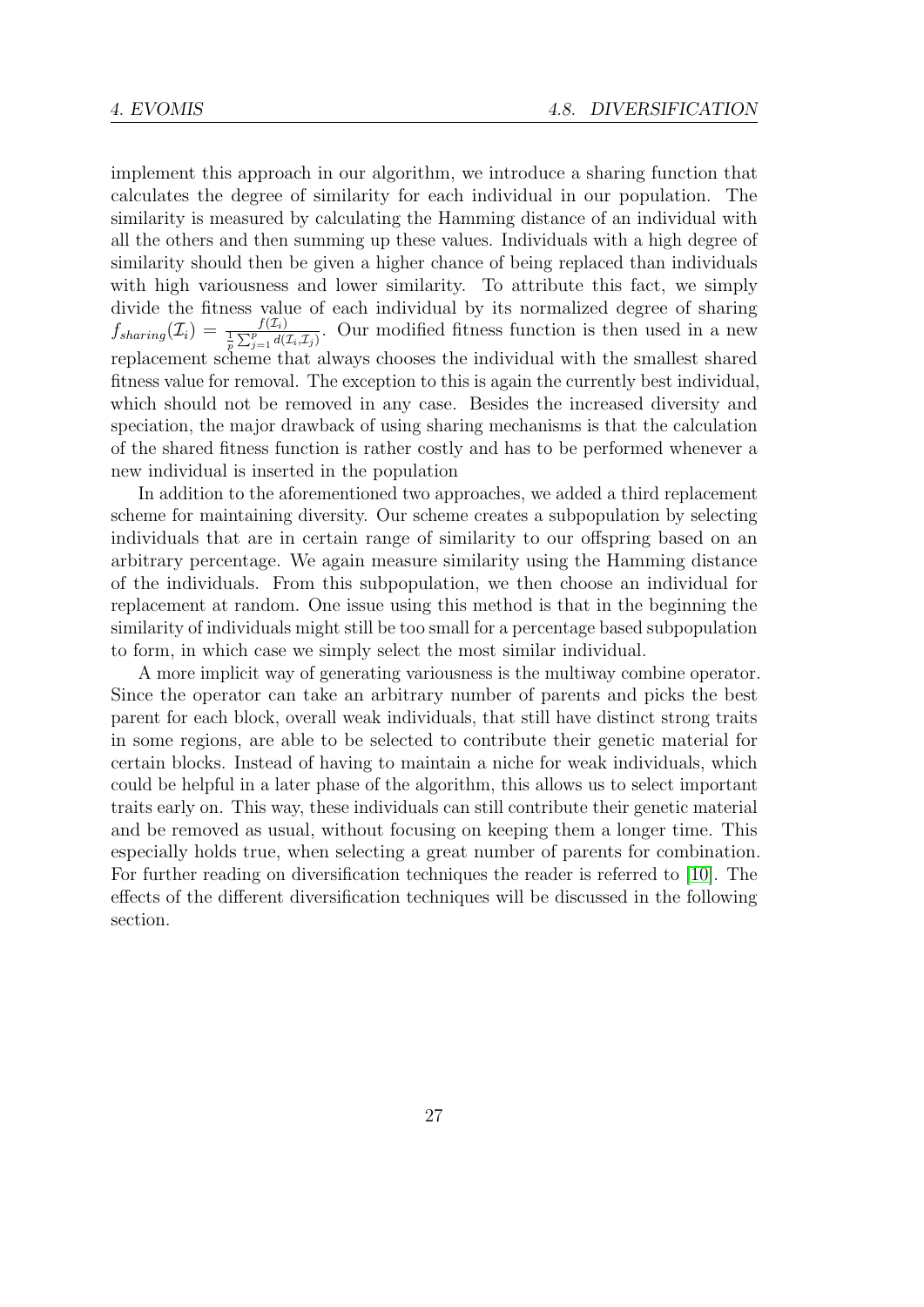

Figure 4.7: Combination of parents using the node separator combine operator.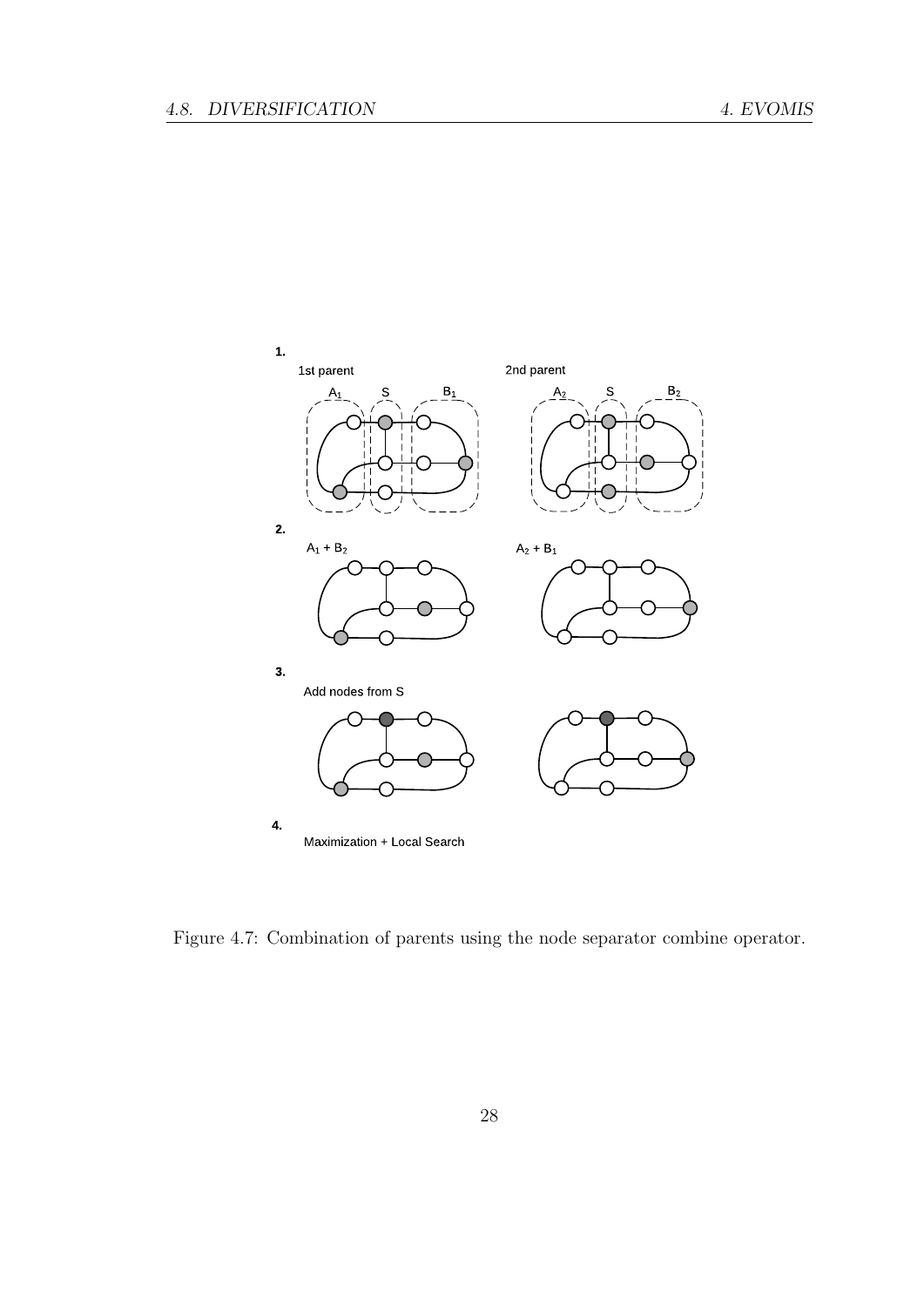

Figure 4.8: Combination of parents using the vertex cover combine operator.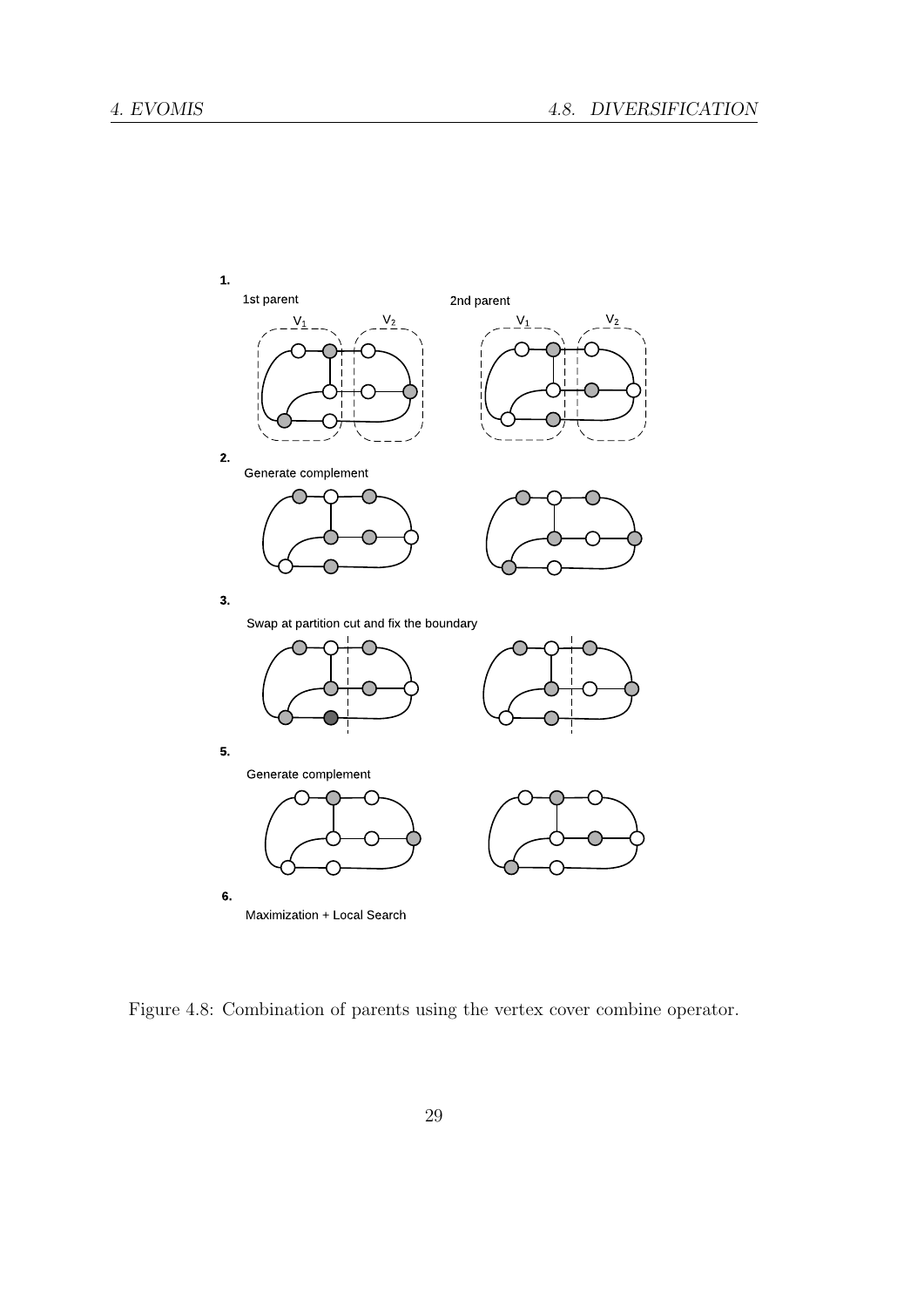

Figure 4.9: Example of a parent distribution for the multiway combine operator.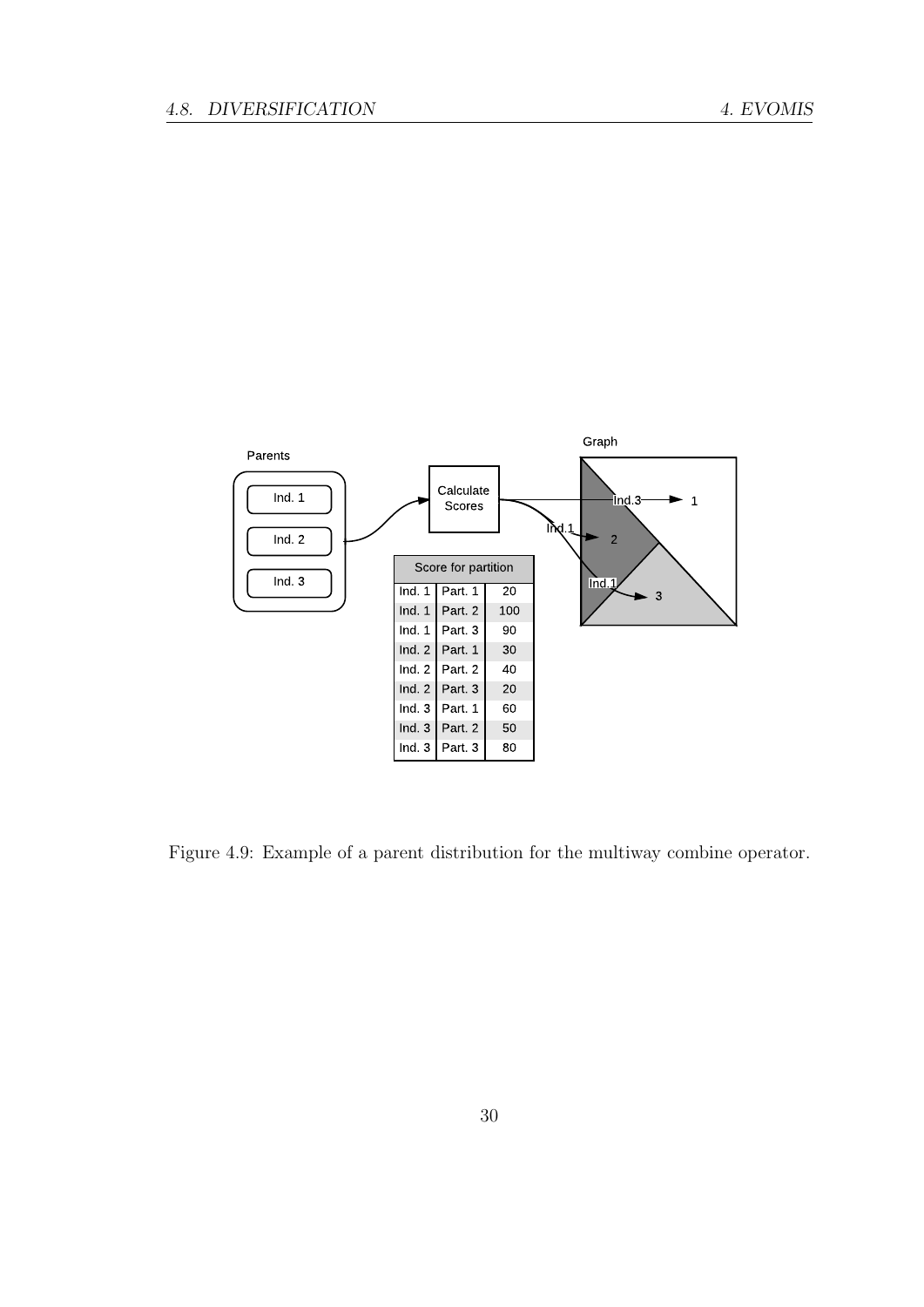## <span id="page-42-0"></span>5. Experimental Results

We now examine the performance of our algorithm on various instances for the maximum independent set problem. We start by presenting the instances we chose for our experiments and then describe our efforts to further improve our algorithm by fine tuning several of its parameters. In the end we will compare the final results of the tuned evolutionary algorithm with the ones obtained from the ILS algorithm of Andrade et. al. [\[1\]](#page-74-1). The measurements for both algorithm, the ILS and our EA, do not include reading the graph and building the necessary data structure associated with it.

#### 5.1 Test Graphs

The families of instances, we chose for our experiments, consist of graphs from the work of Andrade et. al. [\[1\]](#page-74-1) (MESH) as well as new instances that we added (STREET, SOCIAL, WALSHAW, DELAUNAY and GEOMETRIC). The first family, MESH, was kindly provided by Renato Werneck and consists of the dual graphs of triangular meshes. The dual graph of a graph G contains nodes for each face of G and edges for each pair of nodes that corresponds to neighbouring faces. Their importance for the maximum independent set problem comes from an application in Computer Graphics described by Sander et. al in [\[23\]](#page-76-0).

A close relative to the ROAD family, that is used by Andrade et. al. [\[1\]](#page-74-1), is the STREET family. It contains road networks of various countries including Germany and Great Britain. They are unweighted and undirected versions of the largest strongly connected component of the corresponding Open Street Map road networks and have been used in the 10th DIMACS Implementation Challenge, on graph partitioning and graph clustering. Both the ROAD and STREET family gain their importance for the maximum independent set problem from the application in map labeling algorithms.

As mentioned in our introduction, the big influence of social networks on our everyday life cannot be denied. Since they are also an interesting subject for various problems, including graph partitioning, we added the SOCIAL family to our experiments. It consists of various social network graphs, including citation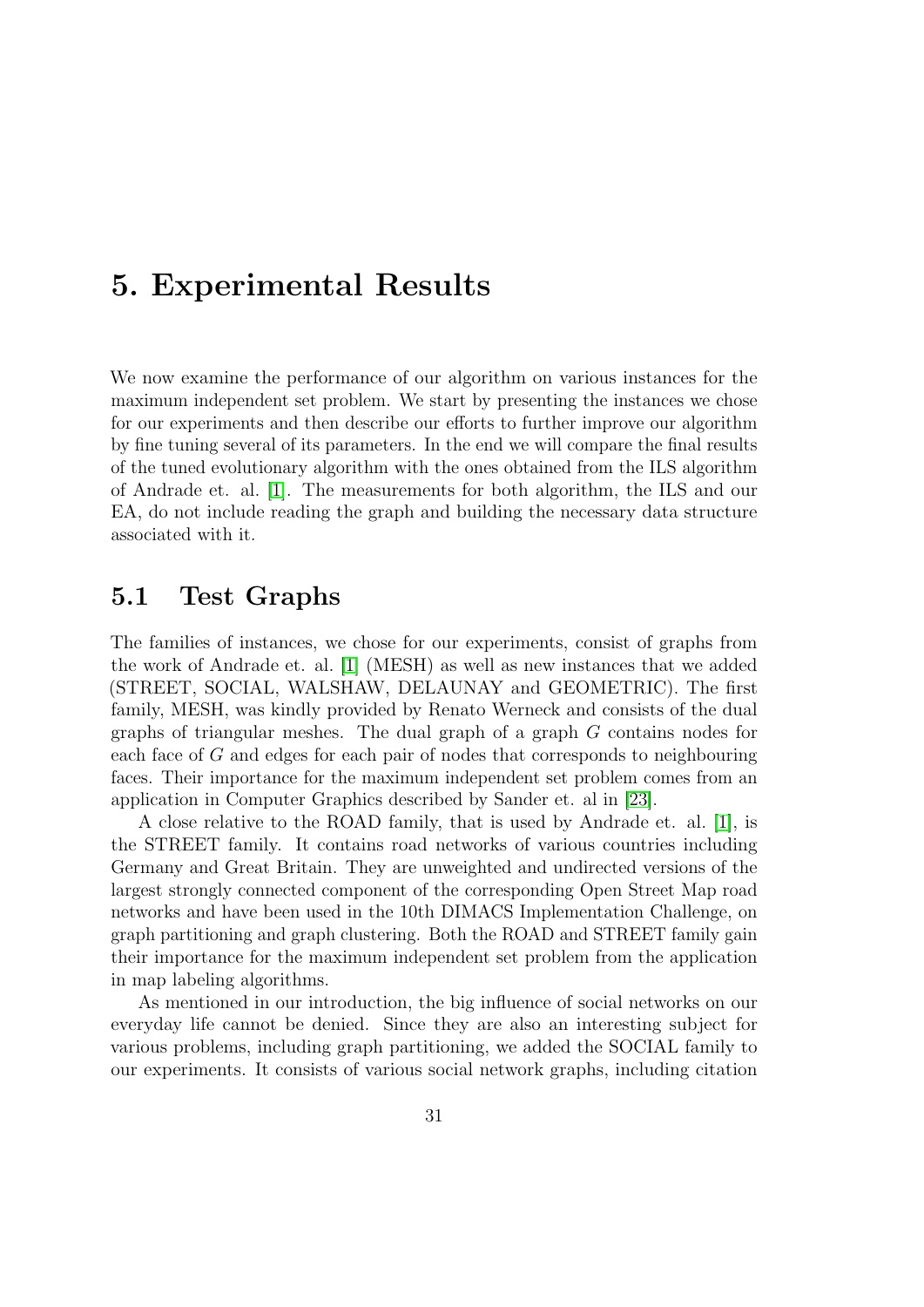networks from the 10th DIMACS Implementation Challenge, autonomous system graphs [\[20\]](#page-75-1) and network graphs from Wikipedia or Google [\[19,](#page-75-2) [18\]](#page-75-3).

An often used benchmark for graph partition algorithms is Chris Walshaw's graph partitioning archive. Our WALSHAW family consists of instances that are found in this archive. Many of the graphs in this family come from typical partitioning applications and because graph partitioners play a big role in our algorithm we wanted to incorporate it into our work. The graphs were also used in the 10th DIMACS Implementation Challenge. For more information about the archive the reader is referred to [\[31,](#page-76-1) [29\]](#page-76-2).

The DELAUNAY family features a number of graphs that have been generated using the Delaunay triangulation of random points in the unit square. A Delaunay triangulation of points P is a triangulation  $DT(P)$ , in such a way, that no point of P is within the circumcircle of any triangle in  $DT(P)$ . This family has been introduced by Holtgrewe et. al. [\[12\]](#page-75-4) and is also part of the 10th DIMACS Implementation Challenge.

Our last family, GEOMETRIC, consists of random geometric graphs and has also been introduced by Holtgrewe et. al. [\[12\]](#page-75-4) and used in the 10th DIMACS Implementation Challenge. Each graph of this family is made up of  $n = 2<sup>X</sup>$  (in our case  $15 \le X \le 20$ ) nodes, which are random points in the unit square. In this type of graph two nodes are connected, if their Euclidean distance is below  $0.55\frac{\ln(n)}{n}$ .

#### 5.2 Methodology

Our algorithm was implemented using  $C++$  and was compiled using gcc v.4.6.3 with full optimizations turned on  $(-O3 \text{ flag})$ . Each run was made on one core of a 2.4 GHz Intel Xeon E5-4640 CPU with 528 GB of RAM running Ubuntu 12.04.5 LTS 64-bit Edition. The test results for the ILS were obtained by using the original algorithm from Andrade et. al. [\[1\]](#page-74-1), which was kindly provided by Renato Werneck. For our evaluation we present average and maximal values as well as convergence plots. Convergence plots depict the evolution of the solution quality over time.

To gather our data we used three repetitions (seeds) per instance. Each repetitions was set to a time limit of ten hours. Average values were obtained by computing the geometric mean over all repetitions for each instance. For the generation of the convergence plots we follow the methodology of Peter Sanders and Christian Schulz [\[24\]](#page-76-3): whenever a new best solution was found by our algorithm a triple  $(t,$  solution, seed) is generated. The tuple consists of the current timestamp  $t$ , the newly found optimum solution and the seed that was used. Once the algorithm is done, we collect all of these triples and put them in a sequence  $T_{\text{seed}}$  that is sorted by timestamp in ascending order. If more than one repetition was used, we merge the individual sequences together in a new sequence  $S$ , which is once again sorted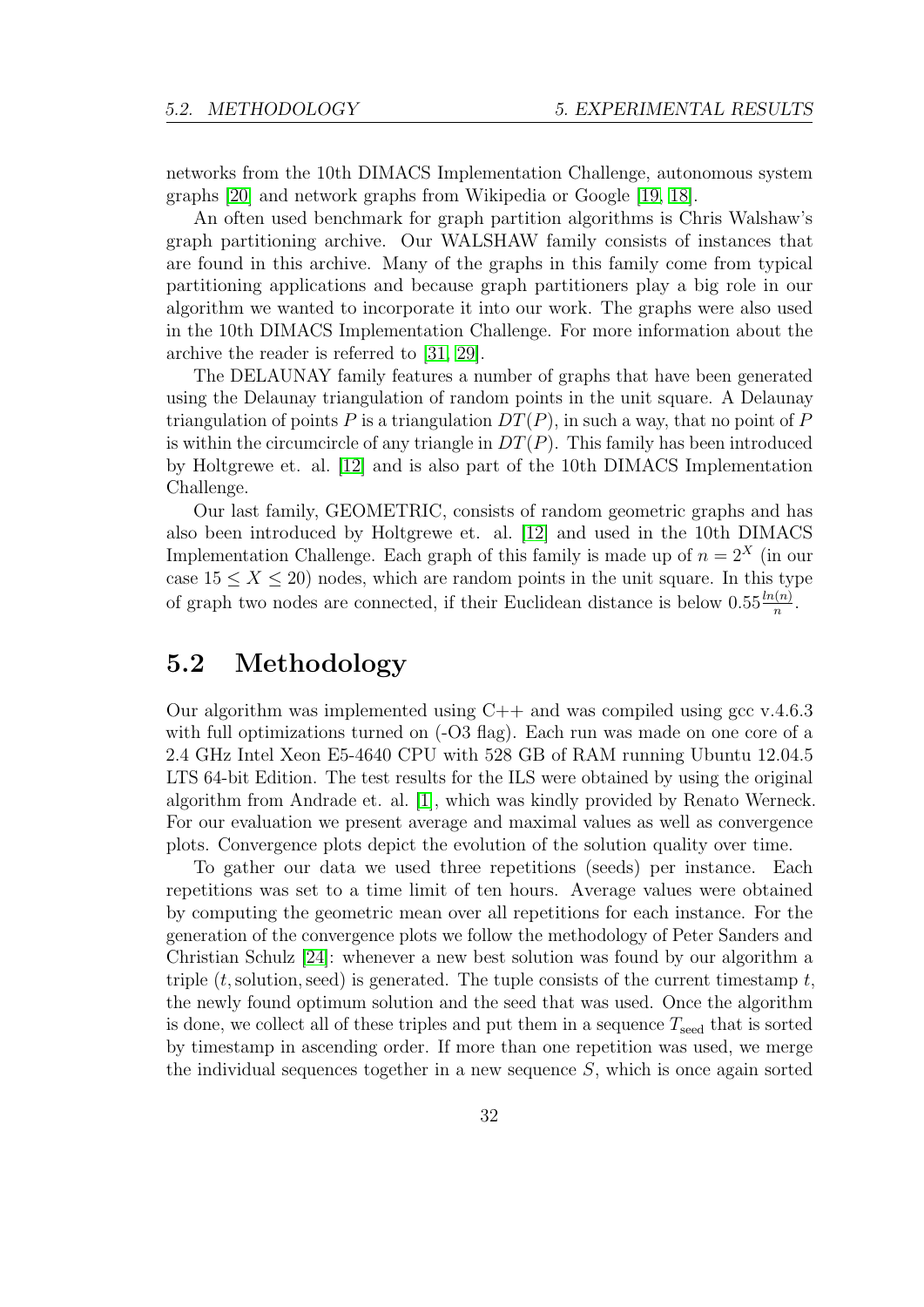by timestamps. Afterwards, we create a final sequence  $S_q$ , that consists of event based geometric means. This can be done by iterating through S and updating the geometric mean  $G$  alongside.  $G$  is initialized by using the first solution value for each repetitions. When processing a tuple  $(t,$  solution, seed) we update G by replacing the value of  $T_{\text{seed}}$  that took place in its initial computation. We then add the pair  $(t, G)$  to  $S_a$ .

To generate convergence plots for a whole family we repeat this procedure by using the sequence  $S<sub>q</sub>$  of each instance. We start by adding an instance label to each pair, that indicates which instance it belongs to. After merging these, we sort the resulting sequence by timestamp in ascending order. Finally, we can calculate a sequence  $S_{\text{family}}$  by computing the geometric means of this sequence using the same approach as presented above.

#### 5.3 Parameter Tuning

Before we can start the experimental evaluation of our algorithm, we have to make sure the parameters are chosen in a reasonable way. For this purpose, we performed a number of tuning experiments. The parameters we decided to tune were the following:

- Population size
- Separator pool sizes
- KaHIP mode
- Initial solutions
- ILS Iterations
- Mutation rate

In addition to that, we also present an evaluation of the performance of each combine operator on its own and examine the results of our diversification methods. As a final step, we compare the results of our algorithm to a version that uses a simple BFS instead of a graph partitioner. Each convergence plot used in this section also includes a zoomed subplot that shows the last 30% (time-wise) of the plot in greater detail.

As a starting point for our tests, we used the configuration seen in Table [5.1.](#page-45-0) The values for this configuration were chosen based on the observations we made during the implementation of our algorithm. Finally, the parameter tuning was conducted on the graphs shown in Table [5.2.](#page-45-1)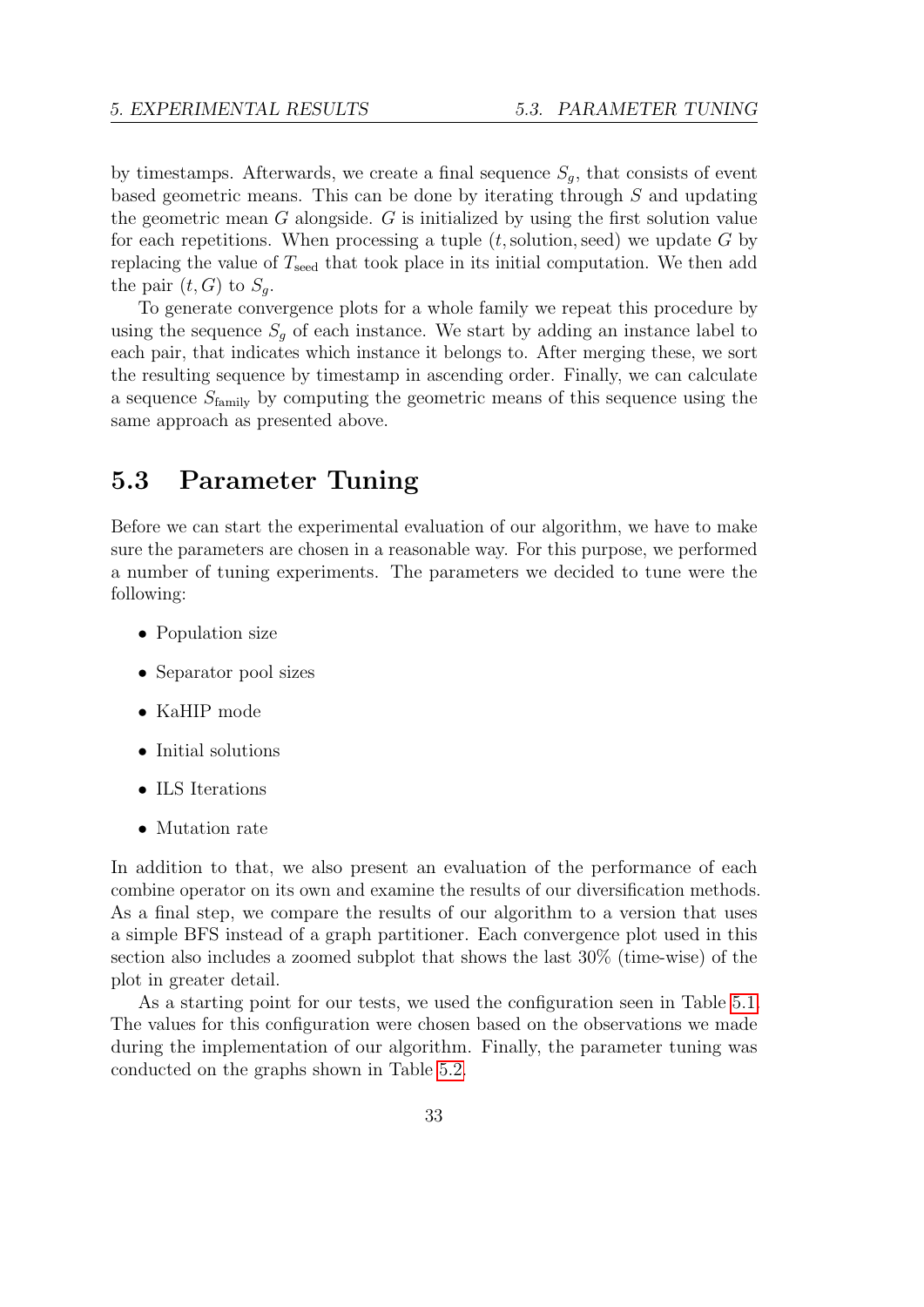| Parameter           | Value                            |
|---------------------|----------------------------------|
| Population size     | 30                               |
| Pool size           | 15                               |
| KaHIP mode          | fastsocial                       |
| Initial solutions   | Greedy (minimal residual degree) |
| Mutation rate       | 10%                              |
| ILS iterations      | 10000                            |
| Tournament size     | 2                                |
| Multiway blocks     | 64                               |
| Multiway parents    | P                                |
| Insertion threshold | 150                              |
| Pool threshold      | 180                              |
| Pool renewal factor | 10.0                             |

<span id="page-45-0"></span>Table 5.1: Starting configuration.

<span id="page-45-1"></span>

| Family           | Graph      |
|------------------|------------|
| <b>DELAUNAY</b>  | del_n15    |
| <b>GEOMETRIC</b> | rgg_n15    |
| <b>MESH</b>      | bunny      |
| SOCIAL           | skitter    |
| SOCIAL           | $cnr-2000$ |
| SOCIAL           | in-2004    |

Table 5.2: Graphs used for the parameter tuning.

The first parameter we chose for our tuning experiments was the population size  $|P|$ . Starting from 30 individuals, we tried smaller and bigger populations. Smaller populations often result in a faster convergence, but most of the time they lack variety in the later stages of the algorithm. Bigger populations on the other hand, start off slow, but might have a distinct advantage after a longer period of time, due to the higher amount of different subpopulations and individuals. Since we test instances over a long period of time, this effect can also be observed in our tuning results shown in Figure [5.1.](#page-46-0) The same principally goes for the separator pool size. A bigger number of partitions and separators increases the amount of possible cuts, that each combine operator can choose from. This in term leads to a bigger variety of resulting individuals and over a longer time to a better solution quality. On the downside, building a larger number of partitions and separators also reduces the amount of time spent for the actual combination of individuals. The effects of different pool sizes can be seen in Figure [5.2.](#page-47-0)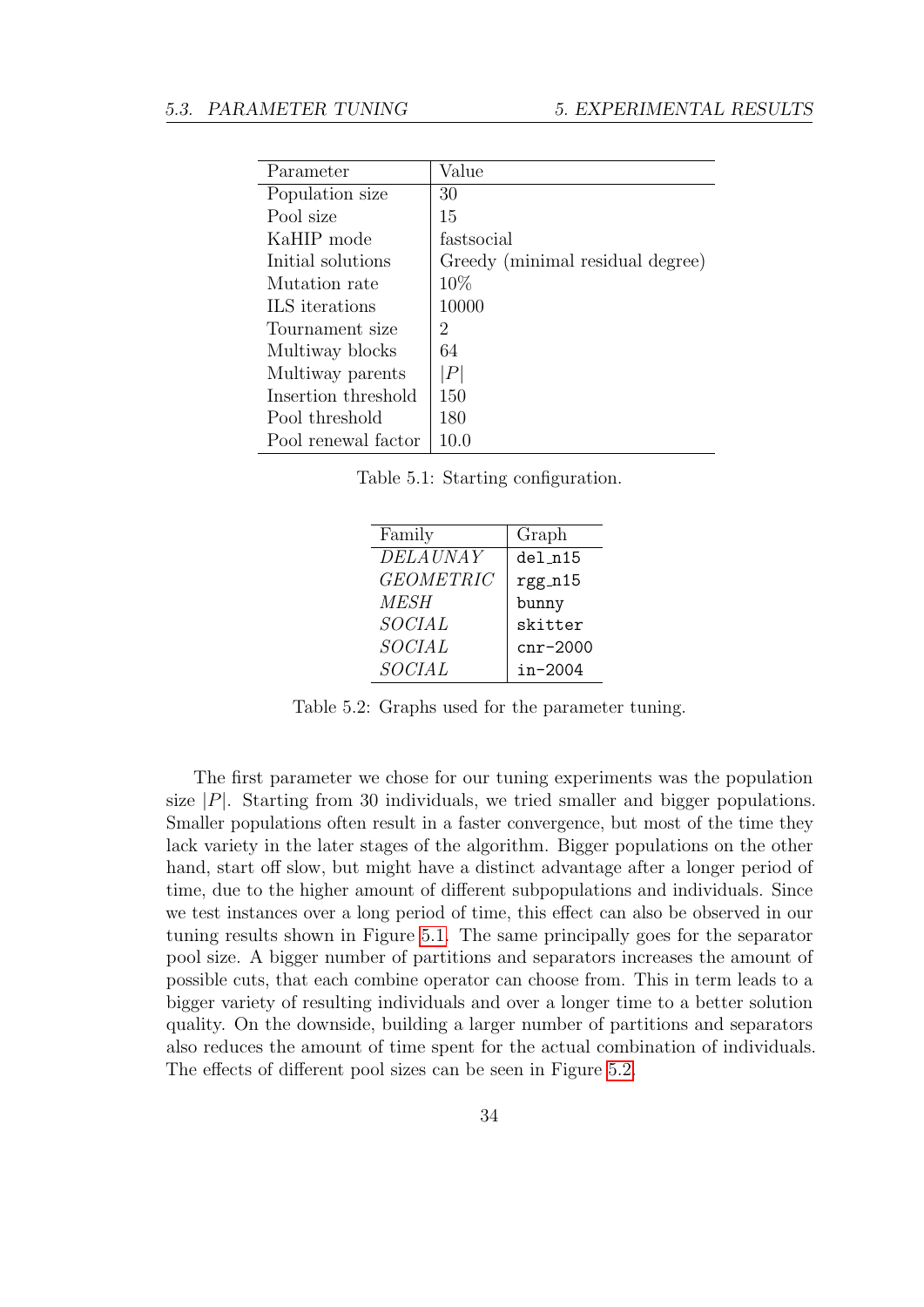

<span id="page-46-0"></span>Figure 5.1: Effects of different population sizes. The global maximum is shown at the right.

Another important aspect for the quality and variety of the partitions/separators we use comes from the configuration of the graph partitioner itself. This also influences the time that is used for the separator pool generation. As described in the KaHIP user guide [\[25\]](#page-76-4), there are 6 different modes for the KaHIP framework to choose from. The effects of each of these methods can be seen in Figure [5.3.](#page-48-0) We excluded the social network graphs from this experiment, since the KaHIP framework has problems processing them with the non-social configurations. Our evaluation shows, that for our purposes the *fast* and *fastsocial* configurations are the best. In addition to testing different modes, we also used a randomized imbalance (between 3% and 85%) to add further variety. The iterated local search by Andrade et. al [\[1\]](#page-74-1) can also be parameterized in a number of ways. We decided to examine the effects of different numbers of iterations the ILS is able to perform each time it is invoked. The results of which are shown in Figure [5.4.](#page-49-0) A higher number of iterations enables offsprings to climb to better solutions before they enter the population. On the downside, this again reduces the amount of time we spent combining individuals. For our initial solutions, we decided to stay with the greedy algorithm that uses the least residual degree of nodes. The start of the different methods might differ greatly, but the convergence is fairly similar. This even holds true when starting from solutions that have an iteration of the ILS applied to them. The results of using different initial solutions can be seen in Figure [5.5.](#page-49-1) The last tuning parameter we mentioned before is the mutation rate. Since we use the ILS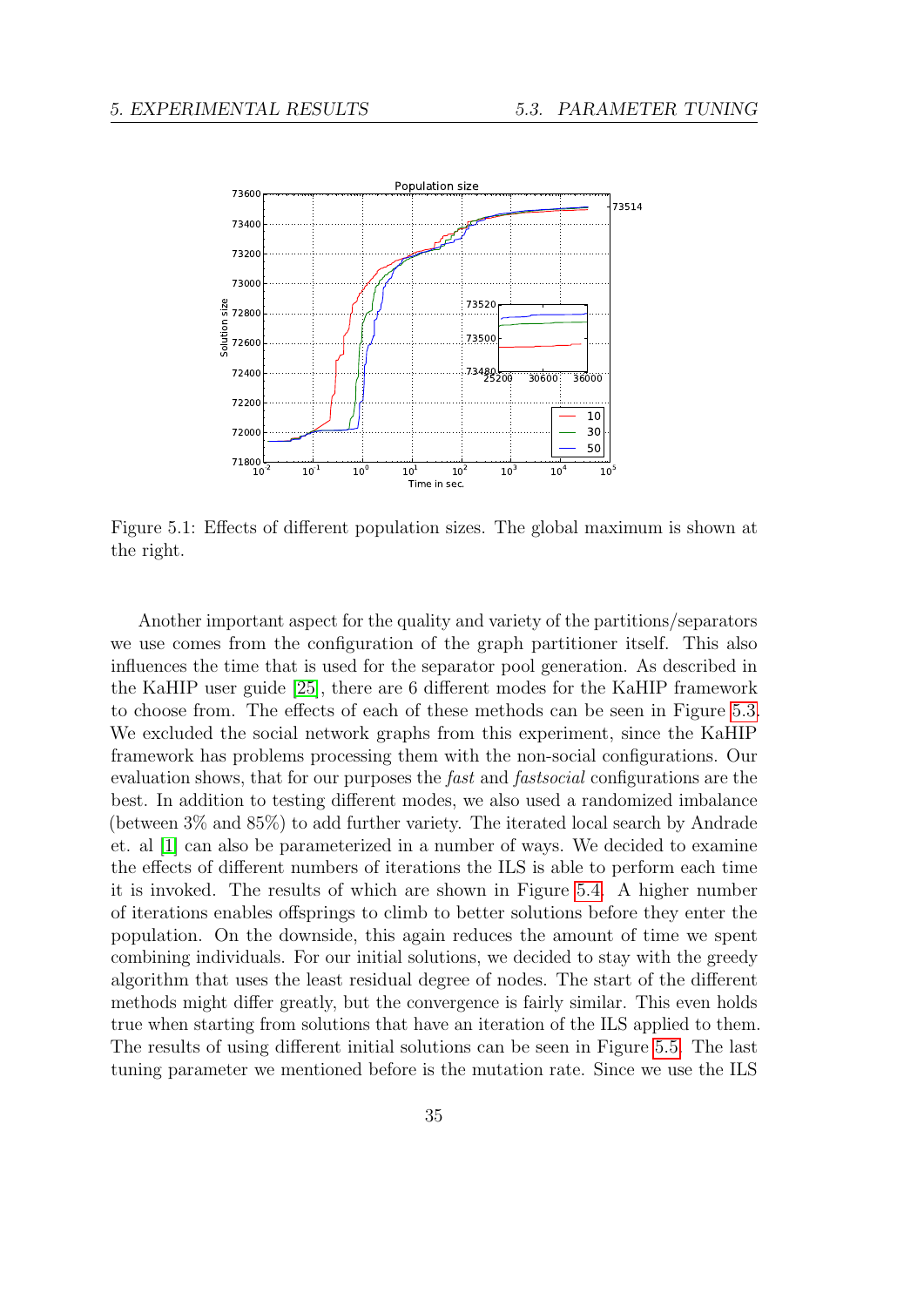

<span id="page-47-0"></span>Figure 5.2: Effect of different pool sizes. The global maximum is shown at the right.

as a mutation operator, we wanted to make sure that the mutation rate is relatively low. Otherwise, our algorithm spends too much time performing the ILS and too little time on its core mechanics, like the combination of individuals. As mentioned in Section [4.6,](#page-35-0) the mutation rate of evolutionary algorithms should nonetheless be kept at a low level. We therefore decided to stay with our initial mutation rate. The plot for this parameter can be found in Figure [5.6.](#page-50-0) After all necessary tuning parameters were tested, we settled on the configuration shown in Table [5.3.](#page-50-1)

We proceed with evaluating the impact each of our diversification methods has on our algorithm. The results of these experiments can be seen in Figure [5.7.](#page-51-0) First of all, it is notable that the version of our algorithm that uses sharing seems to be inferior to the standard version. This probably results from the fact, that calculating the shares for each individuals after every insertion takes too much time. Other than that, crowding and our own replacement procedure, that generates subpopulations based on a percentage of similarity, seem to be equal to the standard replacement method. We therefore decided to omit any additional diversification methods in our evolutionary algorithm. The next experiments were concerned with the effects of each combine operator when taken as the only possible combination operator. Figure [5.8](#page-51-1) shows, that both versions of the multiway combine operator, based on partitions as well as separators, seem to have the biggest impact on the solution size over time. After that, the node separator and vertex cover combine operators seem to be fairly equal in terms of quality and convergence. The intersection combine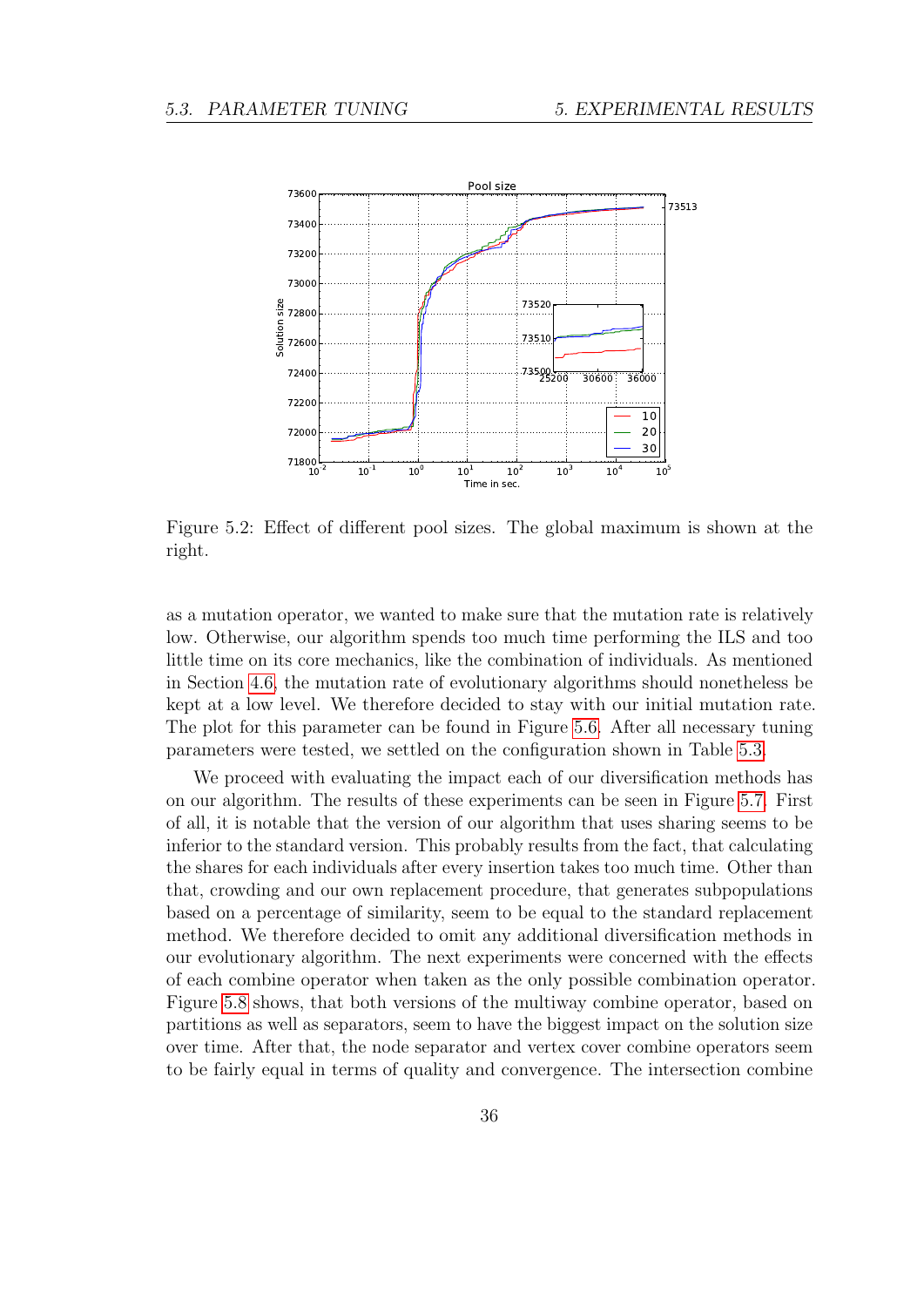

<span id="page-48-0"></span>Figure 5.3: Evaluation of the different KaHIP modes. The social network graphs were excluded from this experiment, because the KaHIP framework is not able to process them with the non-social configurations. The global maximum is shown at the right.

operator comes in last in this comparison. This most probably results from the fact, that the intersection of two different independent sets is in most cases relatively small. Finally, we examine if graph partitioners really benefits our algorithm or if a simple BFS would be enough for our needs. As seen in Figure [5.9](#page-52-0) the positive impact of using a graph partitioner cannot be denied, especially in the long run. It has to be noted, that both version were restricted to intersection, node separator and vertex cover combine operators, since we did not implement a version of the multiway combine operator that uses a BFS.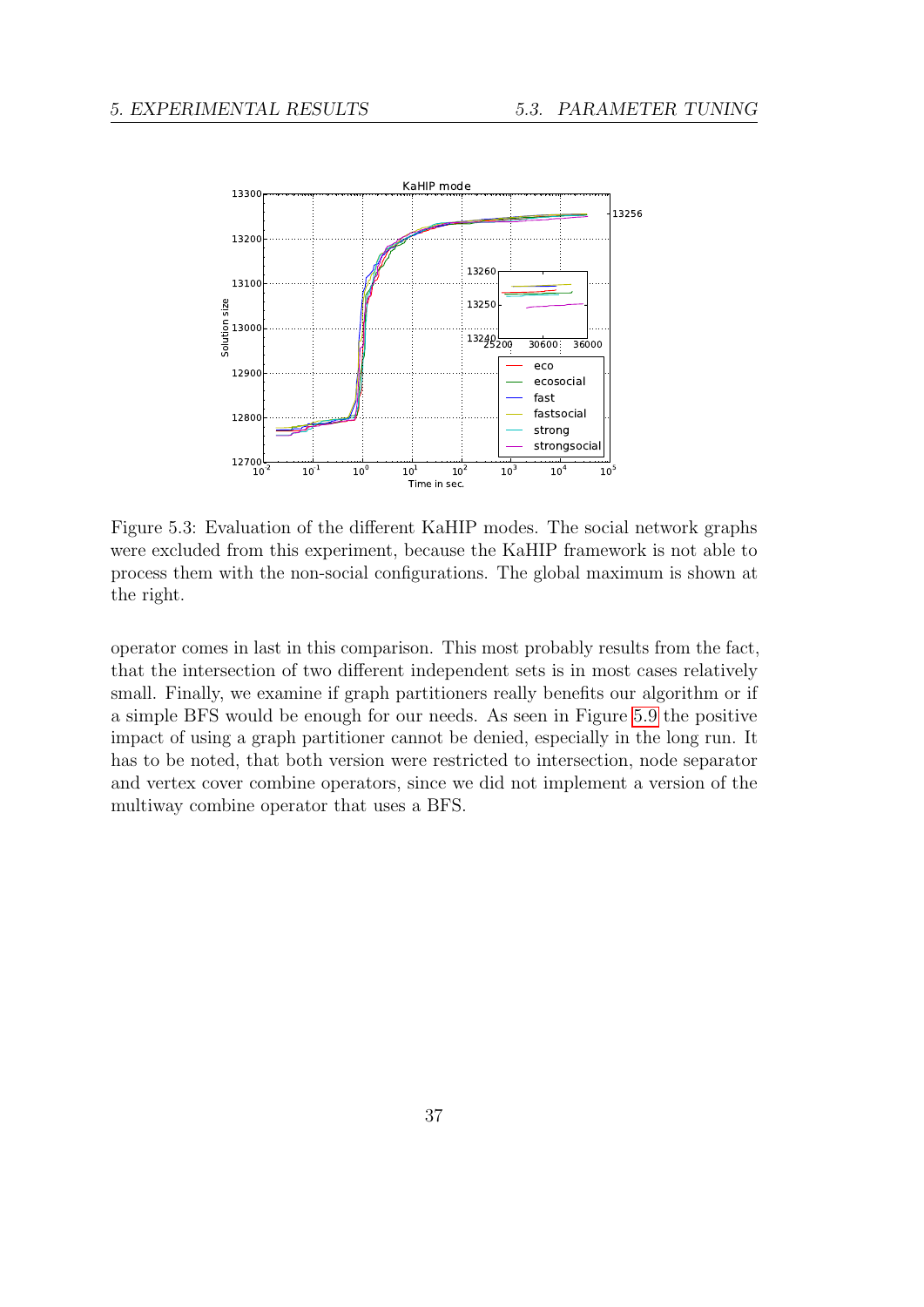

Figure 5.4: Effects of different numbers of ILS iterations. The global maximum is shown at the right.

<span id="page-49-0"></span>

<span id="page-49-1"></span>Figure 5.5: Evaluation of the different methods for generating initial solutions. The global maximum is shown at the right.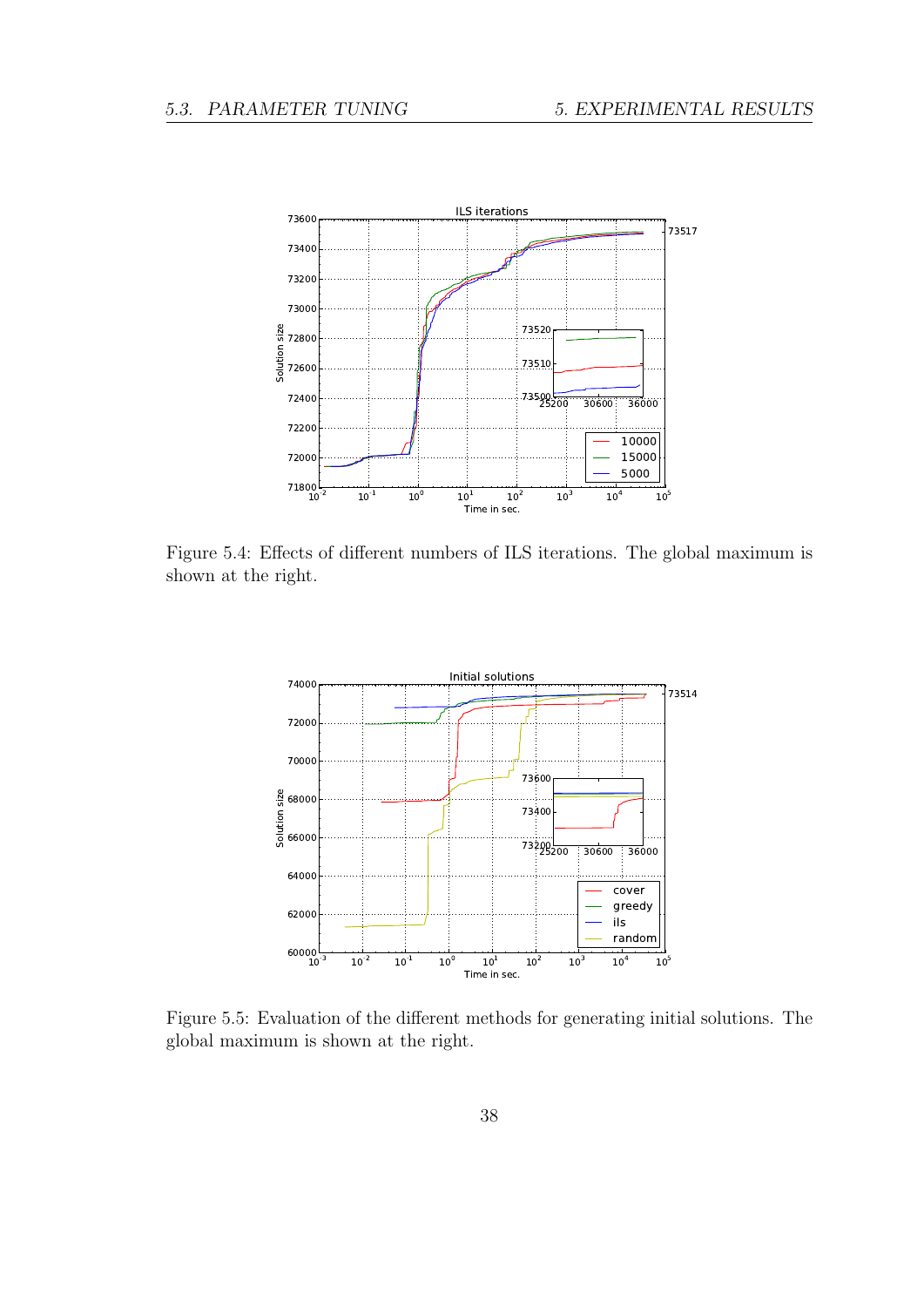

Figure 5.6: Effects of different mutation rates. The global maximum is shown at the right.

<span id="page-50-0"></span>

| Parameter           | Value                            |
|---------------------|----------------------------------|
| Population size     | 50                               |
| Pool size           | 30                               |
| KaHIP mode          | fastsocial                       |
| Initial solutions   | Greedy (minimal residual degree) |
| Mutation rate       | 10%                              |
| ILS iterations      | 15000                            |
| Tournament size     | 2                                |
| Multiway blocks     | 64                               |
| Multiway parents    | $\left\vert P\right\vert$        |
| Insertion threshold | 150                              |
| Pool threshold      | 180                              |
| Pool renewal factor | 10.0                             |

<span id="page-50-1"></span>Table 5.3: Configuration after the parameter tuning.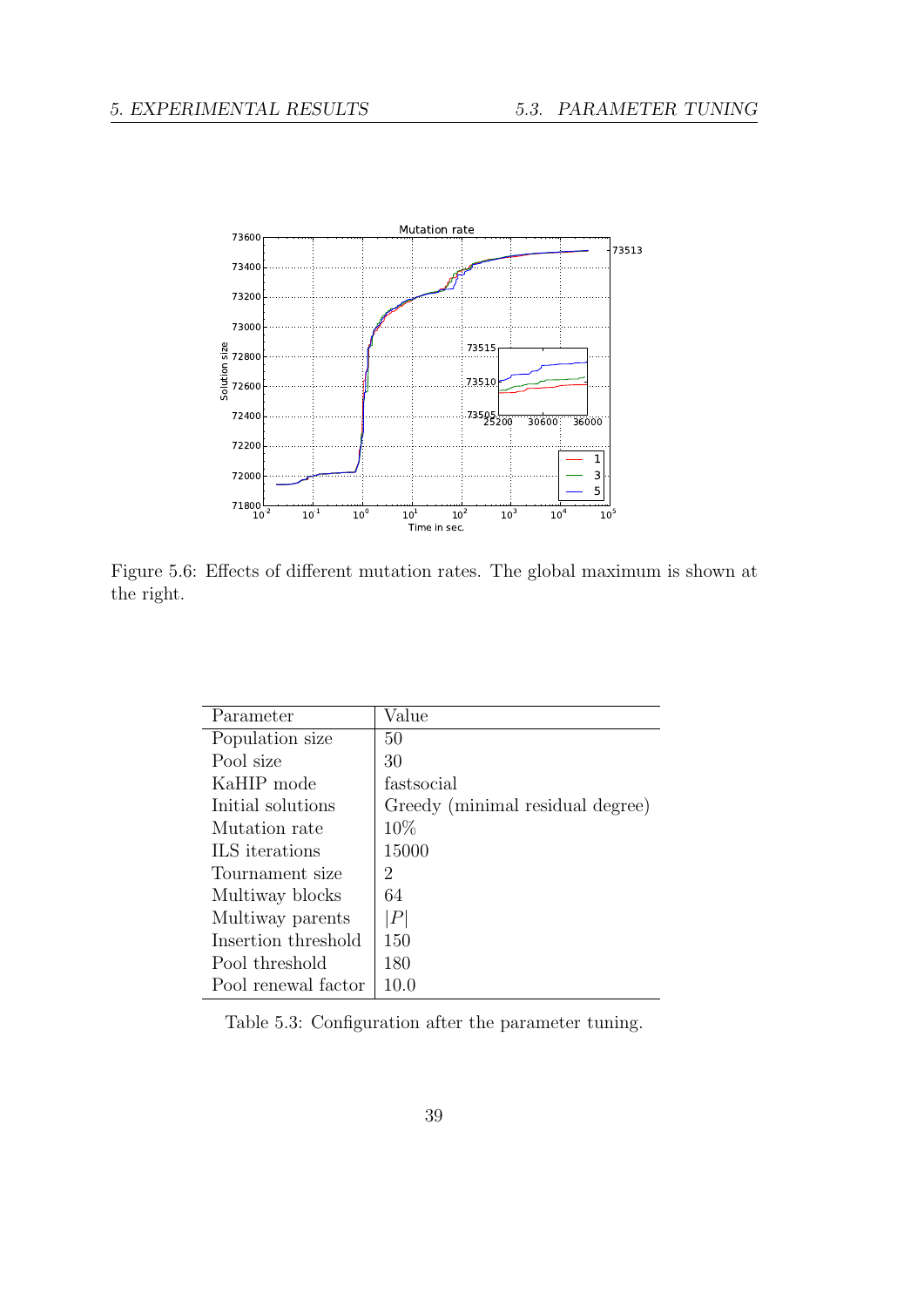

Figure 5.7: Impact of the diversification methods. The global maximum is shown at the right.

<span id="page-51-0"></span>

<span id="page-51-1"></span>Figure 5.8: Results of our algorithm using only one combine operator at a time. The global maximum is shown at the right.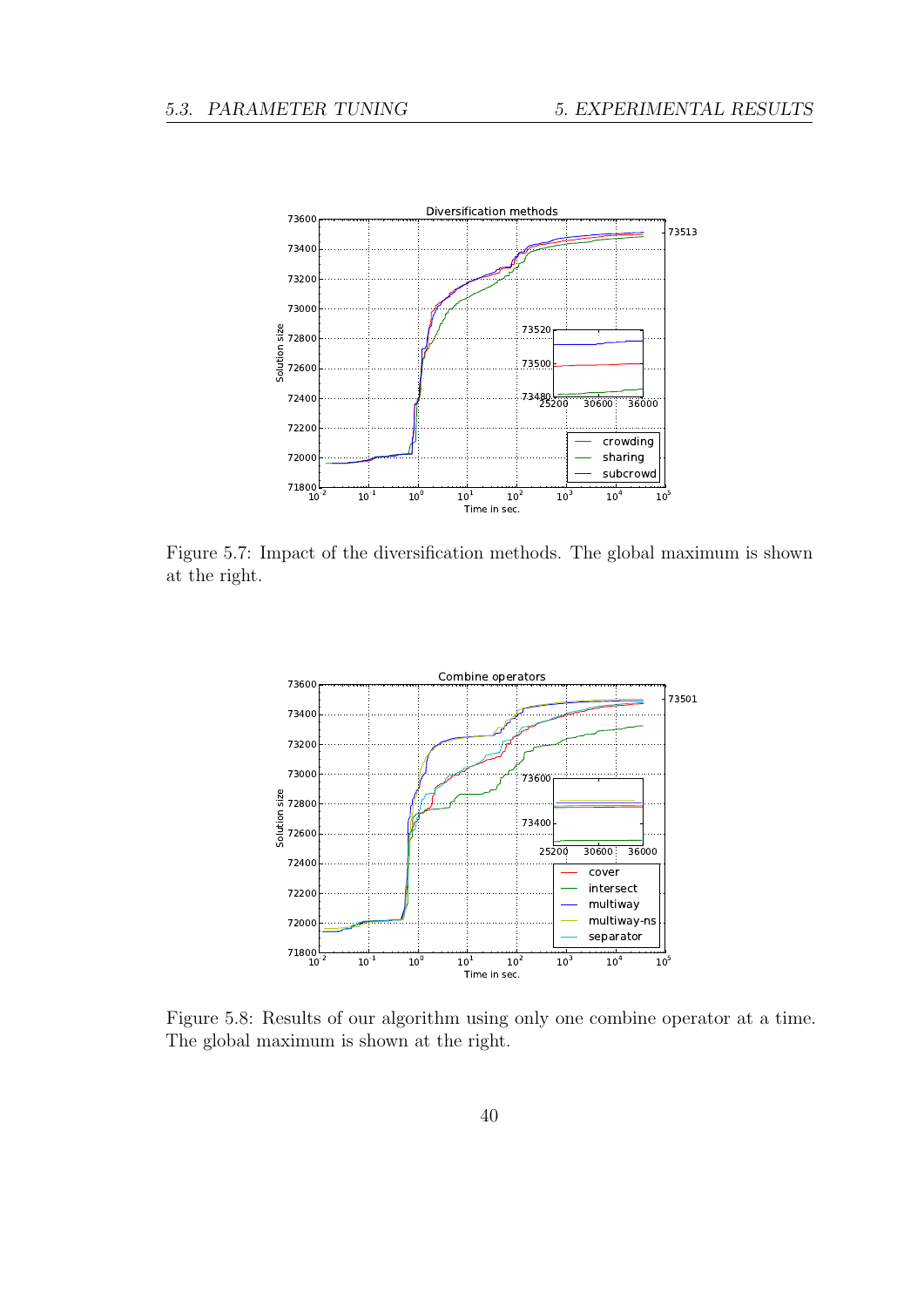<span id="page-52-0"></span>

Figure 5.9: Comparison of our algorithm using the KaHIP framework and a BFS. The global maximum is shown at the right.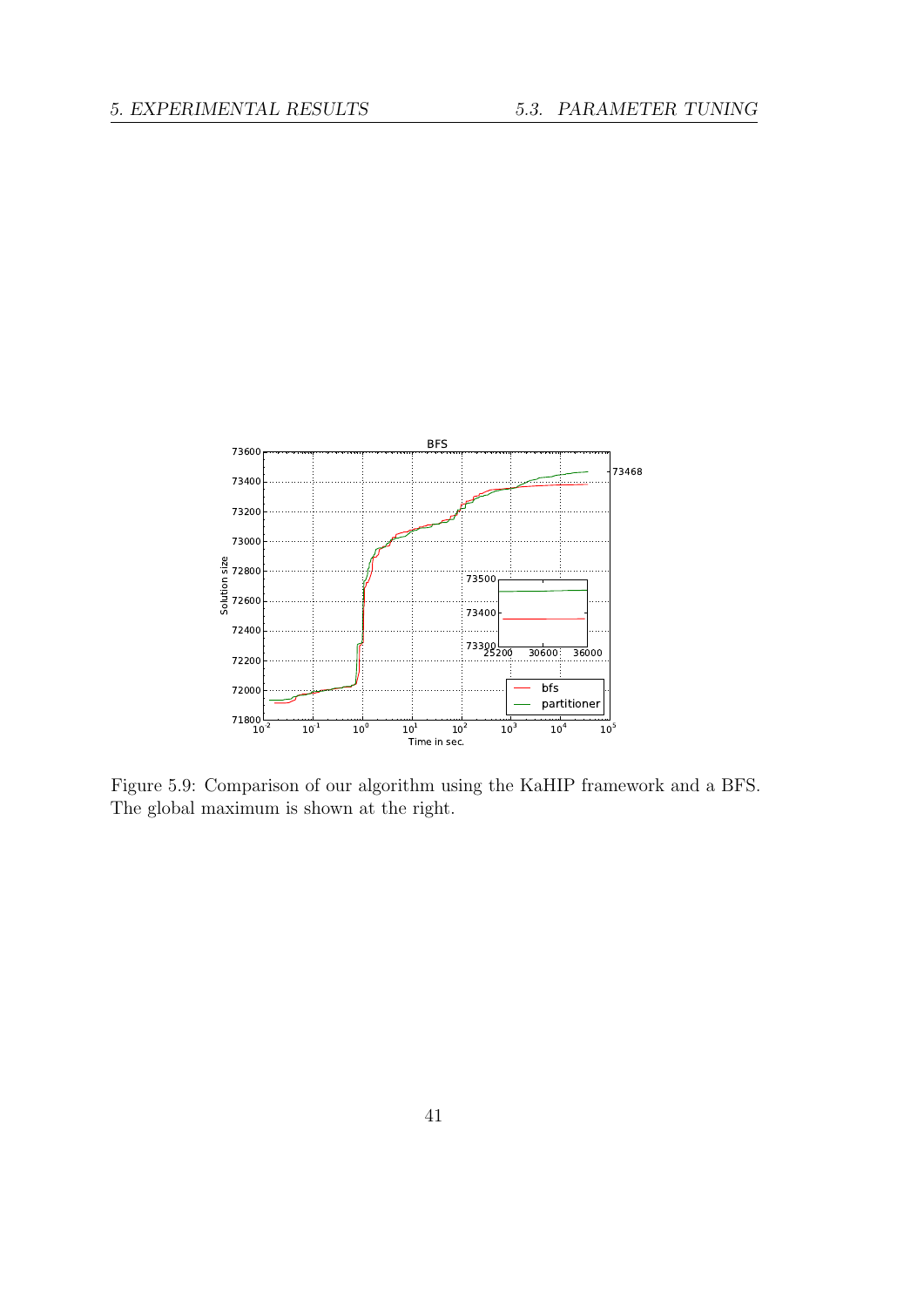#### 5.4 Comparison with ILS

In this section, we compare our evolutionary algorithm with the iterated local search algorithm by Andrade et. al. [\[1\]](#page-74-1). We do this by examining the convergence of both algorithms on the aforementioned graph families.

First off all, we want to take a closer look at the MESH family. On several instances, most notably bunny and gameguy, EvoMIS surpassed the ILS. As seen in Figure [5.10](#page-53-0) and Figure [5.11](#page-54-0) our algorithm starts of slower than the ILS, but is able to fully unfold its potential in the later stages. The slow start is due to the fact, that our algorithm first needs to establish a whole population of individuals that share a similar level of quality. After the population has stabilized, we can start improving the overall solution quality, which then leads to better individuals. This aspect holds true for most of our experiments and evolutionary algorithms in general. As noted by Andrade et. al. both of these instances are highly regular [\[1\]](#page-74-1). On irregular instances like buddha or dragon our algorithm falls short. Convergence plots for these instances can be found in Figure [5.12](#page-55-0) and Figure [5.13.](#page-56-0) A detailed overview for all instances of this family can be found in Table [5.4.](#page-56-1)



<span id="page-53-0"></span>Figure 5.10: Comparison of EvoMIS and ILS for the bunny graph.

A family of graphs, our algorithm performs particularly well upon, is the SOCIAL family. Especially on instances like cnr-2000 and in-2004 it delivers a distinct advantage over the ILS. On cnr-2000 we are able to improve the maximum found by the ILS by nearly 100 additional nodes. The convergence plot for this instance can be found in Figure [5.14.](#page-57-0) This plot shows, that due to the variety in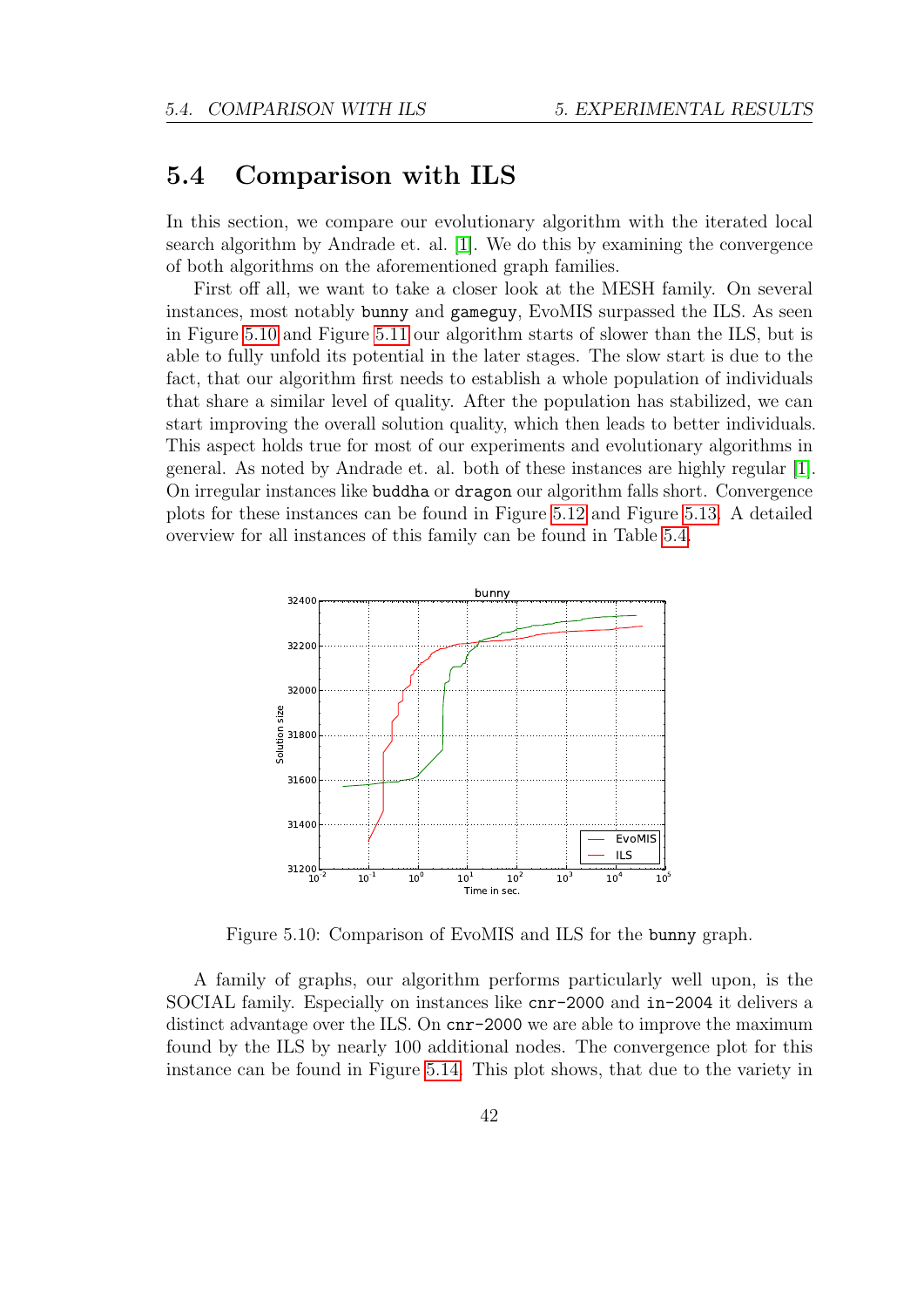

<span id="page-54-0"></span>Figure 5.11: Comparison of EvoMIS and ILS for the gameguy graph.

starting solutions, we are able to head off from an already better level than our competitor. In particular, this holds true for most of the large instances, like the ones from SOCIAL or STREET. Throughout the rest of the test runs we were able to successfully maintain this advantage. The same goes for the convergence plot of in-2004, which is shown in Figure [5.15.](#page-57-1) For the remaining instances of this family the ILS and our algorithm are mostly equal. The detailed overview for all tested instances can be found in Table [5.5.](#page-58-0)

Another family of graphs, were we can report considerable improvements, is the WALSHAW family. As depicted in Table [5.9](#page-62-0) we were able to exceed the ILS or be at least equal to it, on more than half of the instances from this test set. Some examples of this are fe\_ocean, fe\_rotor and wave. The according convergence plots can be seen in Figure [5.16,](#page-58-1) Figure [5.17](#page-59-0) and Figure [5.18](#page-59-1) respectively. The only graphs which were losses compared to the ILS in this family are auto (Figure [5.19\)](#page-60-0) and 598a (Figure [5.20\)](#page-60-1). The significant increase of solution size our algorithm is able to show in this family, as well as the SOCIAL family, could result from the fact, that the partitioner we use, processes this kind of instances in a very profitable way.

On the instances from the GEOMETRIC (Table [5.7\)](#page-61-0), DELAUNAY (Table [5.8\)](#page-61-1) and STREET family (Table [5.6\)](#page-58-2) the ILS proved to be superior to our evolutionary algorithm. The STREET family in particular is a clear win for the ILS. Unlike the SOCIAL family, where we also start from an advantageous point, we are not able to maintain it over the course of the test runs. For example, this can be seen in the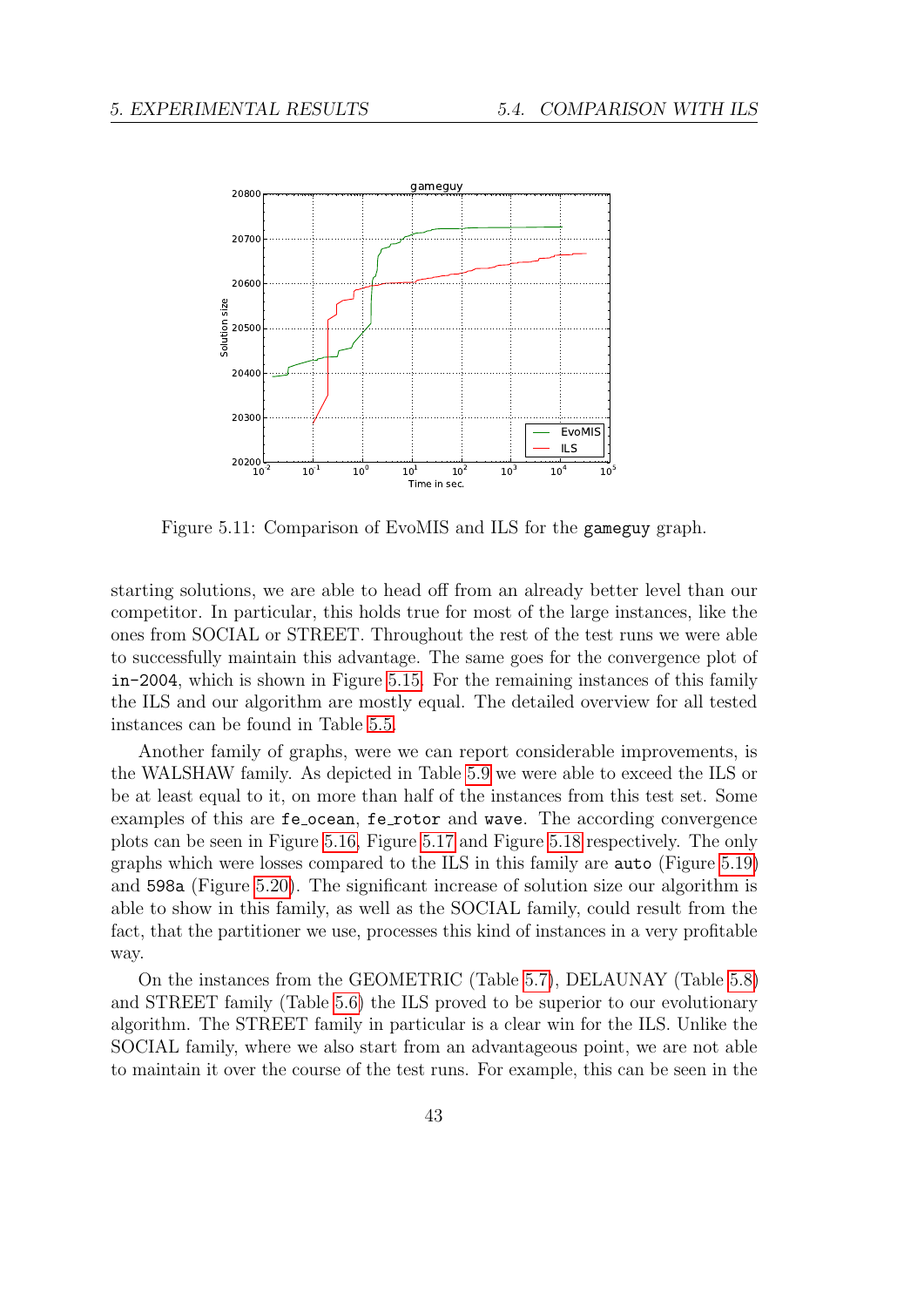

<span id="page-55-0"></span>Figure 5.12: Comparison of EvoMIS and ILS for the buddha graph.

convergence plot of nl shown in Figure [5.21.](#page-61-2) In comparison to the SOCIAL family, street networks usually have a greater diameter and most nodes have a significantly lower degree. Our algorithm might not be able to handle such instances in a very good way. This aspect could be attributed in future enhancements of our algorithm. Our experiments for the MESH family indicated that our algorithm does really well on regular meshes. Since the GEOMETRIC and DELAUNAY family consist of fairly regular instances, the advantage the ILS has for these graphs can be attributed to the fact, that our algorithm was probably not able to fully converge in the given time limit. This also comes in play for many of the larger instances. As seen in Table [5.10](#page-63-0) and Table [5.11,](#page-64-0) our algorithm performs really well on the smaller instances and loses its edge for most of the larger ones. Therefore, longer test runs for these instances might be necessary.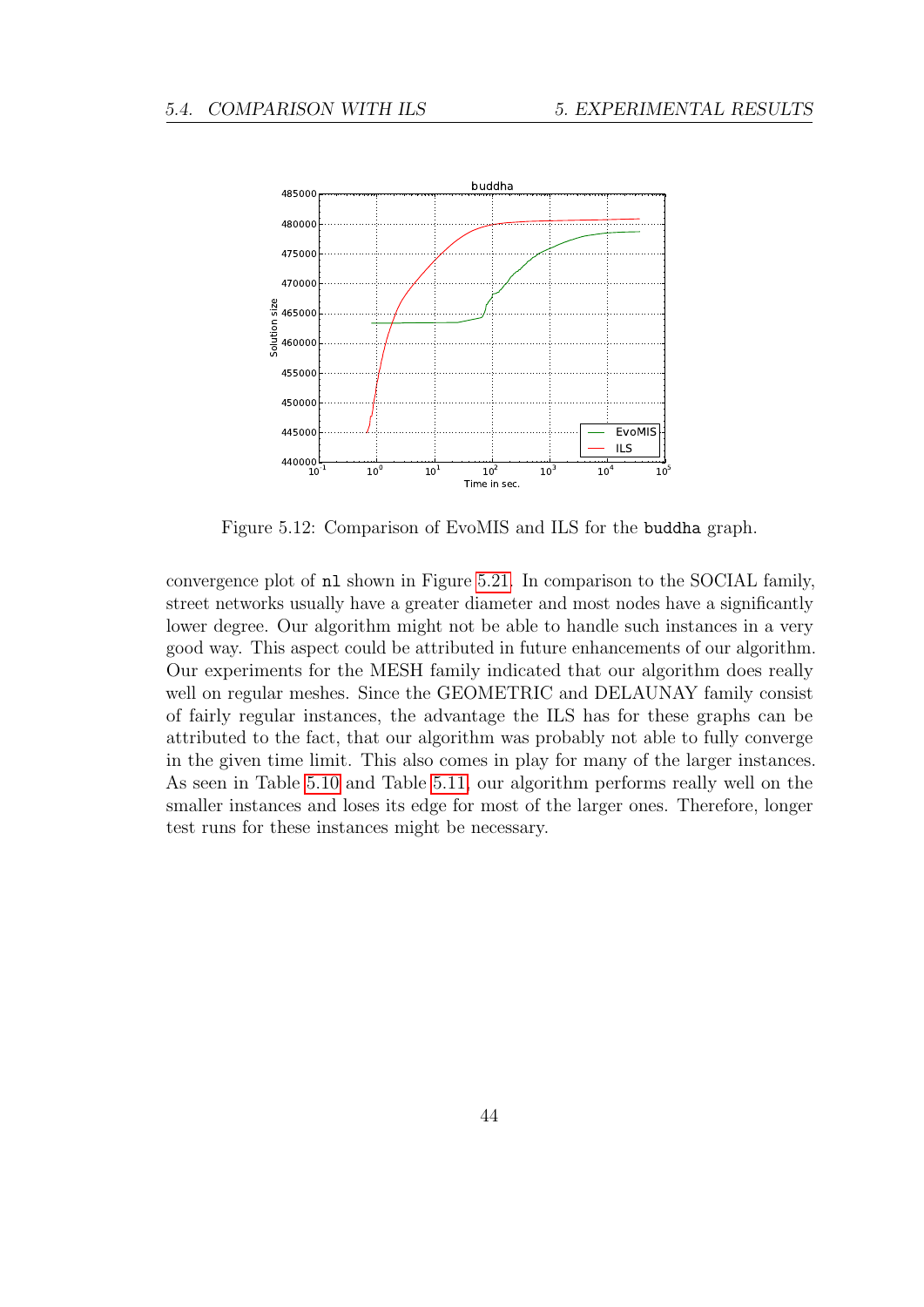

<span id="page-56-0"></span>Figure 5.13: Comparison of EvoMIS and ILS for the dragon graph.

| Graph     |                  | EvoMIS  |         |         | ILS                                   |         |         |
|-----------|------------------|---------|---------|---------|---------------------------------------|---------|---------|
| Name      | $\boldsymbol{n}$ | Avg.    | Max.    | Min.    | Avg.                                  | Max.    | Min.    |
| beethoven | 4419             | 2004    | 2004    | 2004    | $2\,004$                              | 2004    | 2004    |
| blob      | 16068            | 7 248   | 7249    | 7 247   | 7249                                  | 7250    | 7249    |
| buddha    | 1087716          | 478713  | 478 760 | 478678  | 480883                                | 480918  | 480 816 |
| bunny     | 68790            | 32336   | 32341   | 32330   | 32 288                                | 32 29 2 | 32 285  |
| COW       | 5036             | 2346    | 2346    | 2346    | 2346                                  | 2346    | 2346    |
| dragon    | 150000           | 66356   | 66365   | 66343   | 66 503                                | 66 505  | 66501   |
| dragonsub | 600 000          | 281 190 | 281 260 | 281076  | 282029                                | 282 066 | 282000  |
| ecat      | 684496           | 322117  | 322 182 | 322079  | 322 263                               | 322 290 | 322 242 |
| face      | 22871            | 10215   | 10216   | 10215   | 10217                                 | 10 217  | 10217   |
| fandisk   | 8634             | 4075    | 4075    | 4075    | 4073                                  | 4074    | 4072    |
| feline    | 41 262           | 18847   | 18851   | 18843   | 18846                                 | 18 847  | 18844   |
| gameguy   | 42623            | 20 7 26 | 20 727  | 20726   | 20 669                                | 20 690  | 20659   |
| gargoyle  | 20 000           | 8850    | 8851    | 8849    | 8852                                  | 8853    | 8852    |
| turtle    | 267534           | 122 275 | 122 305 | 122 247 | 122504                                | 122574  | 122435  |
| venus     | 5672             | 2684    | 2684    | 2684    | $\begin{array}{c} 2\,684 \end{array}$ | 2684    | 2684    |

<span id="page-56-1"></span>Table 5.4: Test results for the MESH family.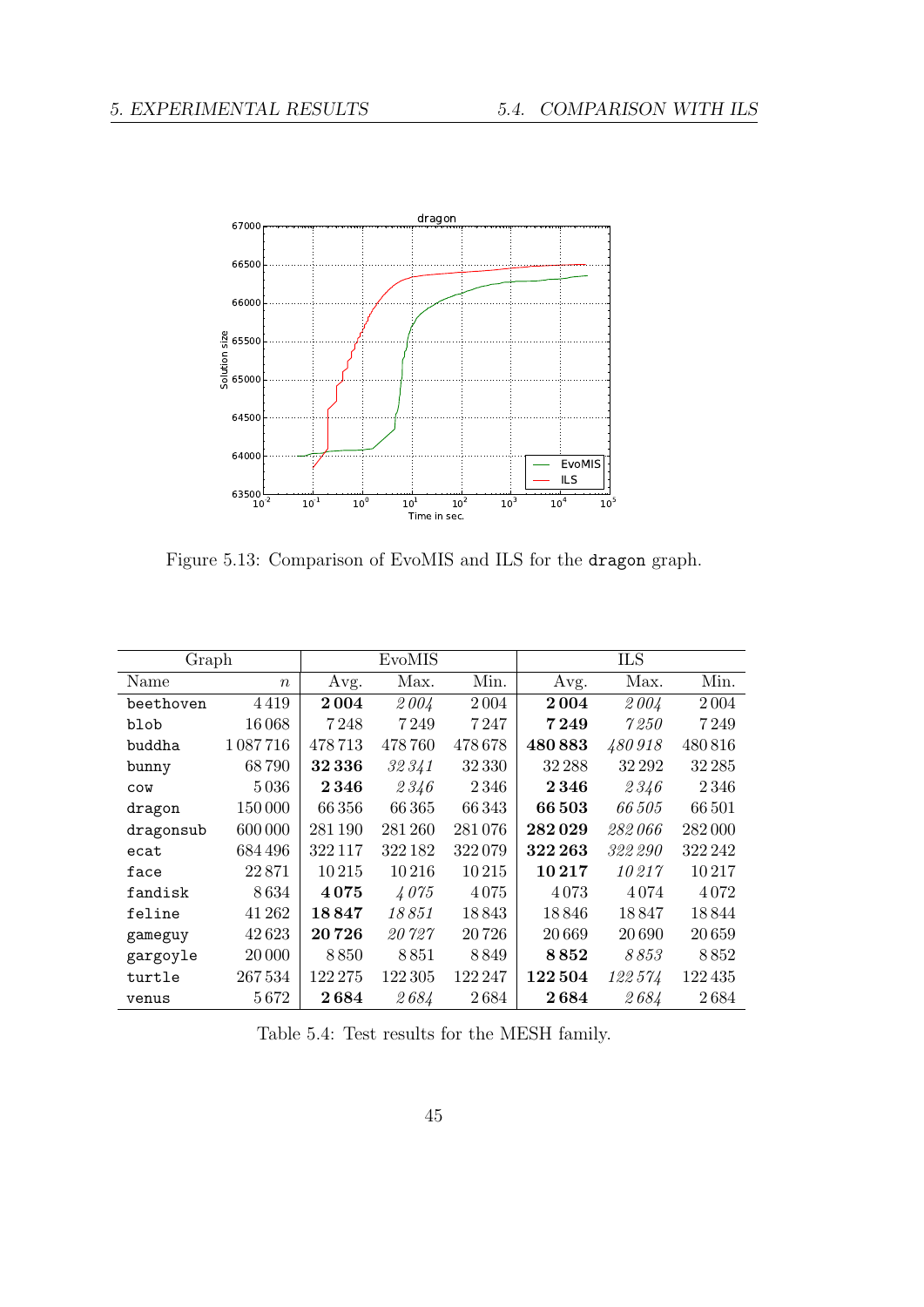

Figure 5.14: Comparison of EvoMIS and ILS for the cnr-2000 graph.

<span id="page-57-0"></span>

<span id="page-57-1"></span>Figure 5.15: Comparison of EvoMIS and ILS for the in-2004 graph.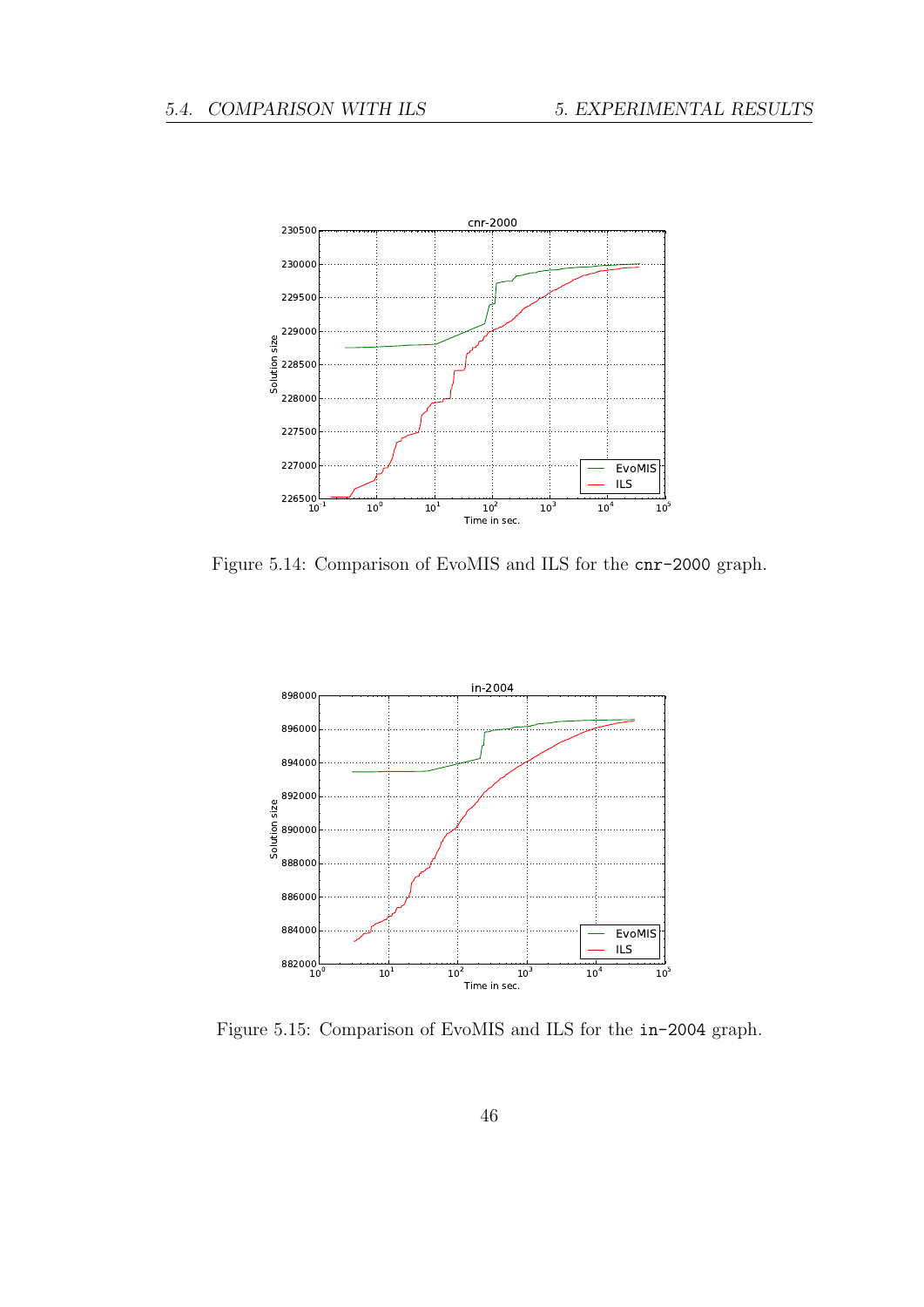| Graph       |                  |         | EvoMIS  |         | <b>ILS</b> |         |         |
|-------------|------------------|---------|---------|---------|------------|---------|---------|
| Name        | $\boldsymbol{n}$ | Avg.    | Max.    | Min.    | Avg.       | Max.    | Min.    |
| amazon      | 735 323          | 309721  | 309725  | 309719  | 309792     | 309793  | 309792  |
| skitter     | 554930           | 328 519 | 328 520 | 328 519 | 328 596    | 328614  | 328 582 |
| citation    | 268 495          | 150380  | 150380  | 150380  | 150380     | 150 380 | 150 380 |
| $cnr-2000$  | 325 557          | 230 008 | 230016  | 230 001 | 229 956    | 229 965 | 229 943 |
| coPapers    | 434 102          | 47996   | 47996   | 47996   | 47996      | 47996   | 47996   |
| enron       | 69 244           | 62811   | 62811   | 62811   | 62811      | 62811   | 62811   |
| $in - 2004$ | 1 382 908        | 896581  | 896 585 | 896 580 | 896488     | 896495  | 896475  |
| gowalla     | 196591           | 112369  | 112369  | 112369  | 112369     | 112 369 | 112369  |
| google      | 356648           | 174072  | 174072  | 174072  | 174072     | 174072  | 174072  |

<span id="page-58-0"></span>Table 5.5: Test results for the SOCIAL NETWORK family.



<span id="page-58-1"></span>Figure 5.16: Comparison of EvoMIS and ILS for the fe ocean graph.

|       | Graph            |      | EvoMIS |                         |                                                                                                                | <b>ILS</b> |        |
|-------|------------------|------|--------|-------------------------|----------------------------------------------------------------------------------------------------------------|------------|--------|
| Name  | $\boldsymbol{n}$ | Avg. |        | Max. Min.               | Avg.                                                                                                           | Max.       | Min.   |
| ger   |                  |      |        |                         | $11\,548\,845$   $5\,836\,807$   $5\,836\,966$   $5\,836\,583$   $5\,841\,385$   $5\,841\,400$   $5\,841\,375$ |            |        |
| gb    | 7733822          |      |        |                         |                                                                                                                |            |        |
| italy |                  |      |        |                         | $6686493 \mid 3351464 \mid 3351531 \mid 3351398 \mid 3353382 \mid 3353390 \mid 3353378$                        |            |        |
| lux   | 114599           |      |        | $57663$ $57663$ $57663$ | 57663                                                                                                          | $57\,663$  | 57 663 |
| n1    | 2 2 16 6 8 8     |      |        |                         | 1116215 1116255 1116179 1116713 1116716 1116709                                                                |            |        |

<span id="page-58-2"></span>Table 5.6: Test results for the STREET NETWORK family.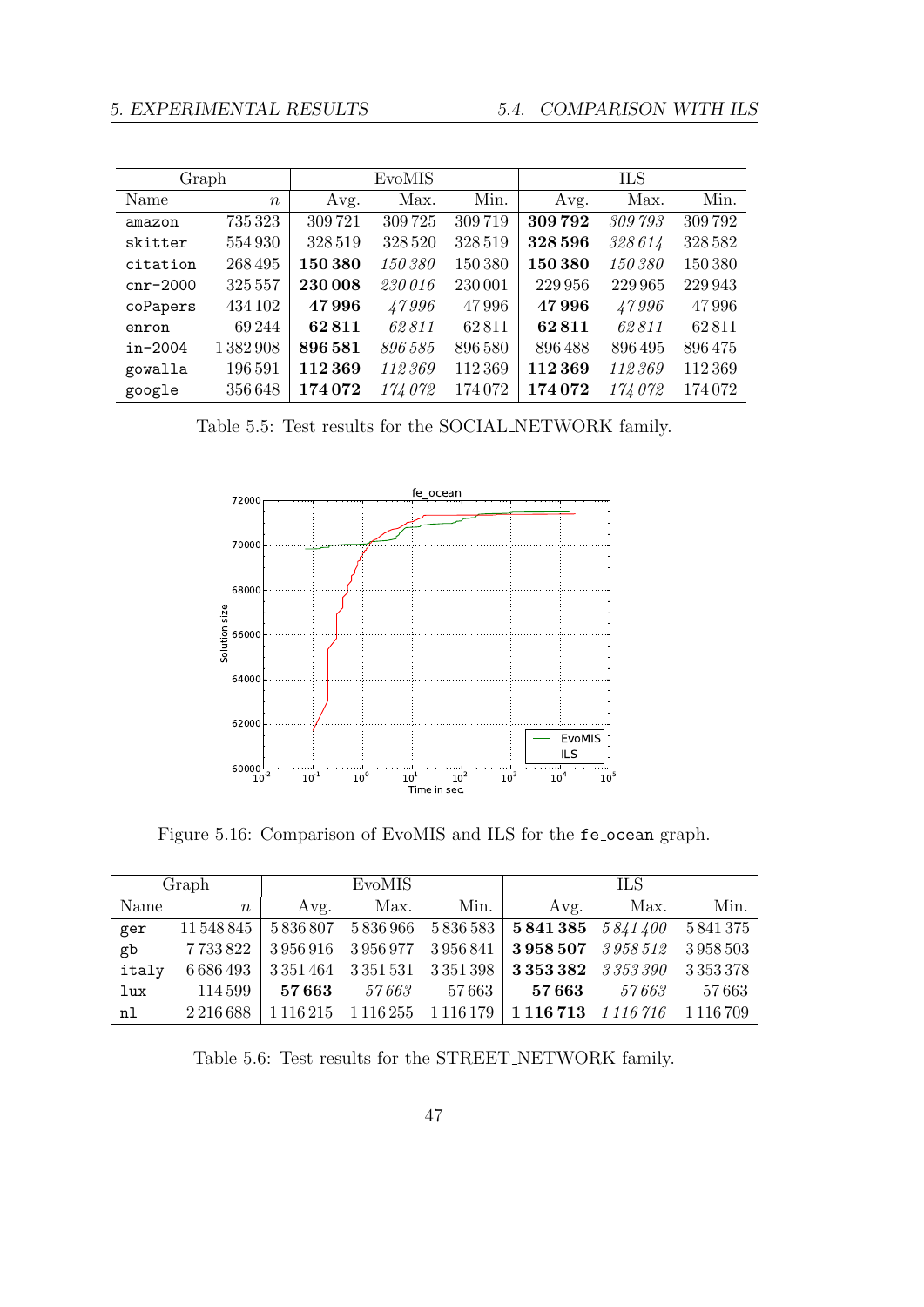

Figure 5.17: Comparison of EvoMIS and ILS for the fe rotor graph.

<span id="page-59-0"></span>

<span id="page-59-1"></span>Figure 5.18: Comparison of EvoMIS and ILS for the wave graph.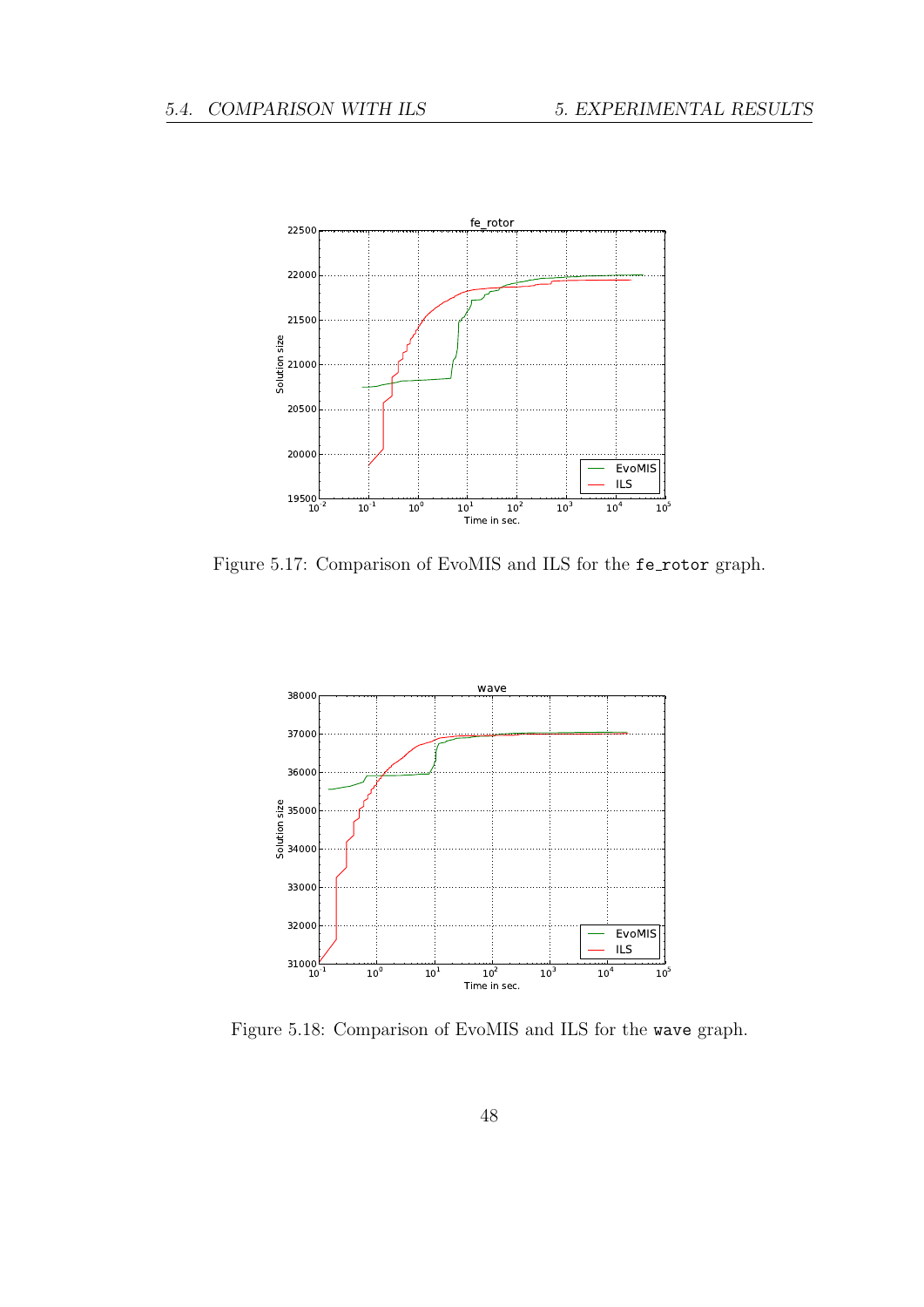

Figure 5.19: Comparison of EvoMIS and ILS for the auto graph.

<span id="page-60-0"></span>

<span id="page-60-1"></span>Figure 5.20: Comparison of EvoMIS and ILS for the 598a graph.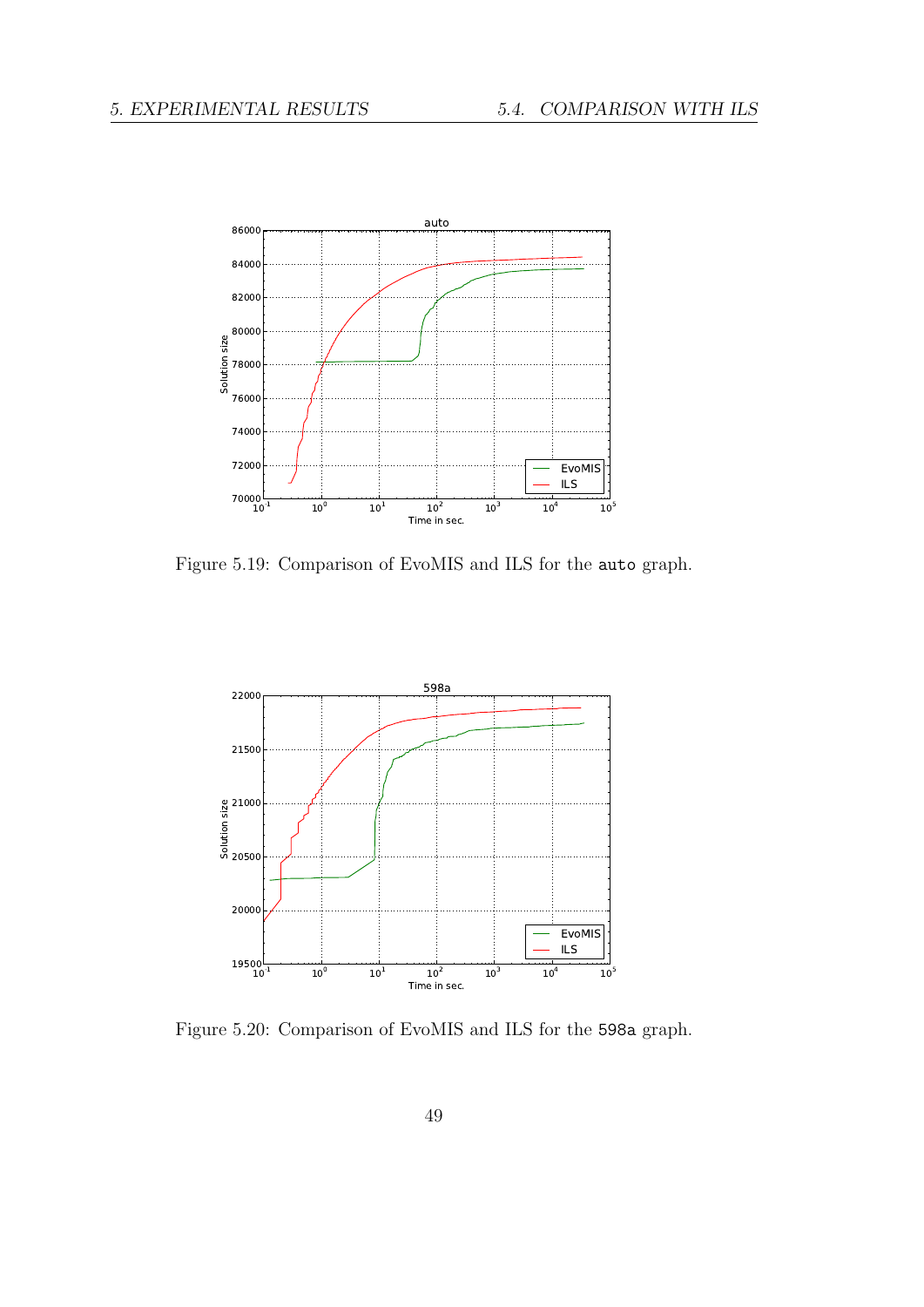

<span id="page-61-2"></span>Figure 5.21: Comparison of EvoMIS and ILS for the nl graph.

|           | Graph            |            | EvoMIS  |          |        | <b>ILS</b> |        |
|-----------|------------------|------------|---------|----------|--------|------------|--------|
| Name      | $\boldsymbol{n}$ | Avg.       | Max.    | Min.     | Avg.   | Max.       | Min.   |
| $rgg_n15$ | 32768            | 6977       | 6.979   | 6977     | 6974   | 6974       | 6974   |
| $rgg_n16$ | 65536            | 13277      | 13278   | 13276    | 13275  | 13277      | 13274  |
| $rgg_n17$ | 131072           | 25 3 8 9   | 25 3 95 | 25 3 8 4 | 25 400 | 25401      | 25 399 |
| $rgg_n18$ | 262144           | 48570      | 48573   | 48567    | 48638  | 48639      | 48638  |
| $rgg_n19$ | 524 288          | 93042      | 93072   | 93020    | 93331  | 93335      | 93328  |
| $rgg_n20$ | 1048576          | $178\,561$ | 178 602 | 178514   | 179322 | 179 328    | 179312 |

<span id="page-61-0"></span>Table 5.7: Test results for the GEOMETRIC family.

|           | Graph            |        | EvoMIS |        |         | <b>ILS</b> |         |
|-----------|------------------|--------|--------|--------|---------|------------|---------|
| Name      | $\boldsymbol{n}$ | Avg.   | Max.   | Min.   | Avg.    | Max.       | Min.    |
| $del_n15$ | 32768            | 10330  | 10333  | 10328  | 10 330  | 10330      | 10330   |
| $del_n16$ | 65536            | 20683  | 20684  | 20682  | 20688   | 20689      | 20688   |
| del n17   | 131 072          | 41 292 | 41 294 | 41289  | 41 3 27 | 41328      | 41326   |
| del n18   | 262144           | 82478  | 82484  | 82475  | 82601   | 82603      | 82600   |
| del n19   | 524 288          | 164959 | 164972 | 164949 | 165277  | 165279     | 165276  |
| del n20   | 1048576          | 329768 | 329790 | 329742 | 330 599 | 330 603    | 330 593 |

<span id="page-61-1"></span>Table 5.8: Test results for the DELAUNAY family.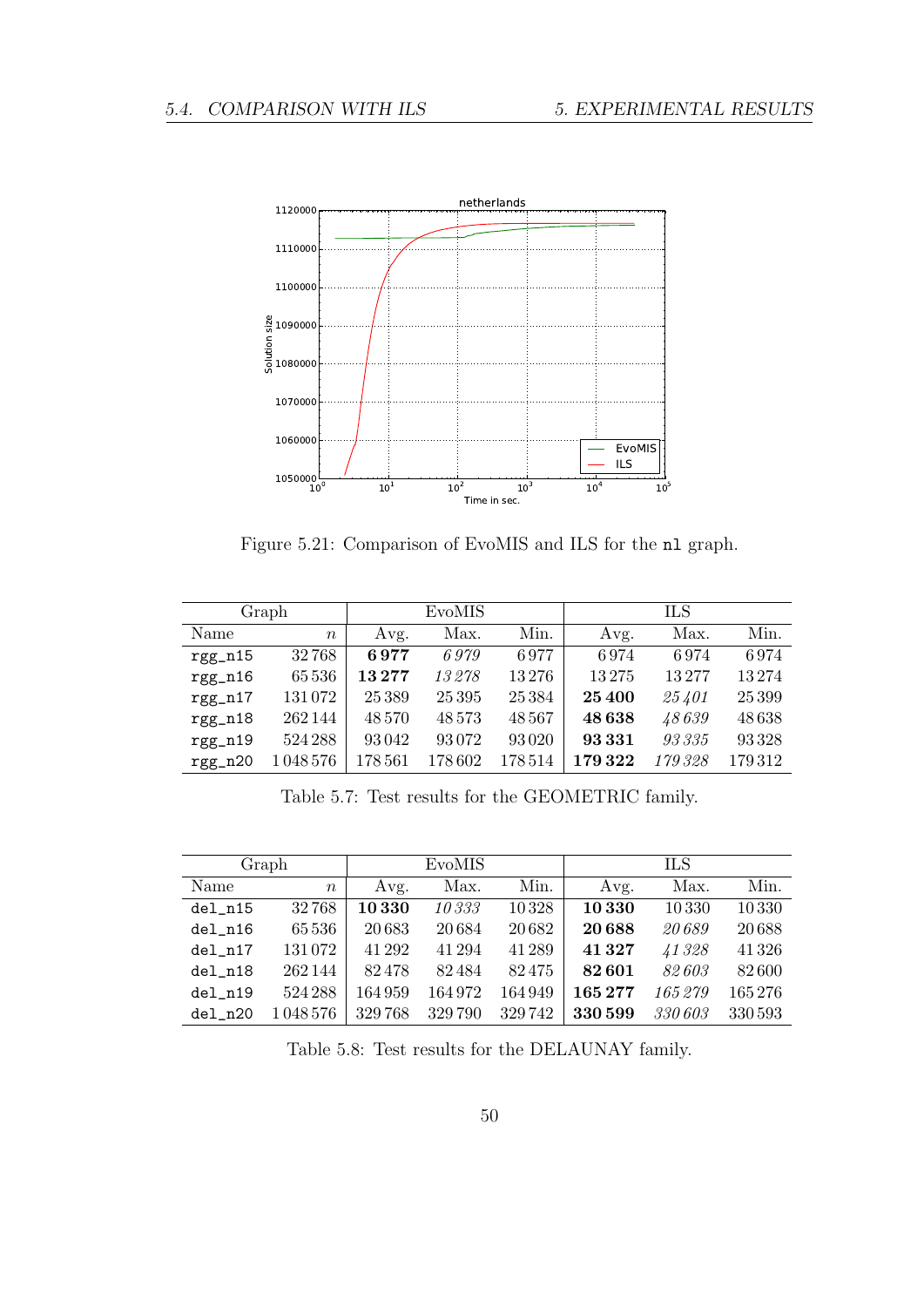| Graph    |                  |         | EvoMIS  |        | <b>ILS</b> |         |         |  |
|----------|------------------|---------|---------|--------|------------|---------|---------|--|
| Name     | $\boldsymbol{n}$ | Avg.    | Max.    | Min.   | Avg.       | Max.    | Min.    |  |
| 4elt     | 15606            | 4944    | 4944    | 4944   | 4941       | 4942    | 4940    |  |
| 598a     | 110971           | 21746   | 21761   | 21739  | 21889      | 21891   | 21886   |  |
| auto     | 448695           | 83726   | 83764   | 83702  | 84 4 28    | 84442   | 84 402  |  |
| bcsstk30 | 28924            | 1783    | 1783    | 1783   | 1783       | 1783    | 1783    |  |
| bcsstk31 | 35588            | 3487    | 3488    | 3487   | 3486       | 3487    | 3486    |  |
| brack2   | 62631            | 21413   | 21414   | 21413  | $21\,415$  | 21416   | 21415   |  |
| crack    | 10 240           | 4603    | 4603    | 4603   | 4603       | 4603    | 4603    |  |
| cs4      | 22499            | 9 1 5 5 | 9 1 6 0 | 9 15 1 | 9 1 7 2    | 9 1 7 3 | 9 1 7 2 |  |
| fe_ocean | 143437           | 71494   | 71587   | 71 447 | 71411      | 71614   | 71 291  |  |
| fe_pwt   | 36519            | 9308    | 9310    | 9308   | 9309       | 9310    | 9308    |  |
| fe_rotor | 99617            | 22006   | 22013   | 21999  | 21949      | 21979   | 21902   |  |
| fe_tooth | 78 136           | 27793   | 27793   | 27 793 | 27791      | 27 792  | 27791   |  |
| vibrobox | 12328            | 1851    | 1851    | 1851   | 1850       | 1851    | 1850    |  |
| wave     | 156317           | 37054   | 37058   | 37050  | 37016      | 37031   | 36 999  |  |

<span id="page-62-0"></span>Table 5.9: Test results for the WALSHAW family.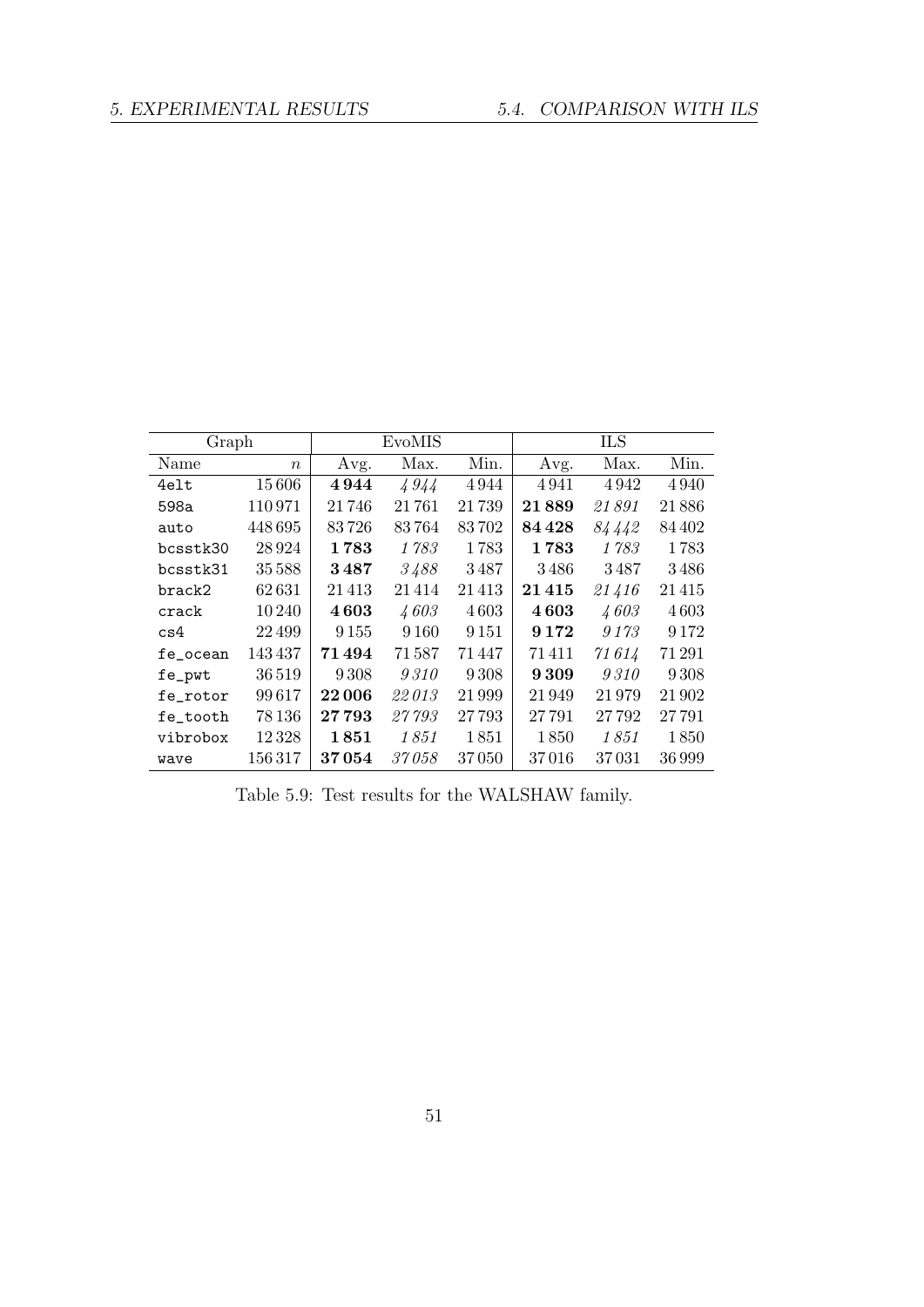<span id="page-63-0"></span>

|            | Graph            |                 | EvoMIS    |           | ILS      |               |           |  |
|------------|------------------|-----------------|-----------|-----------|----------|---------------|-----------|--|
| Name       | $\boldsymbol{n}$ | Avg.            | Max.      | Min.      | Avg.     | Max.          | Min.      |  |
| beethoven  | 4419             | 2004            | 2004      | $2\,004$  | 2004     | 2004          | 2004      |  |
| COW        | 5036             | 2346            | 2346      | $2\,346$  | 2346     | 2346          | 2346      |  |
| venus      | $5\,672$         | 2684            | 2684      | $2\,684$  | 2684     | 2684          | 2684      |  |
| fandisk    | 8634             | 4075            | 4075      | 4075      | 4073     | 4074          | 4072      |  |
| crack      | 10240            | 4603            | 4603      | 4603      | 4603     | 4603          | 4603      |  |
| vibrobox   | 12328            | 1851            | 1851      | 1851      | 1850     | 1851          | 1850      |  |
| 4elt       | 15606            | 4944            | 4944      | 4944      | 4941     | 4942          | 4940      |  |
| blob       | 16068            | 7248            | $7\,249$  | 7247      | 7249     | $7\,250$      | 7249      |  |
| gargoyle   | 20 000           | 8850            | 8851      | 8849      | $8\,852$ | $8\,853$      | 8852      |  |
| cs4        | 22 499           | 9155            | 9160      | $9\,151$  | 9172     | 9173          | 9172      |  |
| face       | 22871            | $10\,215$       | 10216     | $10\,215$ | 10217    | 10217         | 10217     |  |
| bcsstk30   | 28924            | 1783            | 1783      | 1783      | 1783     | 1783          | 1783      |  |
| del_n15    | 32768            | 10330           | $10\,333$ | 10328     | 10330    | 10330         | 10330     |  |
| rgg_n15    | 32768            | 6977            | 6979      | 6977      | 6974     | 6974          | 6974      |  |
| bcsstk31   | 35588            | 3487            | 3488      | 3487      | 3486     | 3487          | 3486      |  |
| fe_pwt     | 36519            | $9\,308$        | $9\,310$  | $9\,308$  | 9309     | $9\,310$      | 9308      |  |
| feline     | 41 262           | 18847           | 18851     | 18843     | 18846    | 18847         | 18844     |  |
| gameguy    | 42623            | $\bf 20 \, 726$ | 20727     | 20726     | 20669    | 20 690        | 20659     |  |
| brack2     | 62631            | 21413           | 21414     | $21\,413$ | 21415    | 21416         | $21\,415$ |  |
| $del\_n16$ | 65536            | 20683           | 20684     | $20\,682$ | 20688    | 20689         | 20688     |  |
| rgg_n16    | 65536            | 13277           | 13278     | 13276     | 13275    | 13277         | 13274     |  |
| bunny      | 68790            | 32336           | 32341     | 32330     | 32 288   | 32 29 2       | 32 285    |  |
| enron      | 69244            | 62811           | 62811     | 62811     | 62811    | 62811         | 62811     |  |
| fe_tooth   | 78136            | 27793           | 27793     | 27793     | 27791    | 27792         | 27791     |  |
| fe_rotor   | 99617            | 22006           | 22013     | 21999     | 21949    | 21979         | 21 902    |  |
| 598a       | 110971           | 21746           | 21761     | 21739     | 21889    | $\it 21\,891$ | 21886     |  |
| lux        | 114599           | 57663           | $57\,663$ | 57663     | 57663    | 57663         | 57663     |  |
| $del_n17$  | 131072           | 41 292          | 41294     | 41289     | 41327    | 41328         | 41326     |  |
| $rgg_n17$  | $131\,072$       | 25389           | $25\,395$ | 25 3 8 4  | 25 400   | 25401         | 25 399    |  |
| fe_ocean   | 143437           | 71494           | 71587     | $71\,447$ | 71411    | 71614         | 71 291    |  |
| dragon     | 150000           | 66356           | 66365     | 66343     | 66503    | $66\,505$     | 66501     |  |
| wave       | 156317           | 37054           | 37058     | 37050     | 37016    | 37031         | 36999     |  |
| gowalla    | 196591           | 112369          | 112369    | 112369    | 112369   | 112369        | 112369    |  |
| $del_n18$  | 262144           | 82478           | $82\,484$ | $82\,475$ | 82601    | 82603         | $82\,600$ |  |
| $rgg_n18$  | 262144           | 48570           | 48573     | 48567     | 48638    | 48639         | 48638     |  |
| turtle     | 267534           | 122 275         | 122 305   | 122 247   | 122504   | 122574        | 122435    |  |

Table 5.10: Test results for all graphs sorted by the number of nodes  $n$ .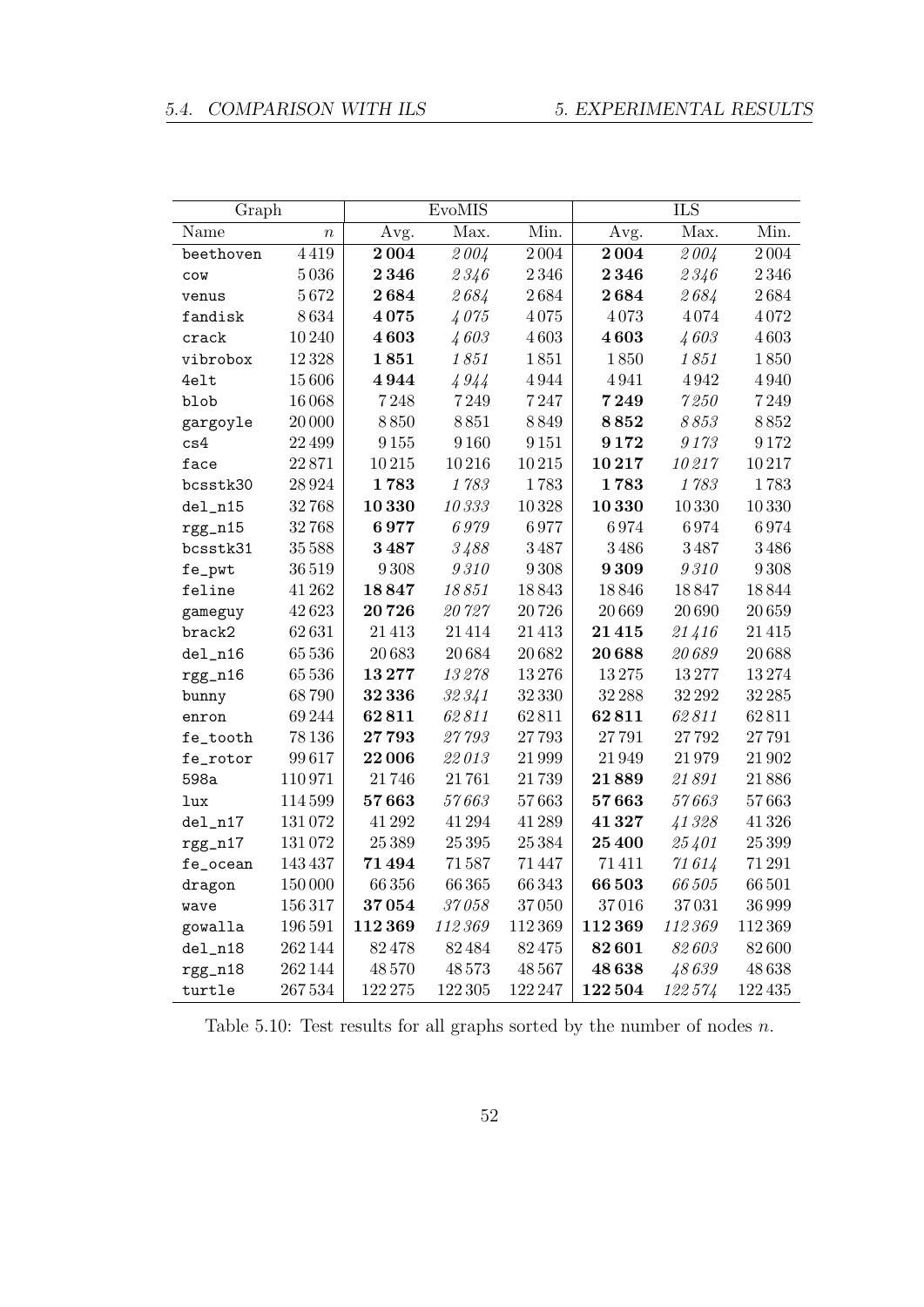| Graph      |                  |           | EvoMIS        |         |                 | <b>ILS</b>     |         |
|------------|------------------|-----------|---------------|---------|-----------------|----------------|---------|
| Name       | $\boldsymbol{n}$ | Avg.      | Max.          | Min.    | Avg.            | Max.           | Min.    |
| citation   | 268495           | 150380    | 150380        | 150 380 | 150380          | <i>150 380</i> | 150380  |
| $cnr-2000$ | 325 557          | 230 008   | 230016        | 230 001 | 229 956         | 229 965        | 229943  |
| google     | 356648           | 174072    | 174072        | 174072  | 174072          | 174072         | 174072  |
| coPapers   | 434 102          | 47996     | 47996         | 47996   | 47996           | 47996          | 47996   |
| auto       | 448695           | 83726     | 83764         | 83702   | 84 4 28         | 84442          | 84 402  |
| $del_n19$  | 524 288          | 164959    | 164972        | 164949  | 165277          | 165279         | 165276  |
| rgg_n19    | 524 288          | 93042     | 93072         | 93 0 20 | 93331           | 93335          | 93328   |
| skitter    | 554930           | 328519    | 328 520       | 328519  | 328 596         | 328614         | 328582  |
| dragonsub  | 600 000          | 281 190   | 281 260       | 281076  | 282029          | 282066         | 282000  |
| ecat       | 684 496          | 322117    | 322 182       | 322079  | 322 263         | 322 290        | 322 242 |
| amazon     | 735323           | 309721    | 309725        | 309719  | 309792          | 309 793        | 309792  |
| $del_n20$  | 1048576          | 329768    | 329790        | 329742  | 330 599         | 330603         | 330 593 |
| $rgg_n20$  | 1048576          | 178561    | 178602        | 178514  | 179322          | 179328         | 179312  |
| buddha     | 1087716          | 478713    | 478760        | 478678  | 480883          | 480918         | 480816  |
| in-2004    | 1382908          | 896581    | 896585        | 896580  | 896488          | 896495         | 896475  |
| nl         | 2216688          | 1116215   | 1 1 1 6 2 5 5 | 1116179 | 1 1 1 6 7 1 3   | 1 116 716      | 1116709 |
| italy      | 6686493          | 3351464   | 3351531       | 3351398 | 3353382         | 3353390        | 3353378 |
| gb         | 7733822          | 3956916   | 3956977       | 3956841 | 3958507         | 3958512        | 3958503 |
| ger        | 11548845         | 5 836 807 | 5836966       | 5836583 | 5841385 5841400 |                | 5841375 |

<span id="page-64-0"></span>Table 5.11: Test results for all graphs sorted by the number of nodes  $n$ . Continuation of Table [5.10.](#page-63-0)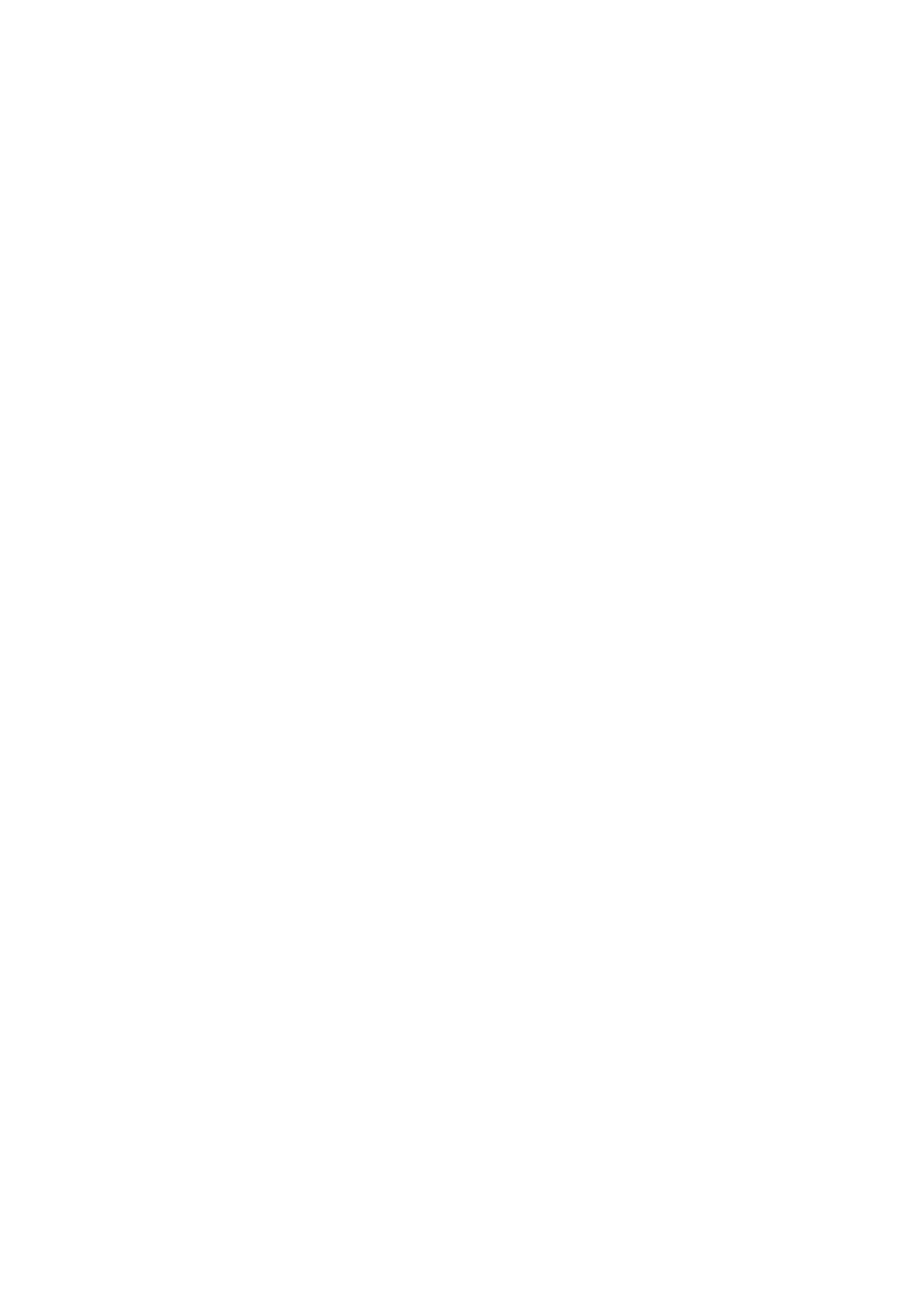## 6. Conclusion and Future Work

#### 6.1 Conclusion

In this thesis we presented a novel evolutionary algorithm for the maximum independent set problem. In this context, we introduced four new combine operators to generate independent sets out of existing ones. These operators include methods that make use of intersections, vertex covers and node separators. For finding good crossover cuts, we utilized the KaHIP framework by Peter Sanders and Christian Schulz [\[26\]](#page-76-5). To make sure the offsprings of our algorithm are of sufficient quality, we used the fast local search by Andrade et. al. [\[1\]](#page-74-1). Their iterated local search serves as both, a tool to further improve our offsprings, as well as our main competitor in the experimental evaluation.

First off, we were able to show that using a partitioner instead of a simple BFS to acquire (multiple-point) cuts is beneficial for this kind of algorithm. Our experimental comparison further showed that our algorithm is able to exceed the ILS on a number of instances, which are interesting for the MIS problem. It performed especially well on parts of the MESH family, which was introduced by Andrade et. al. [\[1\]](#page-74-1) and consists of triangular meshes. Other families that our algorithm handled very well were the SOCIAL family, which consists of different types of social networks, as well as the WALSHAW families, which is a well-known benchmark for graph parititoners. As mentioned before, this could be due to the fact, that the KaHIP framework really benefits us, when processing this kind of instances.

### 6.2 Future Work

A possible extension for our algorithm would be to incorporate the Hopcroft-Karp algorithm in our multiway combine operator. This would help us to fix the solutions, that are generated by this operator, in a possibly better way. Another interesting approach would be to parallelize our algorithm with the goal of further increasing its performance. During the implementation of our algorithm we kept this possibility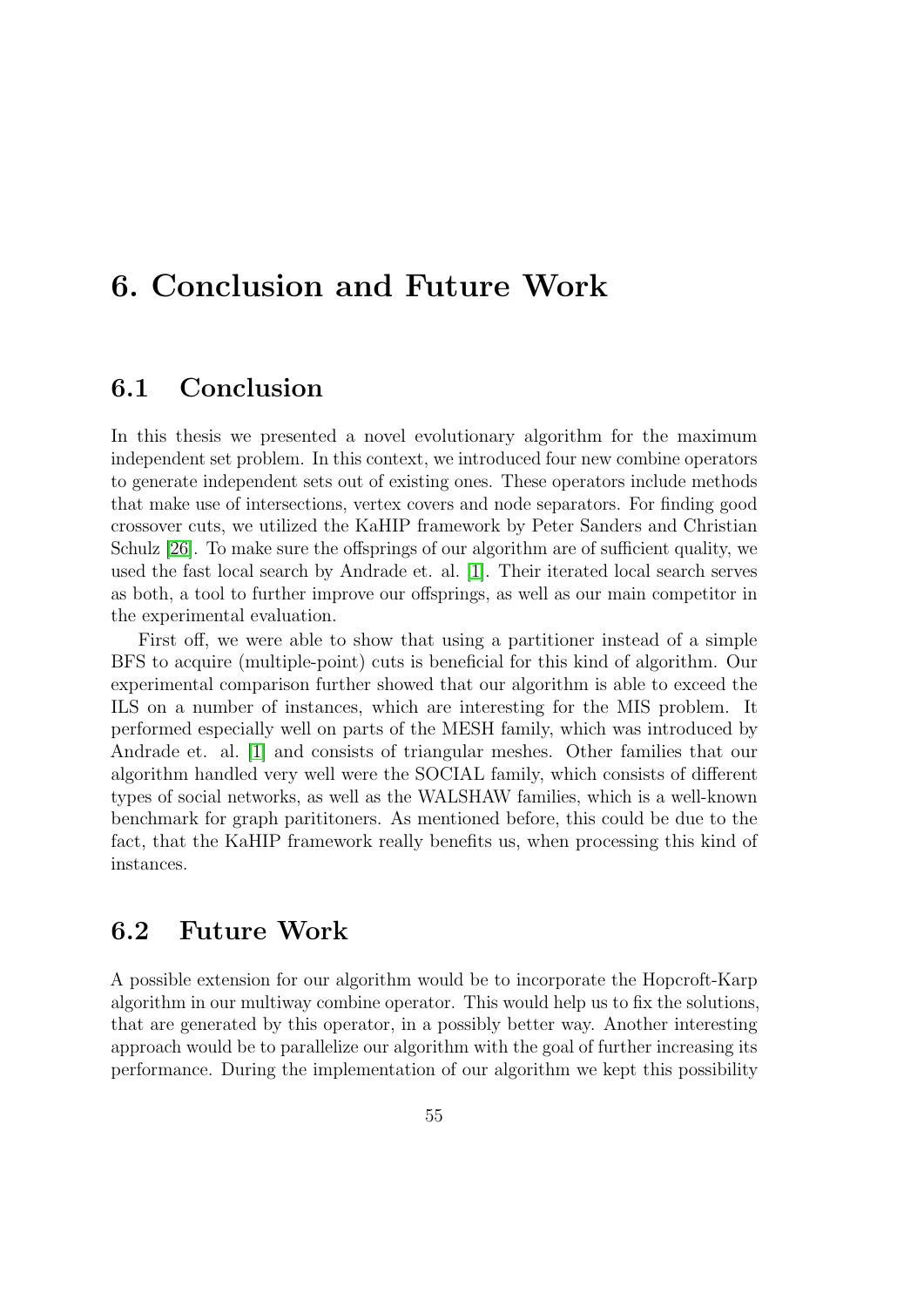in mind and therefore this task should be attended easily. One could also try to use other graph partitioners besides the KaHIP framework and see if they produce comparable results. The next step we want to take with our algorithm is to design combine operators that work recursively on the blocks of a partition or separator. Another promising idea that we want to try is to break down the graph into smaller subgraphs, e.g. using a node separator, and then use our algorithm on these subgraphs to get good partial solutions. Afterwards, these solutions can be put together and further improved by the ILS. This procedure could also be performed recursively to get an even smaller set of graphs, for which the MIS problem can be solved efficiently. The additional granularity an approach like this adds to our algorithm might allow us to produce even better independent sets. We also want to try to fine-tune our algorithm for different kinds of graph families and perform longer test runs.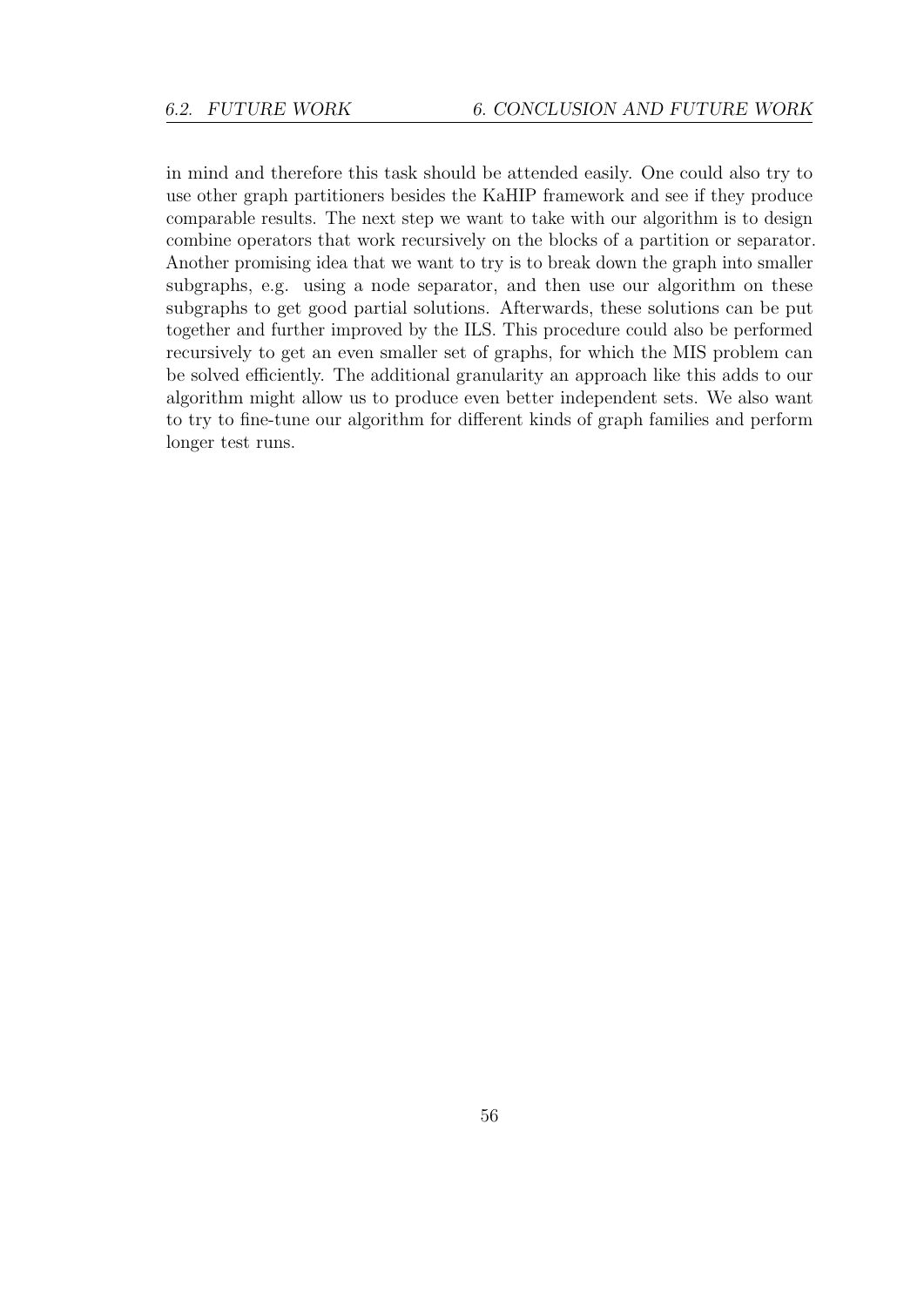# A. Algorithms

| <b>Algorithm 1</b> Pseudocode for the local search |
|----------------------------------------------------|
| for all nodes $n$ in the solution do               |
| REMOVE n                                           |
| for all neighbour-pairs $(u, v)$ of n do           |
| if $(u, v)$ can be inserted into the solution then |
| <i>INSERT</i> $(u, v)$ into the solution           |
| end if                                             |
| end for                                            |
| <b>if</b> no new nodes could be added <b>then</b>  |
| REINSERT <sub>n</sub>                              |
| end if                                             |
| end for                                            |
|                                                    |
|                                                    |

#### Algorithm 2 Pseudocode for the ILS while TERMINATION criterion not satisfied do solution'  $\leftarrow \text{PERTURB}$  solution apply LOCAL SEARCH on solution' if change conditions are satisfied then  $solution \leftarrow solution'$

end if

end while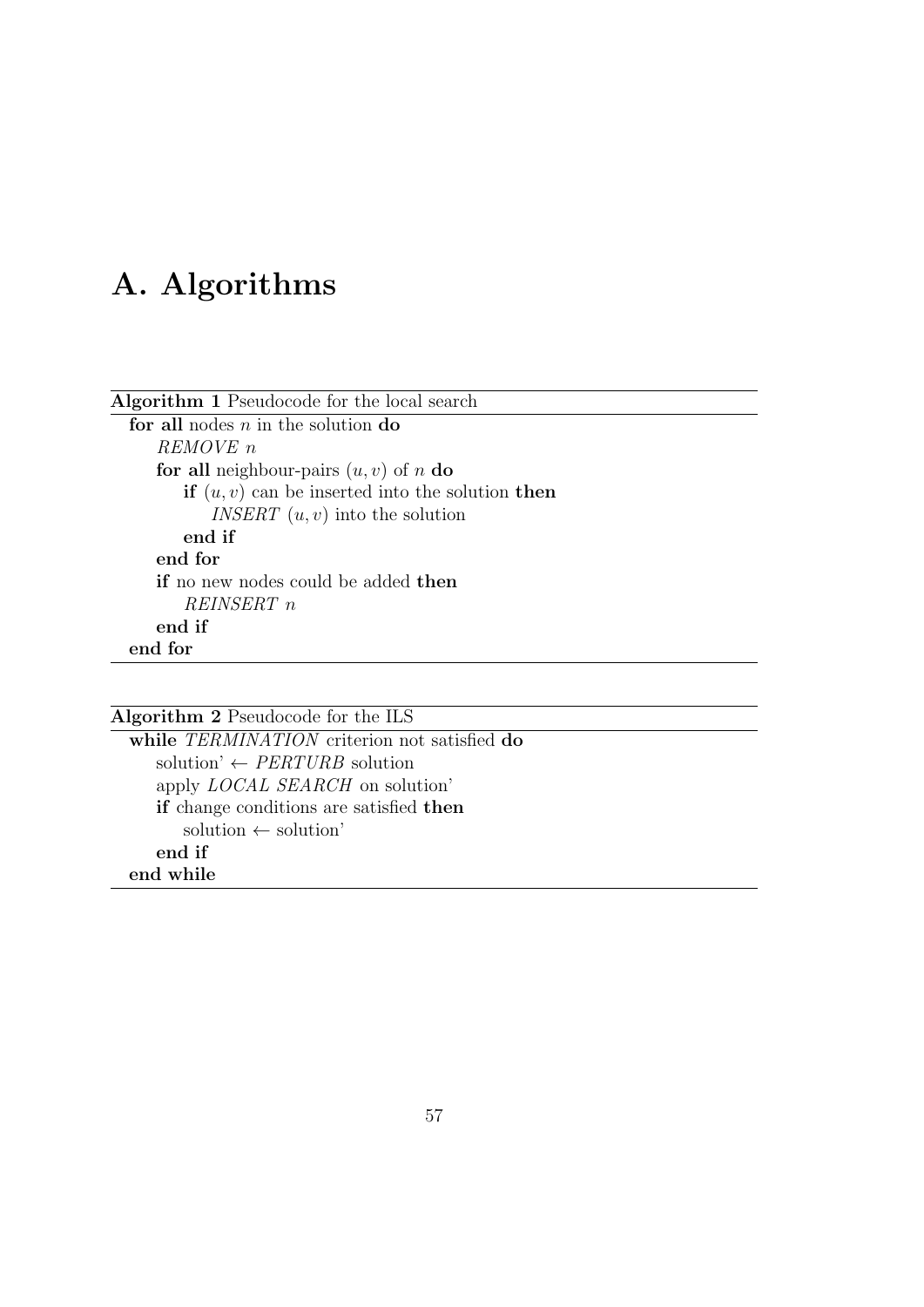| <b>Algorithm 3</b> Pseudocode for random initial solutions |
|------------------------------------------------------------|
| while nodes left in $G$ do                                 |
| $PICK$ a random node n                                     |
| if no neighbour of $n$ is in the solution then             |
| $ADD$ <i>n</i> to the solution                             |
| end if                                                     |
| $REMOVE$ <i>n</i> from $G$                                 |
| end while                                                  |

| <b>Algorithm 4</b> Pseudocode for greedy initial solution (least residual degree) |
|-----------------------------------------------------------------------------------|
| <i>INITIALIZE</i> the priority queue with all nodes                               |
| while nodes left in the priority queue do                                         |
| $PICK$ a random node <i>n</i> with least residual degree                          |
| <i>REMOVE n</i> from <i>G</i> and the queue                                       |
| for all neighbours $k$ of $n$ do                                                  |
| <i>REMOVE</i> k from G and the queue                                              |
| for all neighbours $l$ of $k$ do                                                  |
| UPDATE the degree of l                                                            |
| end for                                                                           |
| end for                                                                           |
| end while                                                                         |
|                                                                                   |

Algorithm 5 Pseudocode for greedy initial solution (maximum residual degree)

| <i>INITIALIZE</i> the priority queue with all nodes |
|-----------------------------------------------------|
| while nodes left in the priority queue do           |
| $PICK$ a random node n with maximum residual degree |
| <i>REMOVE n</i> from <i>G</i> and the queue         |
| for all neighbours $k$ of $n$ do                    |
| if $k$ is completely covered then                   |
| <i>REMOVE</i> k from G and the queue                |
| end if                                              |
| end for                                             |
| end while                                           |
| <i>GENERATE</i> the complement of the solution      |
|                                                     |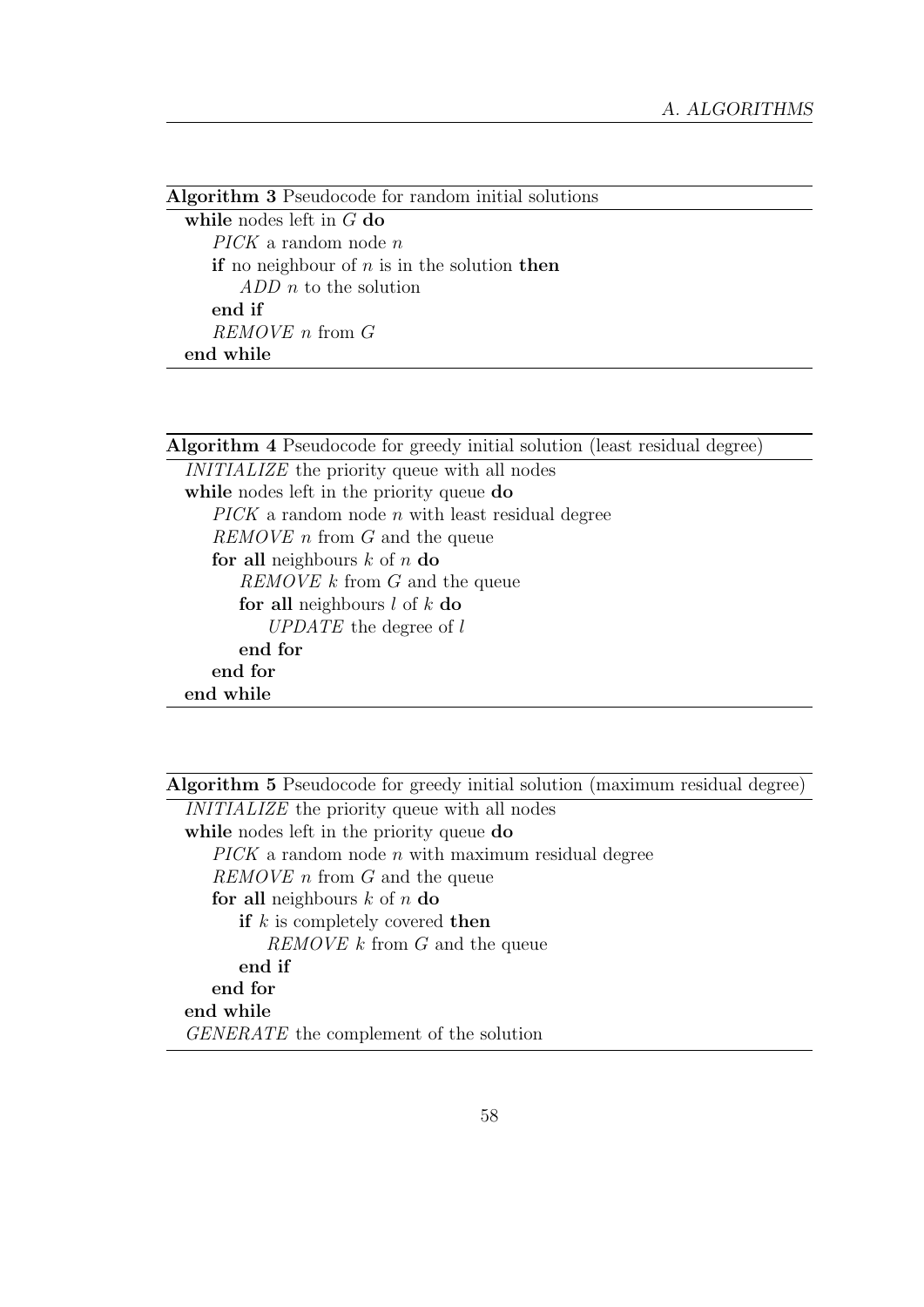Algorithm 6 Pseudocode for the intersection combine operator.

for all nodes  $n$  in  $G$  do if  $n \in \mathcal{P}_1$  and  $n \in \mathcal{P}_2$  then ADD n to the new solution  $\mathcal O$ end if end for  $O' \leftarrow MAXIMIZE$   $O$  $\mathcal{O}'' \leftarrow \textit{LOCAL}$  SEARCH applied to  $\mathcal{O}'$ CREATE offspring with  $\mathcal{O}''$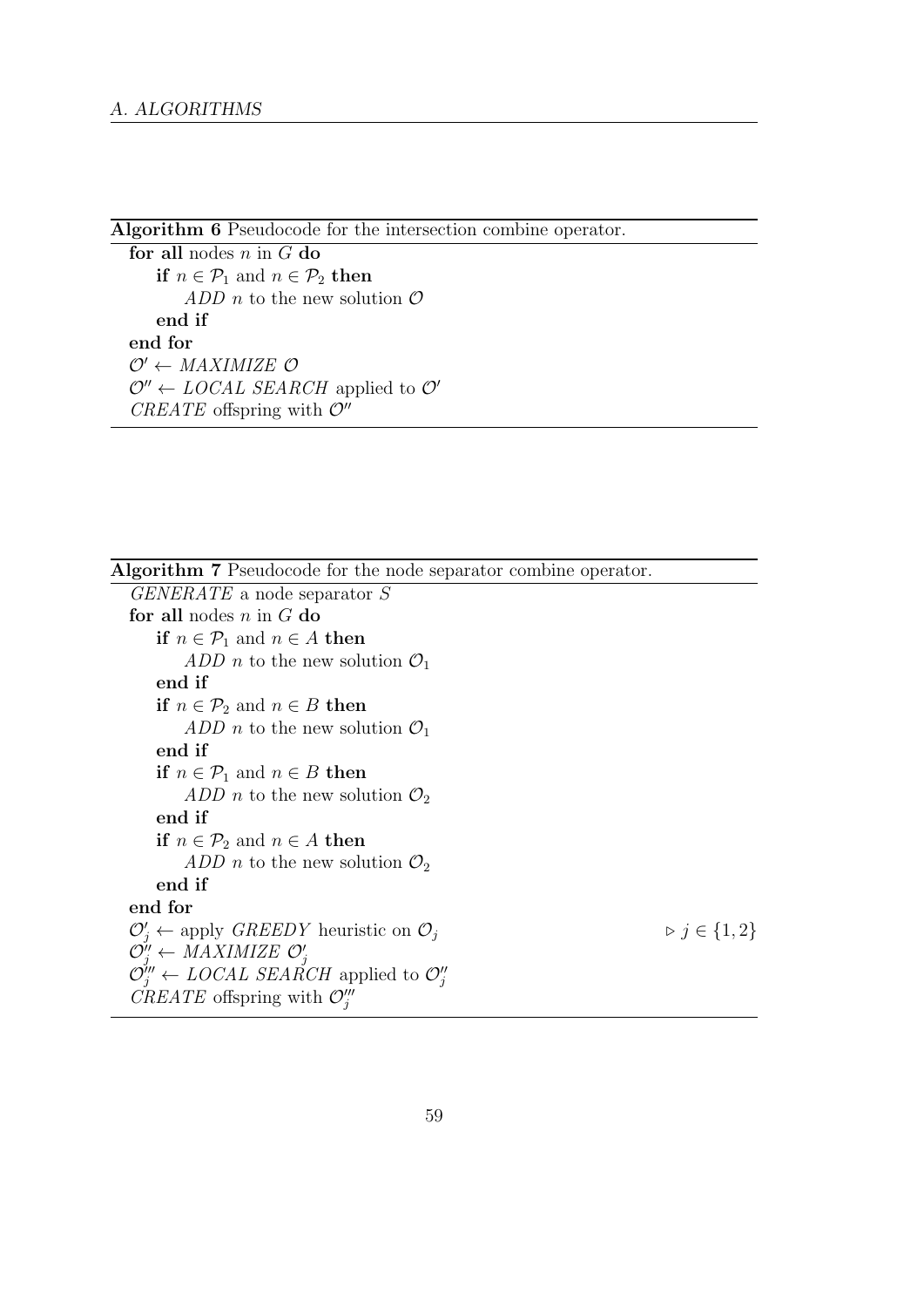Algorithm 8 Pseudocode for the vertex cover combine operator.  $GENERATE$  a partition  $V = A \cup B$  $\overline{\mathcal{P}}_i \leftarrow \text{COMPLEMENT } \mathcal{P}_i$   $\triangleright j \in \{1, 2\}$ for all nodes  $n$  in  $G$  do if  $n \in \overline{P}_1$  and  $n \in A$  then ADD *n* to the new solution  $\overline{\mathcal{O}}_1$ end if if  $n \in \overline{P}_2$  and  $n \in B$  then ADD *n* to the new solution  $\overline{\mathcal{O}}_1$ end if if  $n \in \overline{P}_1$  and  $n \in B$  then ADD *n* to the new solution  $\overline{\mathcal{O}}_2$ end if if  $n \in \overline{P}_2$  and  $n \in A$  then ADD *n* to the new solution  $\overline{\mathcal{O}}_2$ end if end for bound  $\leftarrow EXTRACT$  the partitioning cut boundary  $H \leftarrow$  apply HOPCROFT-KARP on bound  $\overline{\mathcal{O}}'_j \leftarrow H \cup \overline{\mathcal{O}}_j$  .  $\triangleright j \in \{1, 2\}$  $\mathcal{O}_j \leftarrow \textit{COMPLEMENT}$  $\mathcal{O}'_j \leftarrow \text{MAXIMIZE } \mathcal{O}_j$  $\mathcal{O}_{j}^{"} \leftarrow \text{LOCAL} \text{ SEARCH}$  applied to  $\mathcal{O}_{j}^{\prime}$  $\textit{C}\textit{REATE}$  offspring with  $\mathcal{O}''_j$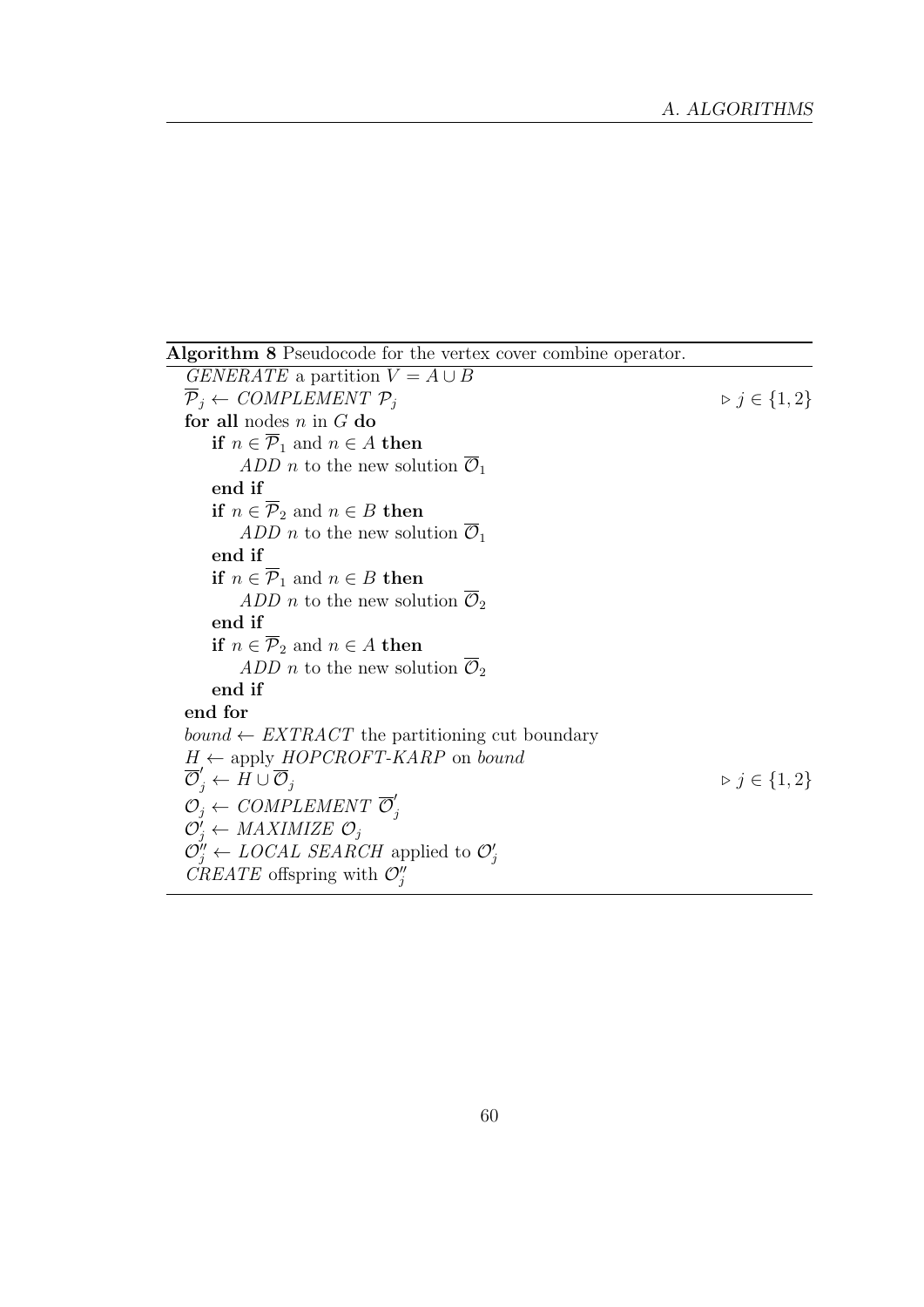| <b>Algorithm 9</b> Pseudocode for the multiway combine operator using partitions.              |                                         |
|------------------------------------------------------------------------------------------------|-----------------------------------------|
| <i>SELECT</i> a number of parents q                                                            |                                         |
| $SELECT$ a number of blocks k                                                                  |                                         |
| $B \leftarrow$ GENERATE a k-way partition                                                      | $\triangleright i \in \{1,\ldots,q\}$   |
| for all parents $P_i$ do                                                                       | $\triangleright j \in \{1, \ldots, k\}$ |
| for all blocks $V_i \in B$ do                                                                  |                                         |
| <i>CALCULATE</i> the score of $(\mathcal{P}_i, V_i)$                                           |                                         |
| end for                                                                                        |                                         |
| end for                                                                                        |                                         |
| $best \leftarrow SELECT$ the best parent for each block                                        | $\triangleright j \in \{1, \ldots, k\}$ |
| for all blocks $V_i \in B$ do                                                                  |                                         |
| <i>SELECT</i> highest scoring parent from <i>best</i>                                          |                                         |
| ADD nodes of parent inside $V_i$ to new solution $\mathcal O$                                  |                                         |
| end for                                                                                        |                                         |
| $\overline{\mathcal{O}} \leftarrow \textit{COMPLEMENT} \ \mathcal{O}$                          |                                         |
| $\overline{\mathcal{O}}' \leftarrow$ apply <i>GREEDY</i> algorithm to $\overline{\mathcal{O}}$ |                                         |
| $\mathcal{O}' \leftarrow \text{COMPLEMENT } \overline{\mathcal{O}}'$                           |                                         |
| $\mathcal{O}'' \leftarrow MAXIMIZE \ \mathcal{O}'$                                             |                                         |
| $\mathcal{O}''' \leftarrow \text{LOCAL}$ SEARCH applied to $\mathcal{O}''$                     |                                         |
| <i>CREATE</i> offspring with $\mathcal{O}'''$                                                  |                                         |

Algorithm 10 Pseudocode for the multiway combine operator using node separators.

| <i>SELECT</i> a number of parents q                                        |                                         |
|----------------------------------------------------------------------------|-----------------------------------------|
| $SELECT$ a number of blocks k                                              |                                         |
| $(S, B) \leftarrow$ GENERATE a k-way node separator                        | $\triangleright i \in \{1,\ldots,q\}$   |
| for all parents $P_i$ do                                                   | $\triangleright j \in \{1, \ldots, k\}$ |
| for all blocks $V_i \in B$ do                                              |                                         |
| <i>CALCULATE</i> the score of $(\mathcal{P}_i, V_i)$                       |                                         |
| end for                                                                    |                                         |
| end for                                                                    |                                         |
| $best \leftarrow SELECT$ the best parent for each block                    | $\triangleright j \in \{1, \ldots, k\}$ |
| for all blocks $V_i \in B$ do                                              |                                         |
| SELECT highest scoring parent from best                                    |                                         |
| ADD nodes of parent inside $V_i$ to new solution $\mathcal O$              |                                         |
| end for                                                                    |                                         |
| $\mathcal{O}' \leftarrow$ apply <i>GREEDY</i> algorithm to $\mathcal{O}$   |                                         |
| $\mathcal{O}^{\prime\prime} \leftarrow MAXIMIZE \ \mathcal{O}^{\prime}$    |                                         |
| $\mathcal{O}''' \leftarrow \text{LOCAL}$ SEARCH applied to $\mathcal{O}''$ |                                         |
| <i>CREATE</i> offspring with $\mathcal{O}'''$                              |                                         |
|                                                                            |                                         |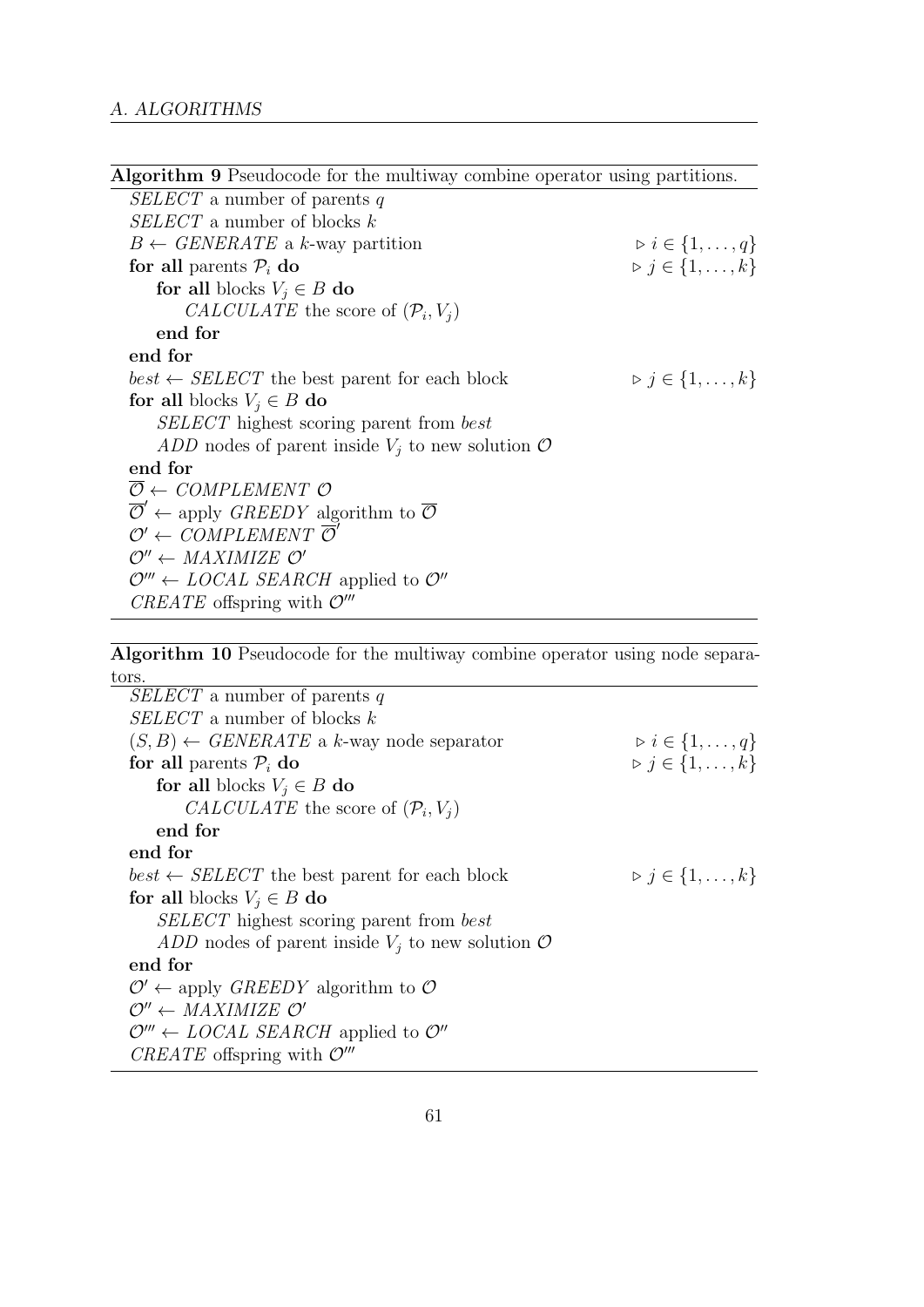Algorithm 11 Pseudocode for assuring the similarity of individuals.

```
Require: Offspring O
best \leftarrow ACQUIRE the best individuum so far
differences \leftarrow 0max\_differences \leftarrow MAX\_INTreplacement\_found \leftarrow falsefor all individuum \mathcal{I}_i in the population do \flat i i \in \{1, \ldots, p\}if \mathcal{I}_i == best then
        SKIP
    end if
    for all nodes j in G do
        if \mathcal{I}_{i}[j] \neq \mathcal{O}[j] then
            differences + +end if
    end for
    if differences < max_d differences then
        max\_differences = differences
        replacement \leftarrow ind_ireplacement\_found \leftarrow trueend if
end for
```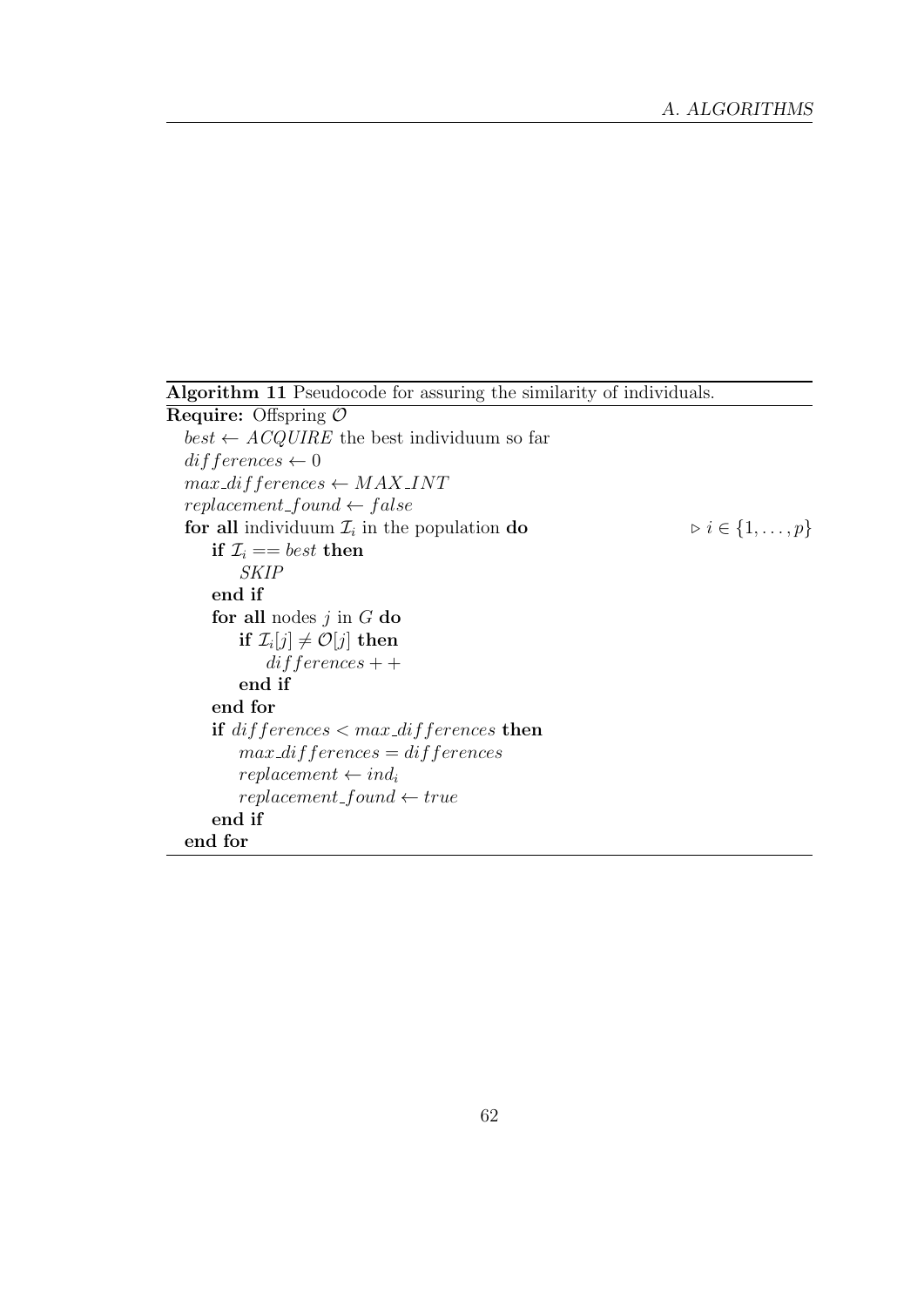## Bibliography

- [1] Diogo Vieira Andrade, Mauricio G. C. Resende, and Renato Fonseca F. Werneck. Fast Local Search for the Maximum Independent Set Problem. In Proceedings of the 7th International Workshop on Experimental Algorithms (WEA 2008), pages 220–234, 2008.
- [2] William Brendel, Mohamed R. Amer, and Sinisa Todorovic. Multiobject Tracking as Maximum Weight Independent Set. In *Proceedings of the 24th* IEEE Conference on Computer Vision and Pattern Recognition (CVPR 2011), pages 1273–1280, 2011.
- [3] Aydin Buluç, Henning Meyerhenke, Ilya Safro, Peter Sanders, and Christian Schulz. Recent Advances in Graph Partitioning. CoRR, abs/1311.3144, 2013.
- [4] Thomas H. Cormen, Charles E. Leiserson, Ronald L. Rivest, and Clifford Stein. *Introduction to Algorithms (3. ed.)*. MIT Press, 2009.
- [5] Kenneth Alan De Jong. An Analysis of the Behavior of a Class of Genetic Adaptive Systems. PhD thesis, 1975. AAI7609381.
- [6] Daniel Delling, Peter Sanders, Dominik Schultes, and Dorothea Wagner. Engineering Route Planning Algorithms. In Algorithmics of Large and Complex Networks - Design, Analysis, and Simulation [DFG priority program 1126], pages 117–139, 2009.
- [7] Camil Demetrescu, Andrew V. Goldberg, and David S. Johnson. The Shortest Path Problem: 9th DIMACS Implementation Challenge, volume 74. American Mathematical Soc., 2009.
- [8] Matthijs den Besten, Thomas Stützle, and Marco Dorigo. Design of Iterated Local Search Algorithms. In Proceedings of the EvoWorkshops 2001: EvoCOP, EvoFlight, EvoIASP, EvoLearn, and EvoSTIM on Applications of Evolutionary Computing, pages 441–451, 2001.
- [9] Michael R. Garey and David S. Johnson. Computers and Intractability: A Guide to the Theory of NP-Completeness. W. H. Freeman, 1979.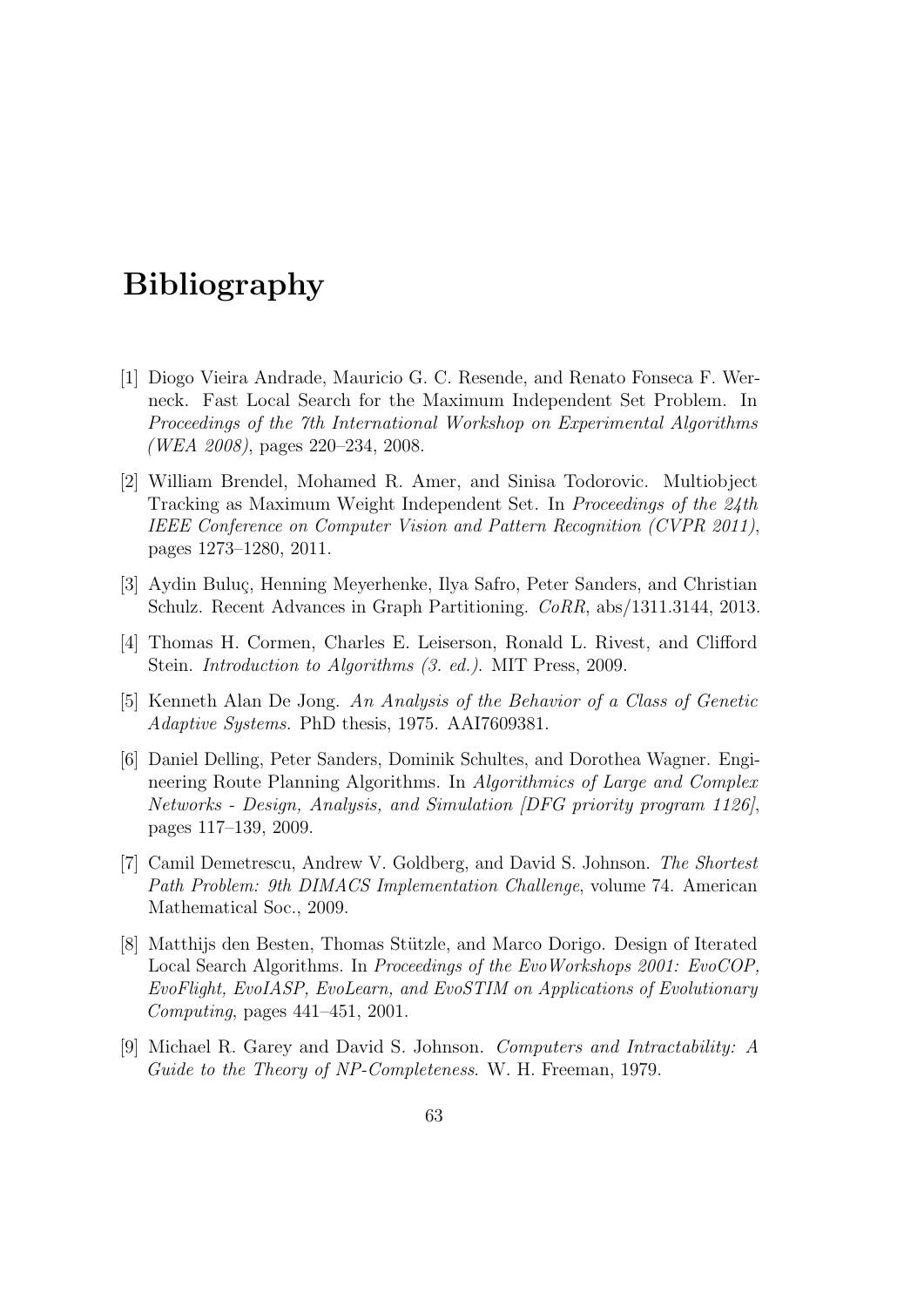- [10] David E. Goldberg. Genetic Algorithms in Search Optimization and Machine Learning. Addison-Wesley, 1989.
- [11] Bruce Hendrickson. Chaco. In Encyclopedia of Parallel Computing, pages 248–249. 2011.
- [12] Manuel Holtgrewe, Peter Sanders, and Christian Schulz. Engineering a Scalable High Quality Graph Partitioner. In Proceedings of the 24th IEEE International Symposium on Parallel and Distributed Processing (IPDPS 2010), pages 1–12, 2010.
- [13] John E. Hopcroft and Richard M. Karp. An  $n^{5/2}$  Algorithm for Maximum Matchings in Bipartite Graphs. SIAM Journal on Scientific Computing, 2(4):225–231, 1973.
- [14] David S. Johnson and Michael A. Trick. *Cliques, Coloring, and Satisfiability:* 2nd DIMACS Implementation Challenge, October 11-13, 1993, volume 26. American Mathematical Soc., 1996.
- [15] George Karypis, Rajat Aggarwal, Vipin Kumar, and Shashi Shekhar. Multilevel Hypergraph Partitioning: Applications in VLSI Domain. IEEE Trans. VLSI  $Sust.$ , 7(1):69–79, 1999.
- [16] George Karypis and Vipin Kumar. A Fast and High Quality Multilevel Scheme for Partitioning Irregular Graphs. SIAM Journal on Scientific Computing, 20(1):359–392, 1998.
- [17] Heinz König. Über das Von Neumannsche Minimax-Theorem. Archiv der Mathematik, 19(5):482–487, 1968.
- [18] Jure Leskovec, Daniel P. Huttenlocher, and Jon M. Kleinberg. Predicting Positive and Negative Links in Online Social Networks. In Proceedings of the 19th International Conference on World Wide Web (WWW 2010), pages 641–650, 2010.
- [19] Jure Leskovec, Daniel P. Huttenlocher, and Jon M. Kleinberg. Signed Networks in Social Media. In Proceedings of the 28th International Conference on Human Factors in Computing Systems (CHI 2010), pages 1361–1370, 2010.
- [20] Jure Leskovec, Jon M. Kleinberg, and Christos Faloutsos. Graphs over time: Densification Laws, Shrinking Diameters and possible Explanations. In Proceedings of the Eleventh ACM SIGKDD International Conference on Knowledge Discovery and Data Mining, pages 177–187, 2005.